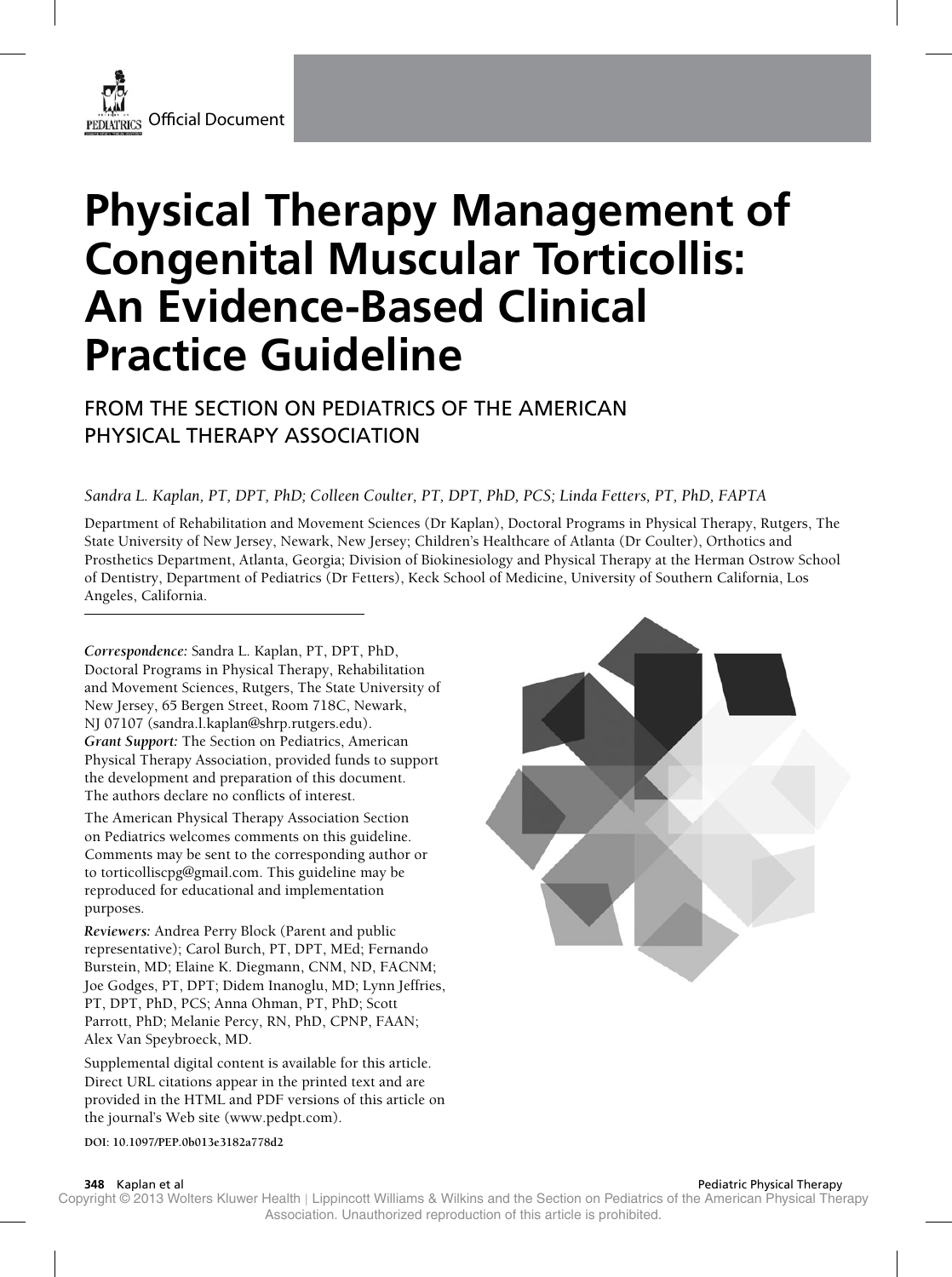# **ABSTRACT**

**Background:** Congenital muscular torticollis (CMT) is an idiopathic postural deformity evident shortly after birth, typically characterized by lateral flexion of the head to one side and cervical rotation to the opposite side due to unilateral shortening of the sternocleidomastoid muscle. CMT may be accompanied by other neurological or musculoskeletal conditions. **Key Points:** Infants with CMT are frequently referred to physical therapists (PTs) to treat their asymmetries. This evidence-based clinical practice guideline (CPG) provides guidance on which infants should be monitored, treated, and/or referred, and when and what PTs should treat. Based upon critical appraisal of literature and expert opinion, 16 action statements for screening, examination, intervention, and follow-up are linked with explicit levels of evidence. The CPG addresses referral, screening, examination and evaluation, prognosis, first-choice and supplemental interventions, consultation, discharge, follow-up, suggestions for implementation and compliance audits, flow sheets for referral paths and classification of CMT severity, and research recommendations. *(Pediatr Phys Ther 2013;25:348–394) Key words: congenital muscular torticollis, evidencebased practice, infant, physical therapy, practice guideline*

#### Pediatric Physical Therapy Congenital Muscular Torticollis Practice Guidelines **349**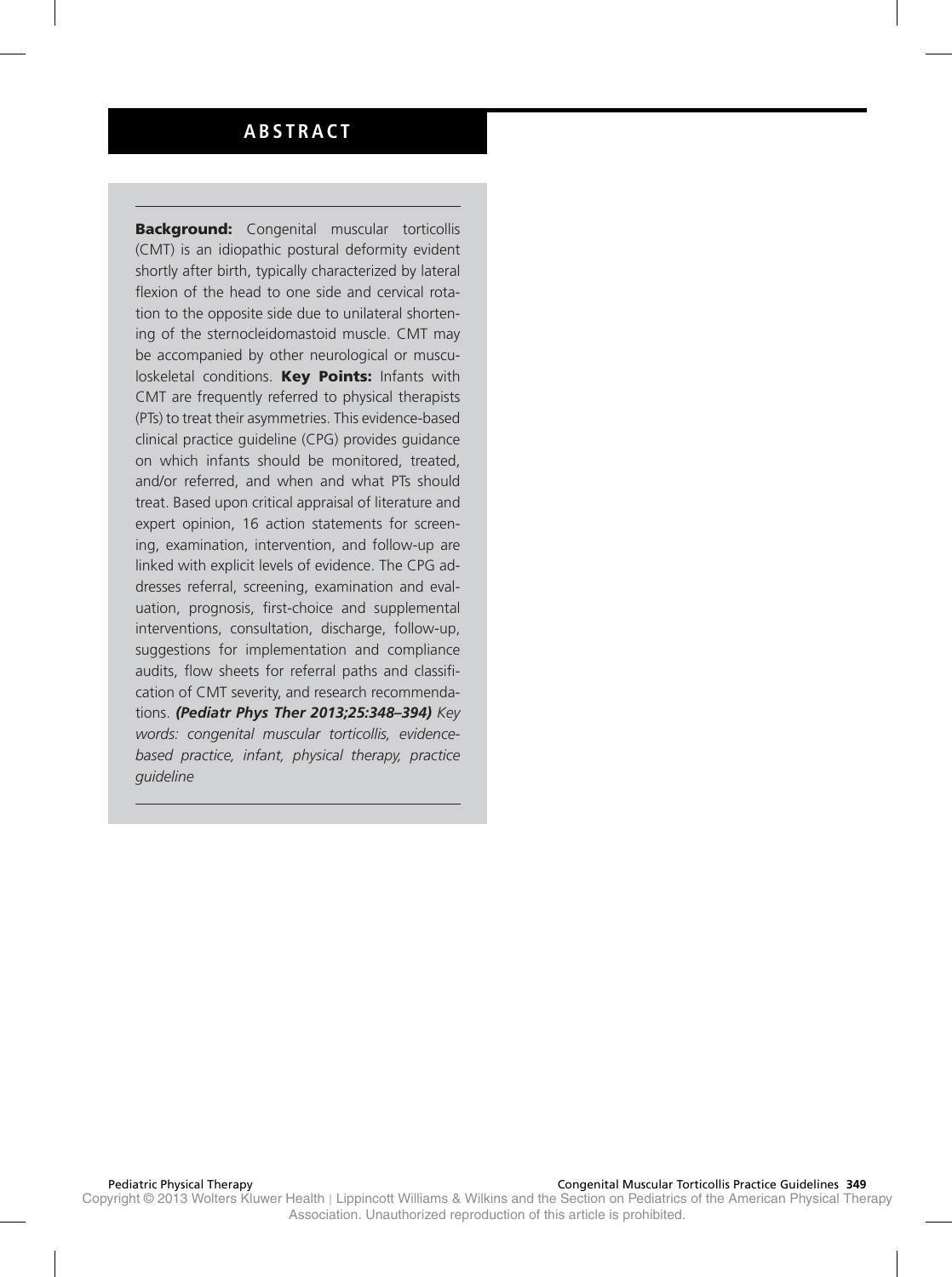

# INTRODUCTION AND METHODS

| Levels of Evidence and Grades of Recommendations351 |  |
|-----------------------------------------------------|--|
|                                                     |  |
|                                                     |  |
|                                                     |  |



# CONGENITAL MUSCULAR TORTICOLLIS RECOMMENDATIONS

| Action Statements 1-6: Identification and Referral 361  |  |
|---------------------------------------------------------|--|
| Action Statements 7-11: Physical Therapy Examination365 |  |
|                                                         |  |
| Action Statement 15-16: Discharge and Follow-up385      |  |
|                                                         |  |
|                                                         |  |



# ACKNOWLEDGMENTS, REFERENCES, AND APPENDICES



# TABLES AND FIGURES

| Figure 2: Congenital Muscular Torticollis Classification Grades and Decision |  |
|------------------------------------------------------------------------------|--|
|                                                                              |  |
| Table 2: Grades of Recommendations for Action Statements  351                |  |
|                                                                              |  |
|                                                                              |  |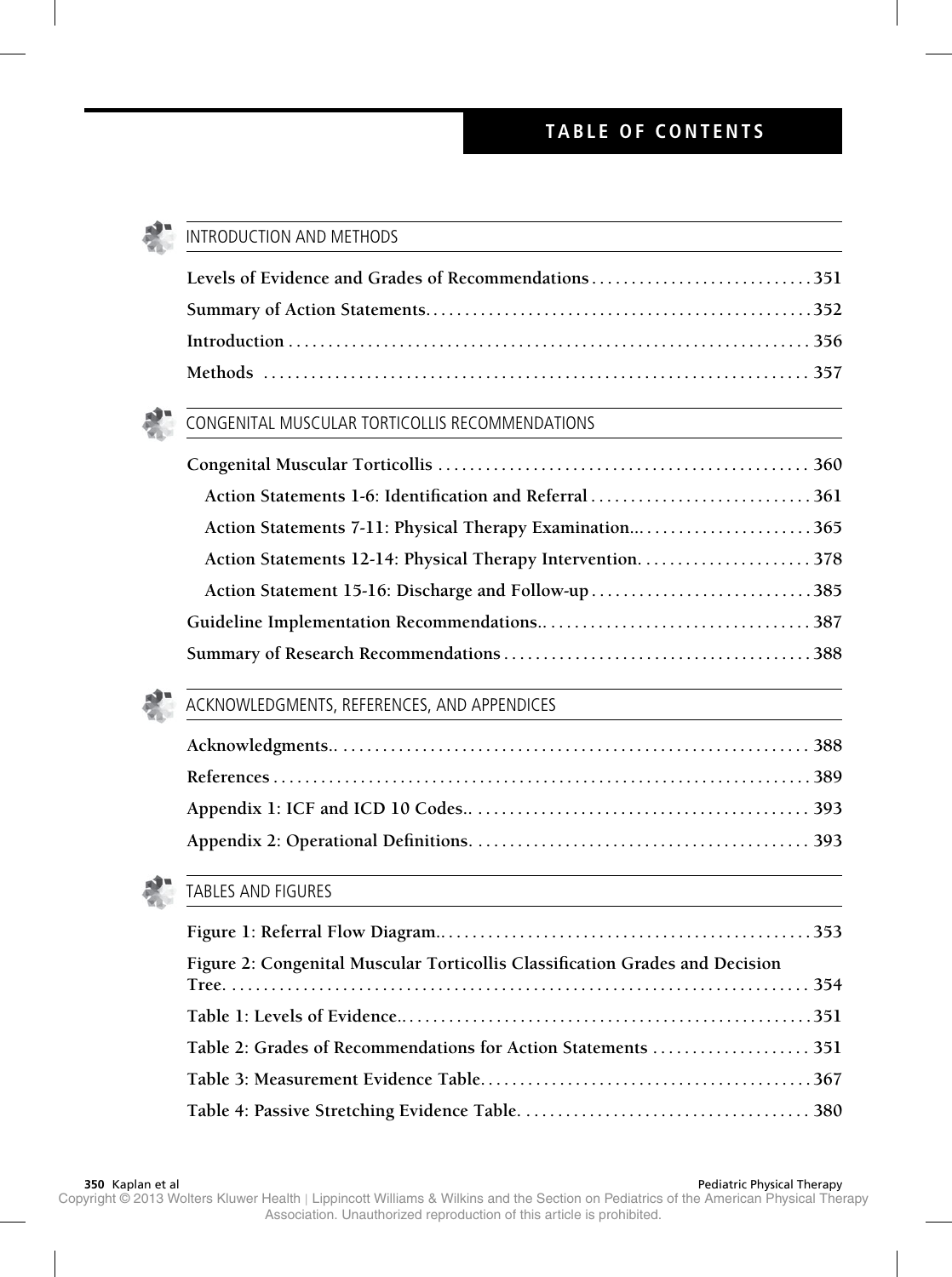# <span id="page-3-0"></span>**LEVELS OF EVIDENCE AND GRADES OF RECOMMENDATIONS**

This clinical practice guideline for physical therapy management of infants with congenital muscular torticollis (CMT) is intended as a reference document to guide physical therapy practice and to inform the need for continued research related to physical therapy management of CMT. The methods of critical appraisal, assigning levels of evidence to the literature, and summating the evidence to assign grades to the recommended action statements follow accepted international methodologies of evidencebased practice. The document is organized to present the definitions of the levels of evidence and grades for action statements (Tables 1 and 2), the list of 16 action statements, followed by the descriptions of the aims, methods, and each action statement with a standardized profile of information that meets the Institute of Medicine's criteria for transparent clinical practice guidelines. The 16 action statements are organized under 4 major headings: Identification and Referral of Infants with CMT; Physical Therapy Examina-

tion of Infants With CMT; Physical Therapy Intervention for Infants With CMT; and Physical Therapy Discharge and Follow-Up of Infants With CMT. Thirteen recommendations for research are placed within the text where the topics arise, and are collated at the end of the document.

Table 1 presents the criteria used to determine the evidence level of diagnostic, intervention studies and prognostic studies that support each of the recommended action statements. Levels 1 and 2 differentiate stronger from weaker studies by integrating the research design and the quality of the execution and/or reporting of the study.

Table 2 presents the criteria for the grades assigned to each action statement. The grade reflects the overall and highest levels of evidence available to support the action statement. Throughout the guideline, each action statement is preceded by a letter grade, followed by the statement, and a summary of the quality of the supporting literature.

# **TABLE 1: LEVEL OF EVIDENCE**

| <b>LEVEL</b>   | <b>CRITERIA</b>                                                                                                                                                                                                                                                                                                                                  |
|----------------|--------------------------------------------------------------------------------------------------------------------------------------------------------------------------------------------------------------------------------------------------------------------------------------------------------------------------------------------------|
|                | Evidence obtained from high-quality diagnostic studies, prognostic or prospective studies, cohort studies or randomized<br>controlled trials, meta-analyses or systematic reviews (critical appraisal score > 50% of criteria)                                                                                                                   |
| $\mathbf{H}$   | Evidence obtained from lesser-quality diagnostic studies, prognostic or prospective studies, cohort studies or randomized<br>controlled trials, meta-analyses or systematic reviews (eq. weaker diagnostic criteria and reference standards, improper<br>randomization, no blinding, <80% follow-up) (critical appraisal score <50% of criteria) |
| $\mathbf{III}$ | Case-controlled studies or retrospective studies                                                                                                                                                                                                                                                                                                 |
| <b>IV</b>      | Case studies and case series                                                                                                                                                                                                                                                                                                                     |
| $\vee$         | Expert opinion                                                                                                                                                                                                                                                                                                                                   |

# **TABLE 2: GRADES OF RECOMMENDATION FOR ACTION STATEMENTS**

| <b>GRADE</b>   | <b>RECOMMENDATION</b>        | <b>QUALITY OF EVIDENCE</b>                                                                                                                                                                                                                                           |
|----------------|------------------------------|----------------------------------------------------------------------------------------------------------------------------------------------------------------------------------------------------------------------------------------------------------------------|
| $\overline{A}$ | Strong                       | A preponderance of level I studies, but at least 1 level I study directly on the topic supports the<br>recommendation.                                                                                                                                               |
| <sub>B</sub>   | Moderate                     | A preponderance of level II studies, but at least 1 level II study directly on the topic supports<br>the recommendation.                                                                                                                                             |
|                | Weak                         | A single level II study at <25% critical appraisal scores or a preponderance of level III and IV<br>studies, including consensus statements by content experts support the recommendation.                                                                           |
| $\mathsf{D}$   | Theoretical/<br>foundational | A preponderance of evidence from animal or cadaver studies, from conceptual/theoretical<br>models/principles, or from basic science/bench research, or published expert opinion in<br>peer-reviewed journals supports the recommendation.                            |
| P              | Best practice                | Recommended practice based on current clinical practice norms, exceptional situations where<br>validating studies have not or cannot be performed, and there is a clear benefit, harm or cost,<br>and/or the clinical experience of the quideline development group. |
| $\mathsf{R}$   | Research                     | An absence of research on the topic, or conclusions from higher-quality studies on the topic are<br>in disagreement. The recommendation is based on these conflicting conclusions or absent<br>studies.                                                              |

#### Pediatric Physical Therapy Congenital Muscular Torticollis Practice Guidelines **351**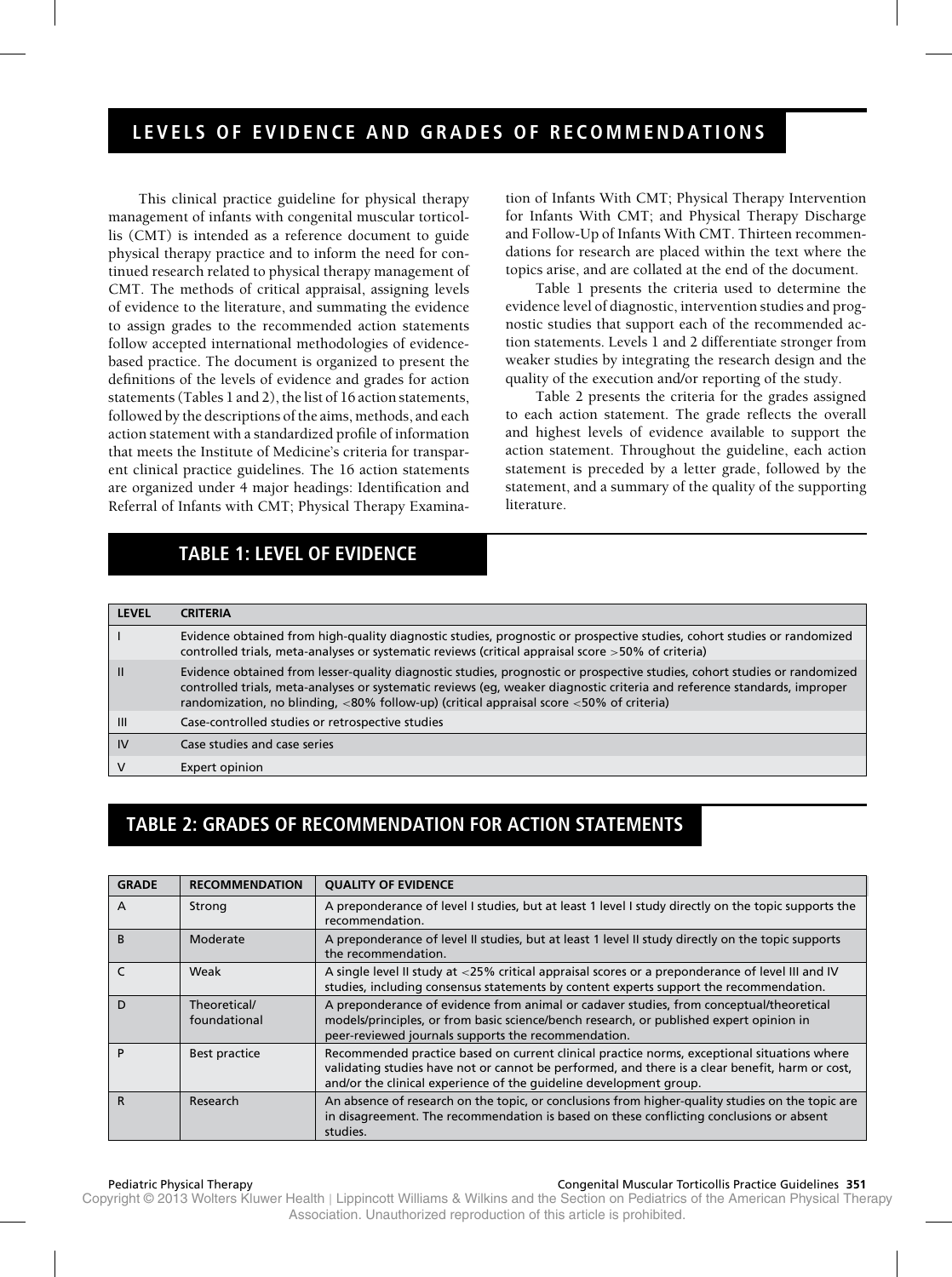### <span id="page-4-0"></span>**IDENTIFICATION AND REFERRAL OF INFANTS WITH CONGENITAL MUSCULAR TORTICOLLIS (CMT)**

**A. Action Statement 1: IDENTIFY NEWBORNS AT RISK FOR CMT. Physicians, nurse midwives, obstetrical nurses, nurse practitioners, lactation specialists, physical therapists (PTs), or any clinician or family member must assess the presence of neck and/or facial or cranial asymmetry within the first 2 days of birth, using passive cervical rotation, passive lateral flexion, and/or visual observation as their respective training supports, when in the newborn nursery or at time of delivery. (Evidence Quality: I; Recommendation Strength: Strong)**

**B. Action Statement 2: REFER INFANTS WITH ASYMMETRIES TO PHYSICIAN AND PHYSICAL THERAPIST. Physicians, nurse midwives, obstetrical nurses, nurse practitioners, lactation specialists, PTs, or any clinician or family member should refer infants identified as having positional preference, reduced cervical range of motion, sternocleidomastoid masses, facial asymmetry and/or plagiocephaly to the primary pediatrician, and a PT as soon as the asymmetry is noted (Figure 1). (Evidence Quality: II; Recommendation Strength: Moderate)**

**B. Action Statement 3: DOCUMENT INFANT HIS-TORY. Physical therapists should obtain a general medical and developmental history of the infant prior to an initial screening, including 9 specific health history factors: age at initial visit, age of symptom onset, pregnancy history, delivery history including birth presentation and use of assistance, head posture/preference, family history of CMT, other known or suspected medical conditions, and developmental milestones. (Evidence Quality: II; Recommendation Strength: Moderate)**

**B. Action Statement 4: SCREEN INFANTS. When a clinician, parent, or caretaker indicates concern about head or neck posture and/or developmental progression, PTs should perform a screen of the neurological, musculoskeletal, integumentary, and cardiopulmonary systems, including screens of vision, gastrointestinal functions, positional preference and the structural and movement symmetry of the neck, face, and head, spine and trunk, hips, upper and lower extremities, consistent with state practice acts. (Evidence Quality: 22-15; Recommendation Strength: Moderate)**

**B. Action Statement 5: REFER INFANTS FROM PHYSICAL THERAPIST TO PHYSICIAN IF RED FLAGS ARE IDENTIFIED. Physical therapists should refer infants to the primary pediatrician for additional diagnostic testing when a screen or evaluation identifies red flags (eg, poor visual tracking, abnormal muscle tone, extramuscular masses, or other asymmetries incon-** **sistent with CMT), or when, after 4 to 6 weeks of initial intense intervention, in the absence of red flags, little or no progress in neck asymmetry is noted. (Evidence Quality: II; Recommendation Strength: Moderate)**

**B. Action Statement 6: REQUEST IMAGES AND REPORTS. Physical therapists should obtain copies of all images and interpretive reports, completed for the diagnostic workup of an infant suspected of having or diagnosed with CMT, to inform prognosis. (Evidence Quality: II; Recommendation Strength: Moderate)**

### **PHYSICAL THERAPY EXAMINATION OF INFANTS WITH CMT**

**B. Action Statement 7: EXAMINE BODY STRUC-TURES. Physical therapists should document the initial examination and evaluation of infants with suspected or diagnosed CMT for the following body structures:**

- **Infant posture and tolerance to positioning in supine, prone, sitting, and standing for body symmetry, with or without support, as appropriate for age. (Evidence Quality: II; Recommendation Strength: Moderate)**
- **Bilateral passive cervical rotation and lateral flexion. (Evidence Quality: II; Recommendation Strength: Moderate)**
- **Bilateral active cervical rotation and lateral flexion. (Evidence Quality: II; Recommendation Strength: Moderate)**
- **Passive range of motion (PROM) and active range of motion (AROM) of the upper and lower extremities, inclusive of screening for possible hip dysplasia or spine/vertebral asymmetry. (Evidence Quality: II; Recommendation Strength: Moderate)**
- **Pain or discomfort at rest, and during passive and active movement. (Evidence Quality: IV; Recommendation Strength: Weak)**
- - **Skin integrity, symmetry of neck and hip skin folds, presence and location of an SCM mass, and size, shape, and elasticity of the SCM muscle and secondary muscles. (Evidence Quality: II; Recommendation Strength: Moderate)**
- **Craniofacial asymmetries and head/skull shape. (Evidence Quality: II; Recommendation Strength: Moderate)**

**P. Action Statement 8: CLASSIFY THE LEVEL OF SEVERITY. Physical therapists and other health care providers should classify the level of CMT severity choosing 1 of 7 proposed grades (Figure 2). (Evidence Quality: V; Recommendation Strength: Best Practice)**

**B. Action Statement 9: EXAMINE ACTIVITY AND DEVELOPMENTAL STATUS. During the initial and subsequent examinations of infants with suspected or**

Copyright © 2013 Wolters Kluwer Health | Lippincott Williams & Wilkins and the Section on Pediatrics of the American Physical Therapy Association. Unauthorized reproduction of this article is prohibited.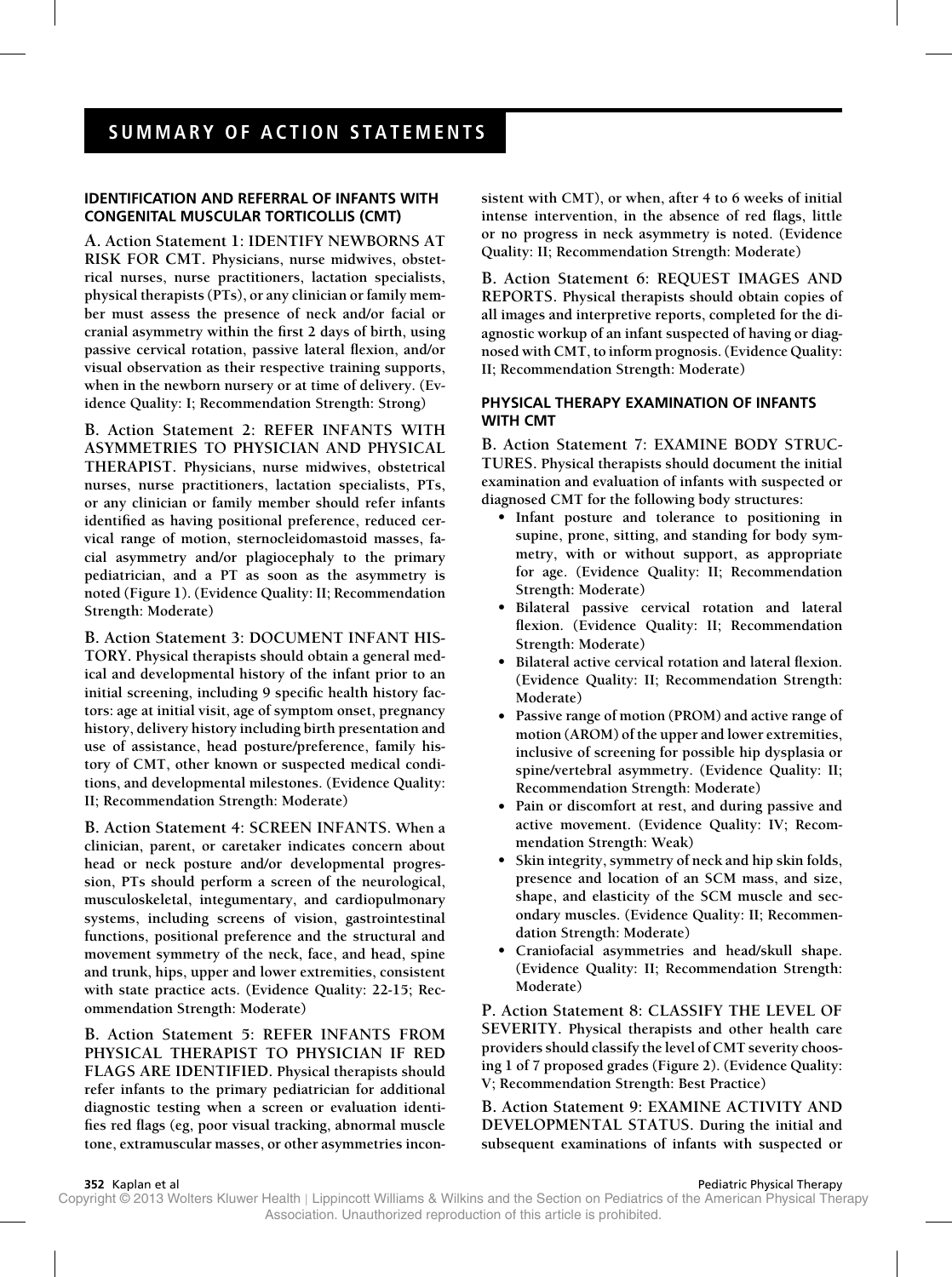<span id="page-5-0"></span>

**Fig. 1.** Referral flow diagram. Solid lines represent initial communication pathway; dashed lines indicate ongoing communication.

**diagnosed CMT, PTs should document the types of and tolerance of position changes, and examine motor development for movement symmetry and milestones, using an age-appropriate, valid, and reliable standardized tool. (Evidence Quality: II; Recommendation Strength: Moderate)**

**B. Action Statement 10: EXAMINE PARTICIPA-TION STATUS. The PT should document the parent/caregiver responses regarding:**

- **Whether the parent is alternating sides when breast or bottle-feeding the infant. (Evidence Quality: II; Recommendation Strength: Moderate)**
- **Sleep positions. (Evidence Quality: II; Recommendation Strength: Moderate)**
- - **Infant time spent in prone. (Evidence Quality: II; Recommendation Strength: Moderate)**

- **Infant time spent in equipment/positioning devices, such as strollers, car seats, or swings. (Evidence Quality: II; Recommendation Strength: Moderate)**

**B.Action Statement 11: DETERMINE PROGNOSIS. Physical therapists should determine the prognosis for resolution of CMT and the episode of care after completion of the evaluation, and communicate it to the parents/ caregivers. Prognoses for the extent of symptom resolution, the episode of care, and/or the need to refer for more invasive interventions are related to the age of initiation of treatment, classification of severity (Figure 2), intensity of intervention, presence of comorbidities, rate of change, and adherence with home programming. (Evidence Quality: II; Recommendation Strength: Moderate)**

Pediatric Physical Therapy Congenital Muscular Torticollis Practice Guidelines **353**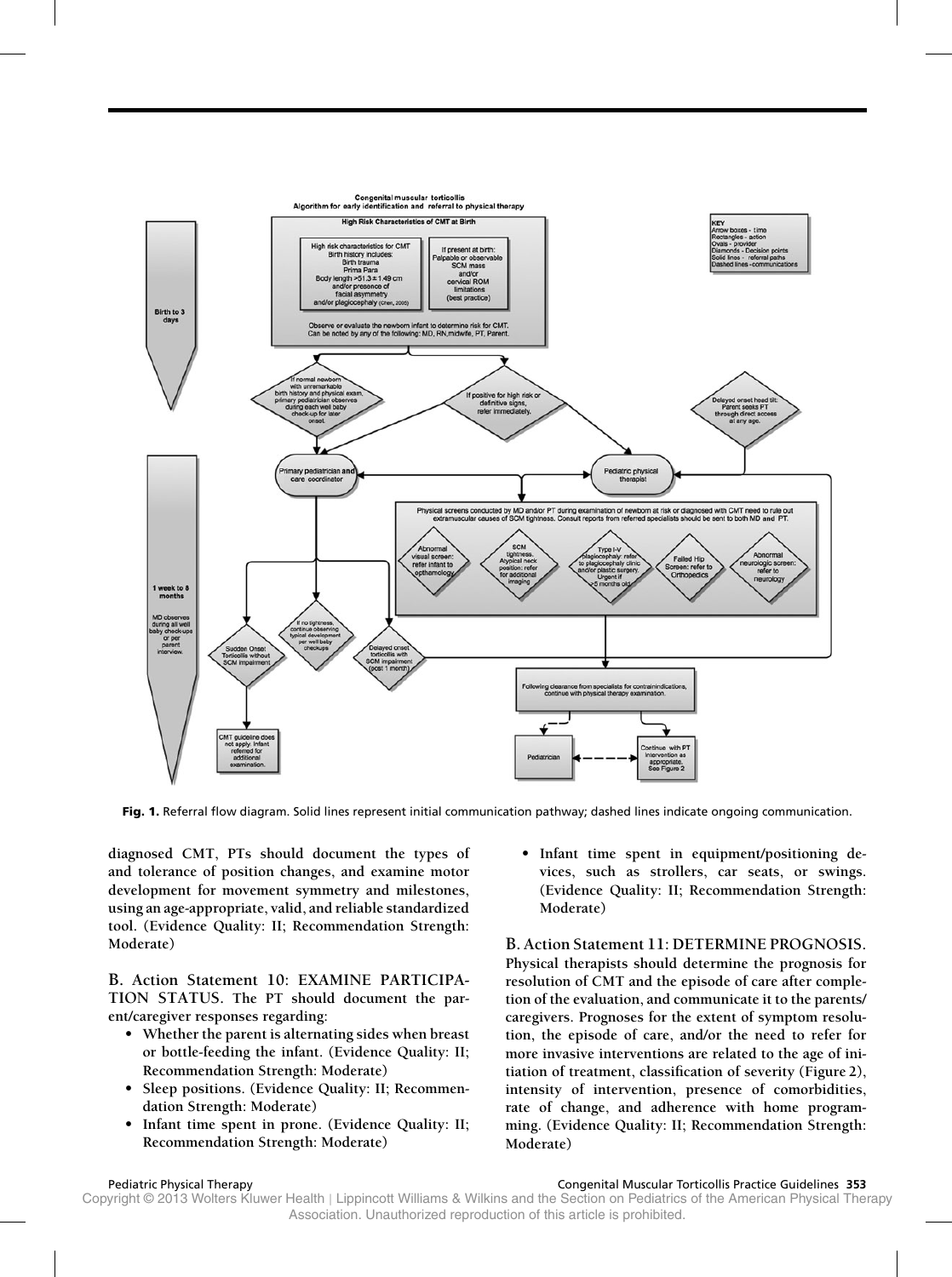<span id="page-6-0"></span>

**CMT** classification grades and decision tree

**Fig. 2.** Congenital muscular torticollis classification grades and decision tree. Solid lines represent clinical reasoning paths; dashed lines portray the less supported option of trying "first choice interventions," for a limited time, prior to referral for more invasive interventions.

### **PHYSICAL THERAPY INTERVENTION FOR INFANTS WITH CMT**

**B. Action Statement 12: PROVIDE THE FOLLOW-ING 5 COMPONENTS AS THE FIRST-CHOICE INTERVENTION. The physical therapy plan of care for the infant with CMT or postural asymmetry should minimally address these 5 components:**

- **Neck PROM. (Evidence Quality: II; Recommendation Strength: Moderate)**
- **Neck and trunk AROM. (Evidence Quality: II; Recommendation Strength: Moderate)**
- - **Development of symmetrical movement. (Evidence Quality: II; Recommendation Strength: Moderate)**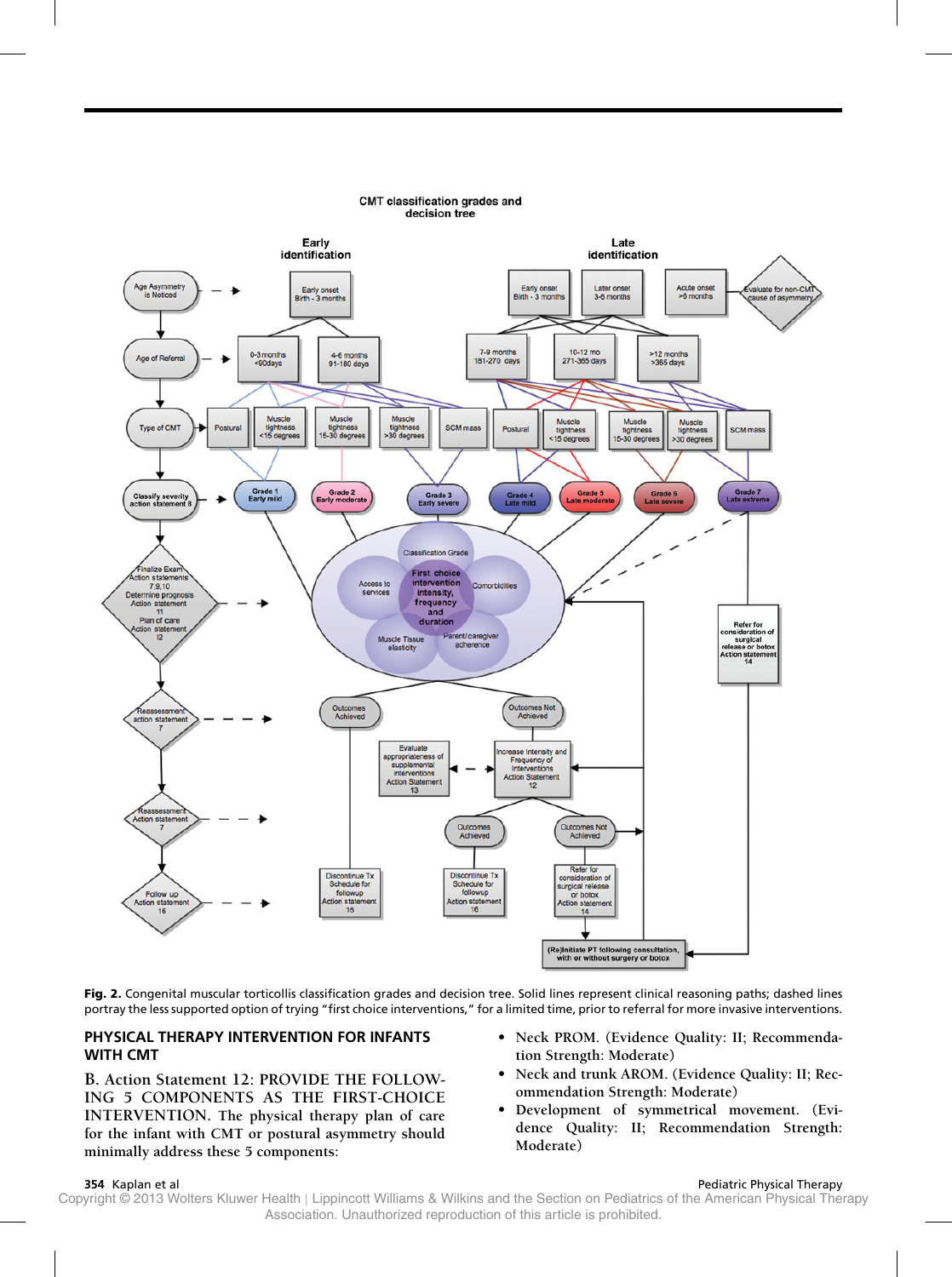- **Environmental adaptations. (Evidence Quality: II; Recommendation Strength: Moderate)**
- **Parent/caregiver education. (Evidence Quality: II; Recommendation Strength: Moderate)**

**C. Action Statement 13: PROVIDE SUPPLEMEN-TAL INTERVENTION(S), AFTER APPRAISING APPROPRIATENESS FOR THE INFANT, TO AUG-MENT THE FIRST-CHOICE INTERVENTION. Physical therapists may add supplemental interventions, after evaluating their appropriateness for treating CMT or postural asymmetries, as adjuncts to the first-choice intervention when the first-choice intervention has not adequately improved range or postural alignment, and/or when access to services is limited, and/or when the infant is unable to tolerate the intensity of the first-choice intervention, and if the PT has the appropriate training to administer the intervention. (Evidence Quality: III; Recommendation Strength: Weak)**

**B. Action Statement 14: REFER FOR CONSUL-TATION WHEN OUTCOMES ARE NOT FULLY ACHIEVED. Physical therapists who are treating infants with CMT or postural asymmetries should initiate consultation with the primary pediatrician and/or specialists about alternative interventions when the infant is not progressing. These conditions might include when asymmetries of the head, neck, and trunk are not resolving after 4 to 6 weeks of initial intense treatment; after 6 months of treatment with only moderate resolution; or if the infant is older than 12 months on initial examination and either facial asymmetry and/or 10 to 15**◦ **of**

**difference persist between the left and right sides for any motion; or the infant is older than 7 months on initial examination and a tight band or SCM mass is present; or if the side of torticollis changes. (Evidence Quality: II; Recommendation Strength: Moderate)**

#### **PHYSICAL THERAPY DISCHARGE AND FOLLOW-UP OF INFANTS WITH CMT**

**B. Action Statement 15: DOCUMENT OUTCOMES AND DISCHARGE INFANTS FROM PHYSICAL THERAPY WHEN CRITERIA ARE MET. Physical therapists should document outcome measures and discharge the infant diagnosed with CMT or asymmetrical posture from physical therapy services when the infant has full passive ROM within 5**◦ **of the nonaffected side, symmetrical active movement patterns throughout the passive range, age-appropriate motor development, no visible head tilt, and the parents/caregivers understand what to monitor as the child grows. (Evidence Quality: II-III; Recommendation Strength: Moderate)**

**B. Action Statement 16: PROVIDE FOLLOW-UP SCREENING OF INFANTS 3 to 12 MONTHS POST-DISCHARGE. Physical therapists who treat infants with CMT should examine positional preference, the structural and movement symmetry of the neck, face and head, trunk, hips, upper and lower extremities, and developmental milestones, 3 to 12 months following discharge from physical therapy intervention, or when the child initiates walking. (Evidence Quality: II; Recommendation Strength: Moderate)**

Pediatric Physical Therapy Congenital Muscular Torticollis Practice Guidelines **355**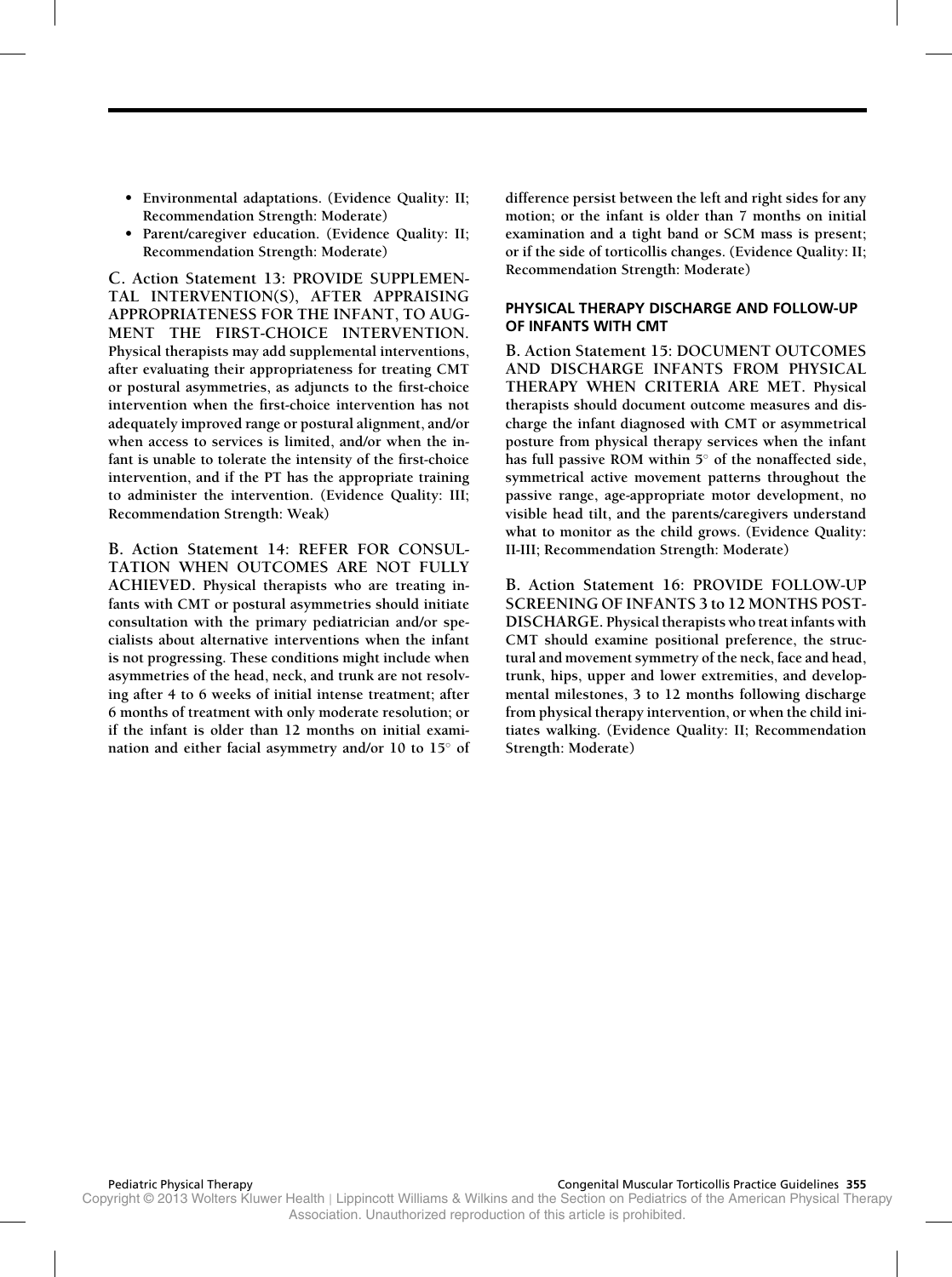# **INTRODUCTION**

#### <span id="page-8-0"></span>**Purpose of CPGs**

The Section on Pediatrics (SoP) of the American Physical Therapy Association (APTA) supports the development of clinical practice guidelines (CPGs) to assist pediatric physical therapists (PTs) with the identification and management of infants and children with participation restrictions, activity limitations and body function and structure impairments, related to developmental, neuromuscular, cardiorespiratory, and musculoskeletal conditions, as defined by the World Health Organization's (WHO) International Classification of Functioning, Disability and Health (ICF) [\(www.who.int/classification/icf/en/\)](http://www.who.int/classification/icf/en/).

In general, the purpose of a CPG is to help PTs know who, what, how, and when to treat, and who and when to refer, and to whom. Specifically, the purposes of this CPG for congenital muscular torticollis (CMT) are to:

- Describe the evidence supporting physical therapy management of CMT, including screening, examination, evaluation, diagnosis, reasons to refer, prognosis, intervention, discharge, and long-term assessment of outcomes.
	- Define and classify common CMT impairments of body functions and structures, activity limitations and participation restrictions and, where possible, align descriptions with ICF terminology (Appendix 1-ICF/ICD 9/10 Codes).
	- Identify appropriate outcome measures for CMT to establish baseline measures and assess changes resulting from physical therapy interventions.
	- Identify interventions supported by current best evidence to address impairments of body functions and structures, activity limitations, and participation restrictions associated with CMT.
- Create a reference publication for PTs, physicians, families and caretakers, other early childhood or health care service providers, academic instructors, clinical instructors, students, policy makers, and payers, that describes, using internationally accepted terminology, best current practice of pediatric PT management of CMT.
- - Identify areas of research that are needed to improve the evidence base for physical therapy management of CMT.

#### **Background and Need for a CPG on Congenital Muscular Torticollis**

Physical therapy and conservative interventions are well documented in the literature for the treatment of infants with torticollis.1,2 Earlier studies were primarily written by physicians regarding the diagnostic process, incidence and presentation, and surgical management of CMT from an orthopedic or biomechanical perspective.<sup>3-7</sup> Subsequent studies of conservative care typically focused on passive stretching applied in a standardized manner for a specific period of time, $8-11$  similar to experimental interventions as opposed to individualized clinical care plans. More recent literature on the incidence of developmental delays in children treated for CMT,<sup>12-14</sup> and the apparent increase in incidence of CMT<sup>15</sup> and plagiocephaly<sup>16</sup> associated with the *Back to Sleep* campaign, and its related reduction in time spent in prone<sup>12</sup> suggest that a broader developmental approach is needed for the management of CMT.

A pivotal study on physical therapy interventions for CMT by  $Emery^2$  has been considered by many as the standard for conservative intervention.<sup>17,18</sup> While her outcomes focus on neck range of motion (ROM), the study clearly establishes that conservative management of stretching and parent education on handling and home exercises can effectively reduce CMT, thus avoiding surgery for the vast majority of infants. Karmel- $Ross<sup>19</sup>$  compiled a comprehensive collection of articles in a special edition of *Physical & Occupational Therapy in Pediatrics*, providing foundational and clinical guidance for rehabilitation management of infants with CMT. Since that publication, many studies have addressed selected aspects of CMT identification and rehabilitation. The Cincinnati Children's Hospital guideline on  $CMT^{20}$  is the first to use evidence-based processes to support recommendations on CMT management; though it was updated in  $2009$ ,<sup>20</sup> its levels of evidence are unique to the institution, the literature is appraised by consensus and expert opinion rather than by applying a systematic appraisal rubric, and the guideline recommendations are hierarchically categorized but not graded. Since that publication, there have been numerous studies published on the diagnosis, imaging, and care of infants with CMT, as well as advances in evidencebased practice methods. The roles of PTs in the treatment of CMT are clearly documented in survey results from Canada<sup>21</sup> and New Zealand<sup>22</sup>; though no studies describe these roles in the United States. Given the number of newer publications, the SoP initiated the development of this CPG to build on these earlier foundational documents and to create a document that would be more consistent with evolving international evidence-based practice methodologies and ICF terminology. This guideline addresses CMT from a broader developmental perspective consistent with pediatric physical therapy, but does not address plagiocephaly, nor is it applicable to cases of sudden onset, acquired CMT evidenced later in infancy or childhood.

#### **356** Kaplan et al Pediatric Physical Therapy **Apple 2018 Pediatric Physical Therapy Pediatric Physical Therapy**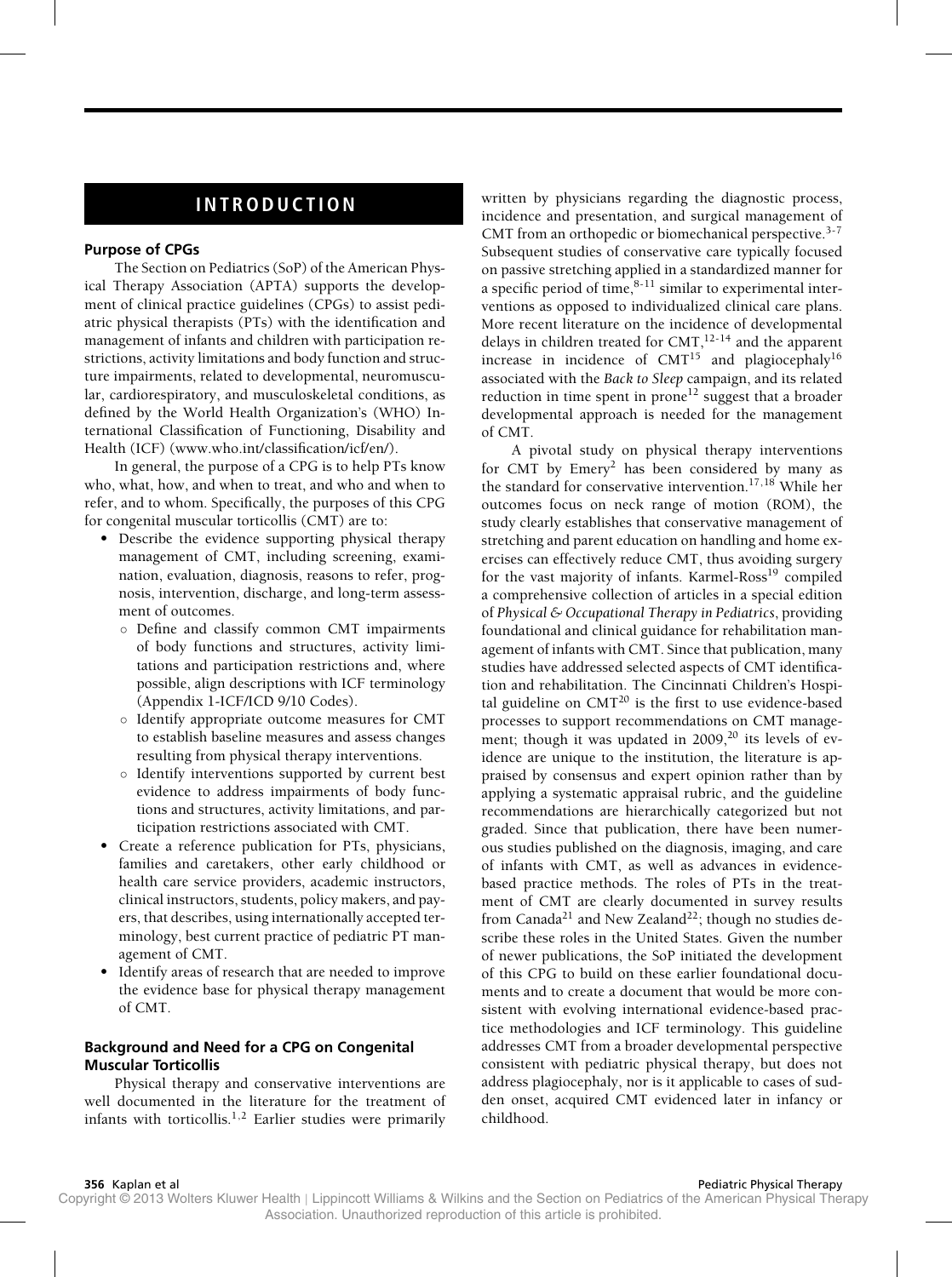#### <span id="page-9-0"></span>**The Scope of the Guideline**

This CPG uses literature available through May 2013 to address the following aspects of PTs' management of CMT in infants and young children. It is assumed throughout the document that the PT has newborn and early childhood experience. The CPG addresses these aspects of CMT management:

- Diagnostic and referral processes.
- Reliable, valid, and clinically useful screening and examination procedures that should be documented.
- - Determination of prognosis for intensity of intervention and duration of care.
- Effective first-choice physical therapy interventions, dosage guidance, and supplemental interventions.
- Conditions under which a child should be referred for consideration of more invasive interventions.
- - The prognosis if CMT is left untreated, treated with conservative interventions, or treated with invasive interventions.
- - The important outcomes of intervention and patient characteristics affecting outcomes.

#### **Statement of Intent**

This guideline is intended for clinicians, family members, educators, researchers, policy makers, and payers. It is not intended to be construed or to serve as a legal standard of care. As rehabilitation knowledge expands, clinical guidelines are promoted as syntheses of current research and provisional proposals of recommended actions under specific conditions. Standards of care are determined on the basis of all clinical data available for an individual patient/client and are subject to change as knowledge and technology advance, patterns of care evolve, and patient/family values are integrated. This CPG is a summary of practice recommendations that are supported with current published literature that has been reviewed by expert practitioners and other stakeholders. These parameters of practice should be considered guidelines only, not mandates. Adherence to them will not ensure a successful outcome in every patient, nor should they be construed as including all proper methods of care or excluding other acceptable methods of care aimed at the same results. The ultimate decision regarding a particular clinical procedure or treatment plan must be made using the clinical data presented by the patient/client/family, the diagnostic and treatment options available, the patient's values, expectations, and preferences, and the clinician's scope of practice and expertise. The guideline development group suggests that significant departures from accepted guidelines should be documented in patient records at the time the relevant clinical decisions are made.

# **METHODS**

The guideline development group (GDG) was appointed by the SoP to develop a guideline to address PT roles in the management of CMT. The procedures are documented in *Pediatric Physical Therapy*<sup>23</sup> and were derived from the review of selected guideline development manuals<sup>24-28</sup> in order to meet the goals of the SoP and to produce guidelines that parallel international processes.

#### **Determining Purpose, Scope, and Outline of Content**

In 2011, the GDG solicited topics from the SoP leadership and members of its Knowledge Translation Task Group to identify what clinicians expected a CPG on CMT to cover. Fifty topics were organized into an online survey. Fourteen members of the SoP Knowledge Translation Task Group and clinicians who expressed interest in the CMT guidelines completed the survey, ranking the importance of each topic. These rankings influenced the scope and outline of the CPG content; 45 of the 50 topics are addressed in this document. (Survey results are available from the authors.)

#### **Literature Review**

The GDG, volunteers from the SoP Knowledge Translation Task Group, and clinicians from the SoP were invited to conduct literature searches on CMT and submit the search histories and results to a dedicated email account. This provided a range of search strategies and access to a wider range of databases. The combined comprehensive literature search used these key words separately and in combination: congenital muscular torticollis, torticollis, plagiocephaly, infant asymmetry, cervical ROM, physical therapy, physiotherapy, and exercise. The databases include: MEDLINE(R), CINAHL, EBM Reviews–Cochrane Database of Systematic Reviews 2005 to June 2010, EBM Reviews–ACP Journal Club 1991 to June 2010, EBM Reviews–Database of Abstracts of Reviews of Effects 2nd Quarter 2010, EBM Reviews–Cochrane Central Register of Controlled Trials 2nd Quarter 2010, EBM Reviews–Cochrane Methodology Register 3rd Quarter 2010, EBM Reviews–Health Technology Assessment 3rd Quarter 2010, EBM Reviews–NHS Economic Evaluation Database 3rd Quarter 2010, EMBASE 1980 to 2010 Week 32, ERIC 1965 to July 2010, Health and Psychosocial Instruments 1985 to July 2010, PsycINFO 1806 to August Week 2 2010, PubMed Clinical Queries, PEDro, Google Scholar, and the Web of Science. Additional sources were identified using the same key words by searching specific journals, manual searching of article and textbook reference lists, and through Google and Google Scholar. Studies

#### Pediatric Physical Therapy Congenital Muscular Torticollis Practice Guidelines **357**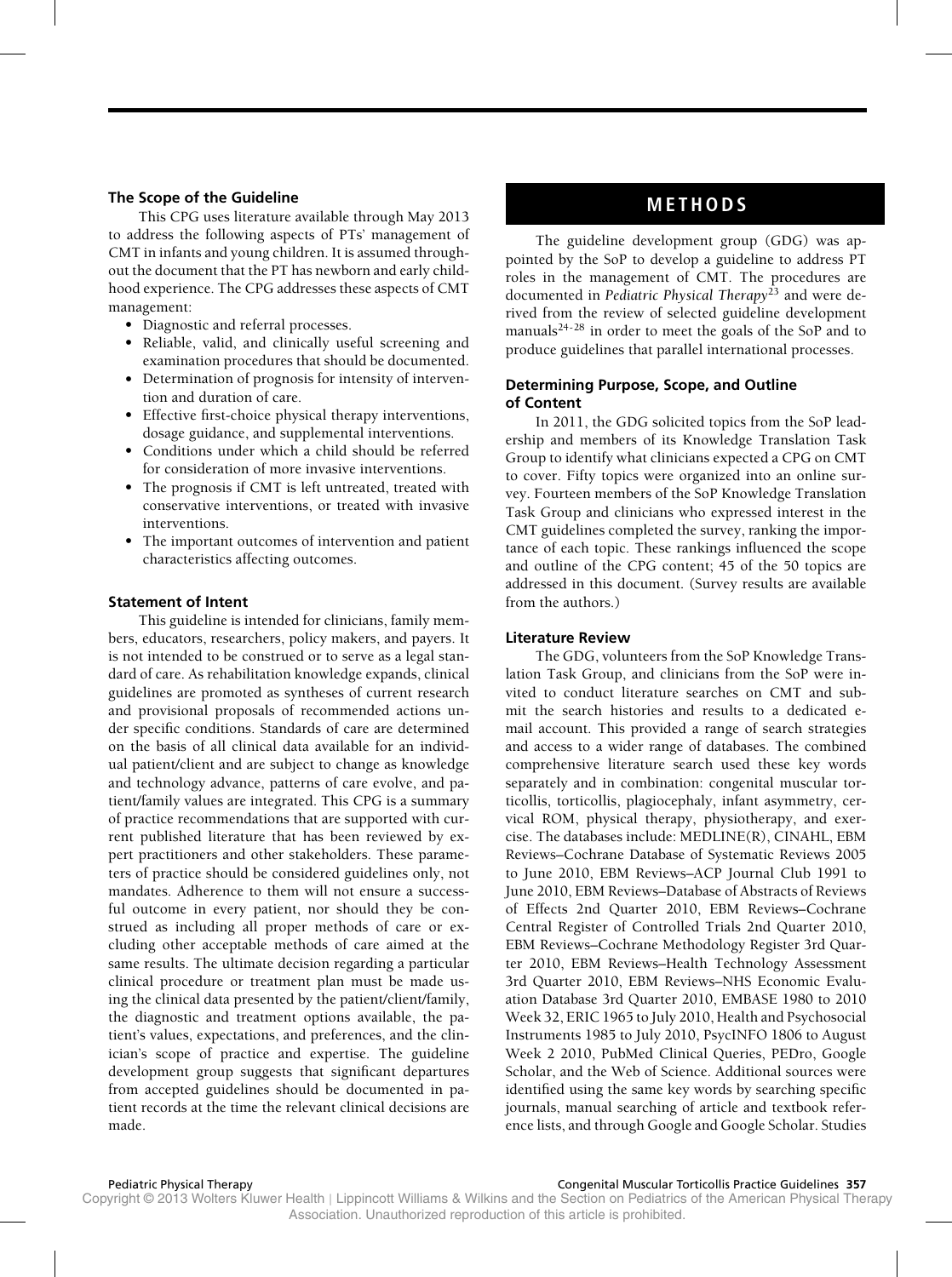published through May 2013 were included in the CPG; a reference librarian from the University of Southern California validated the search for the years 1990 to 2012. Operational definitions were adopted for clarity of writing (Appendix 2).

Articles were included if they were written in English and if they informed the diagnosis, examination, intervention, or prognosis of CMT as related to physical therapy. Research designs included RCTs, cohort, case-control, case series, and case studies. Study outcomes included range of cervical motion, cervical muscle strength, ROM and strength measures, posture, motor development, treatment durations, need for surgical intervention, and parent satisfaction with physical therapy. Articles were excluded if they focused only on plagiocephaly, did not report data directly related to physical therapy diagnosis, intervention or prognosis for CMT, or were poster or presentation abstracts. A total of 193 articles were reviewed, and a total of 167 articles informed this document.

#### **Critical Appraisal Process**

The critical appraisal forms used for diagnostic and intervention literature are based on adaptations from Fetters and Tilson<sup>29</sup> and have been described previously.<sup>23</sup> Selected diagnosis and intervention articles were critically appraised by the GDG to establish the test standards. Volunteers completed critical appraisals of the test articles to establish interrater reliability. Volunteers qualified to be appraisers with agreement of 90% or more. Appraisers were randomly paired to read each of the remaining diagnostic or intervention articles. Each dyad compared scores for agreement and submitted a single critical appraisal form when complete. Discrepancies in scoring were negotiated by the readers. In the event that a score could not be agreed on, a member of the GDG made the final determination.

#### **Levels of Evidence**

The levels of evidence evolved from the APTA Section on Orthopedics<sup>30</sup> to incorporate critical appraisal scores.<sup>29</sup> Recommendation grades are derived to be consistent with the BRIDGE-Wiz software deontics.<sup>31</sup> BRIDGE-Wiz is designed to generate clear and implementable recommendations consistent with the Institute of Medicine recommendations for transparency.<sup>28</sup> The GDG believes it is important to consider all controlled research designs (randomized controlled trials, meta-analyses, systematic reviews, diagnostic, prognostic, prospective, and cohort studies) to equalize their importance in rehabilitation decision making. While it is recognized that experimental studies are the only designs that suggest causality, the difference between level I and II evidence is based on methodological rigor within each design, rather than solely on the study design. Thus, the score from the critical appraisal process determines whether an intervention or diagnosis study is a level I or II.

Theoretical/foundational (designated by D) and practice recommendations (designated by P) are not generated with BRIDGE-Wiz. The former are based on basic science or theory, and the latter are determined by the GDG to be representative of current physical therapy practice or exceptional situations that exist for which studies cannot be performed.

Research recommendations (designated by R) are provided by the GDG to identify missing or conflicting evidence, for which studies might improve measurement and intervention efficacy, or minimize unwarranted variation.

### **AGREE II Review**

This CPG was evaluated by the third author and 2 external reviewers using AGREE II.<sup>32</sup> AGREE II is an established instrument designed to assess the quality of clinical practice guidelines using 23 items in 6 domains (see Table, Supplemental Digital Content 1, available at [http://links.](http://links.lww.com/PPT/A48) [lww.com/PPT/A48\)](http://links.lww.com/PPT/A48). Each item is rated using a 7-point scale, with 7 representing the highest score. Each item includes specific criteria, although reviewer judgment is necessary in applying the criteria. The AGREE II appraisal process supported an iterative process to improve the quality of the guideline. Domain scores for the CMT CPG ranged from 98% to 67%. The 3 reviewers unanimously agreed to recommend the Guideline for use. Scores were discussed by the GDG; where possible, items were addressed in the CPG following the AGREE II reviews. Thus, the percentages are likely higher in the final version of the CPG.

#### **External Review Process by Stakeholders**

This CPG underwent 3 formal reviews. First draft reviewers were invited stakeholders representing medicine, surgery, nursing, midwifery, PT clinicians and researchers, and a parent representative. The second draft was posted for public comment on the APTA SoP website; notices were sent via email and an electronic newsletter to SoP members, literature appraisers, and clinicians who inquired about the CPG during its development. Two *Pediatric Physical Therapy* journal reviewers read the third draft. Comments from each round of reviews were considered for successive revisions.

#### **Document Structure**

The guideline action statements are organized according to the APTA Patient Management Model,<sup>33</sup> beginning with recommendations for referral and screening, physical therapy examination, evaluation, intervention, outcome measurement, and concluding with follow-up and collaboration. References, acknowledgments, and appendices are included at the end.

**358** Kaplan et al Pediatric Physical Therapy **Apple 2018 Pediatric Physical Therapy Pediatric Physical Therapy** 

Copyright © 2013 Wolters Kluwer Health | Lippincott Williams & Wilkins and the Section on Pediatrics of the American Physical Therapy Association. Unauthorized reproduction of this article is prohibited.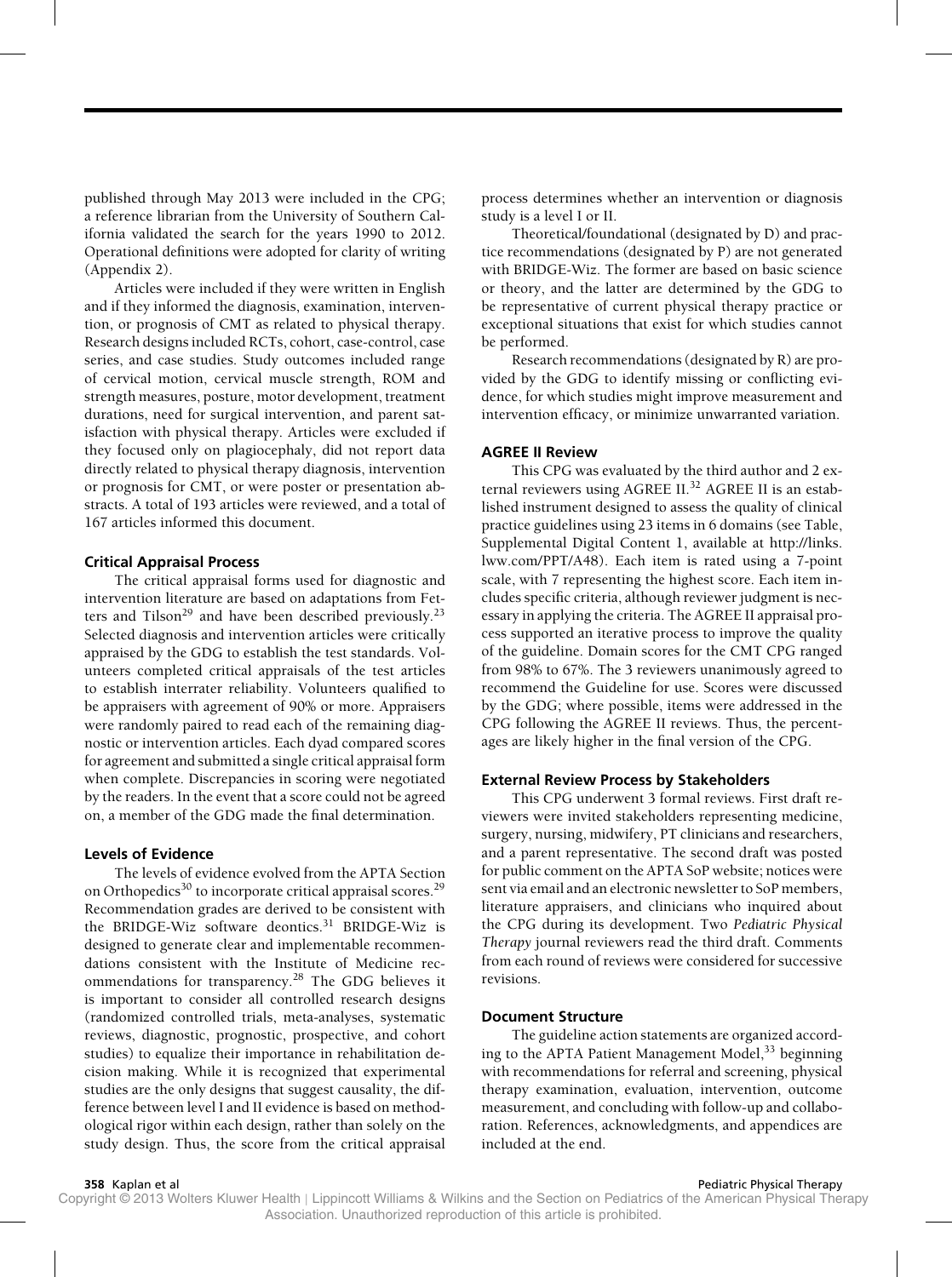Each action statement is introduced with its assigned recommendation grade, followed by a standardized content outline generated by the BRIDGE-Wiz software. It has a content title, a recommendation in the form of an observable action statement, indicators of the evidence quality, and the strength of the recommendation. The action statement profile describes the benefits, harms, and costs associated with the recommendation, a delin-

eation of the assumptions or judgments made by the GDG in formatting the recommendation, reasons for intentional vagueness in the recommendation, and a summary and clinical interpretation of the evidence supporting the recommendation. An iterative process was used for discussion, literature review, and external review to develop the content of action statements and profiles.

#### Pediatric Physical Therapy Congenital Muscular Torticollis Practice Guidelines **359**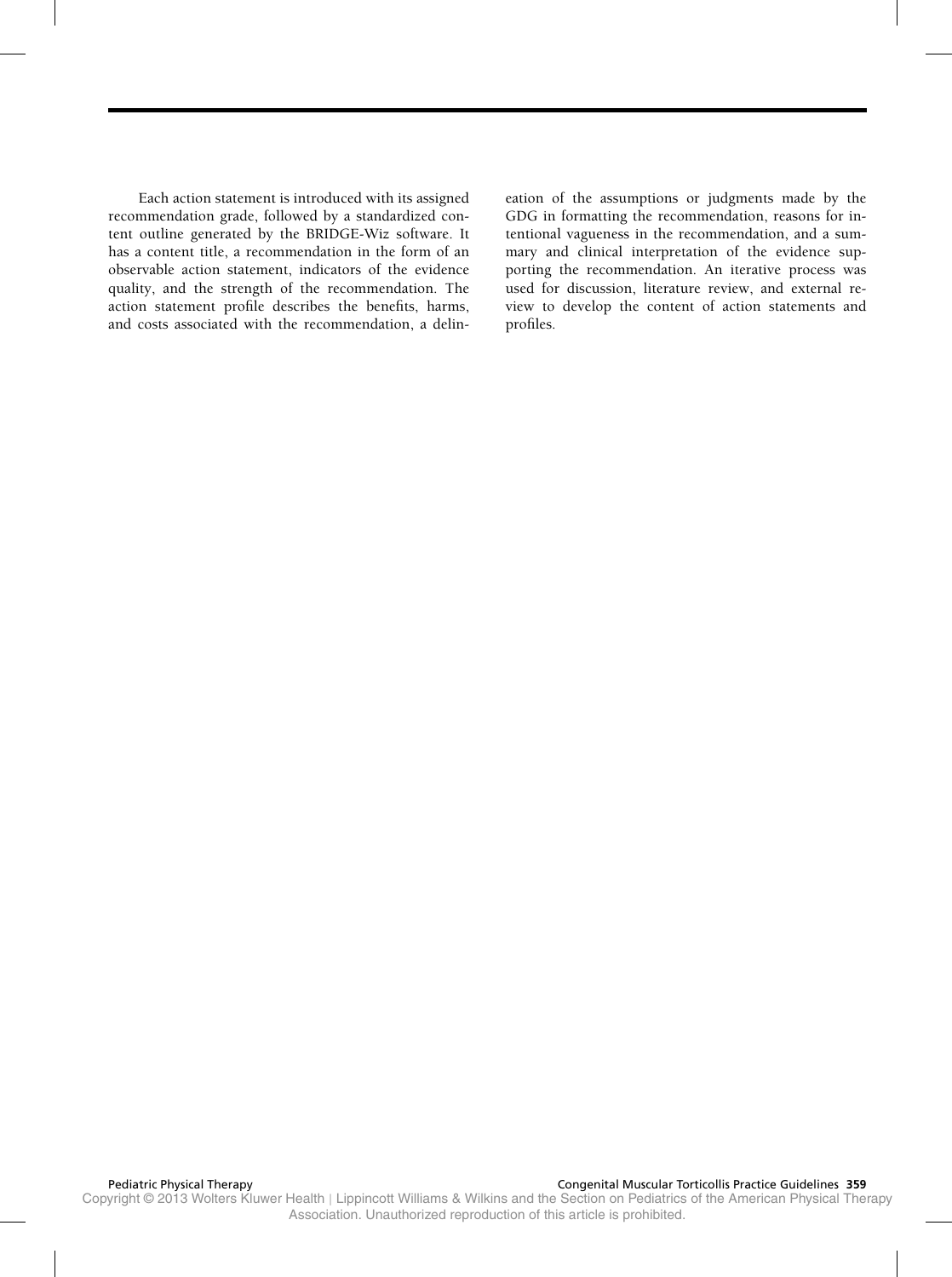#### <span id="page-12-0"></span>**Incidence and Progression of Congenital Muscular Torticollis**

Congenital muscular torticollis is a common pediatric musculoskeletal condition, described as a postural deformity of the neck evident at birth or shortly thereafter. Synonyms include fibromatosis colli for the mass type,  $34$  wry neck,  $35$  or twisted neck.  $36$  It is typically characterized by a head tilt to one side or lateral neck flexion, with the neck rotated to the opposite side due to unilateral shortening or fibrosis of the sternocleidomastoid (SCM) muscle. It may be accompanied by cranial deformation<sup>37</sup> or hip dysplasia,<sup>38</sup> brachial plexus injury,<sup>39-41</sup> distal extremity deformities, and less frequently, presents as a head tilt and neck rotation to the same side. The incidence of CMT ranges from 0.3 to  $2\%^{42}$  of newborns, but has been reported as high as  $16\%$  (n = 102),<sup>37</sup> and may occur slightly more frequently in males.<sup>17,43</sup> Congenital muscular torticollis may be present at birth when selected morphologic and birth history variables converge, such as in larger babies, breech presentation, and/or the use of forceps during delivery, $44$  or it may evidence during the first few months, $18,37$  particularly in those with milder forms.

Congenital muscular torticollis is typically categorized as one of 3 types: postural CMT presents as the infant's postural preference $^{15,45}$  but without muscle or passive ROM restrictions and is the mildest presentation; muscular CMT presents with SCM tightness and passive ROM limitations; and SCM mass CMT, the most severe form, presents with a fibrotic thickening of the SCM and passive ROM limitations.<sup>46</sup> These presentations, in combination with the age of initial diagnosis, are highly predictive of the time required to resolve ROM limitations. In general, infants identified early with postural CMT have shorter treatment episodes, and those who are identified later, after 3 to 6 months of age and who have SCM mass CMT, typically have the longest episodes of conservative treatment, and may ultimately undergo more invasive interventions.<sup>10,46</sup>

Pediatricians or parents may be the first to notice an asymmetry, and pediatricians may provide the initial instructions about positioning and stretching to the parents.<sup>21</sup> The American Academy of Pediatrics, in its *Bright Futures Guidelines For Health Supervision of Infants, Children, and Adolescents* publication, recommends checking the newborn for head dysmorphia at 1 week and skull deformities at 1 month, but does not specify checking the neck for symmetry until 2 months, when the term *torticollis* is first mentioned.<sup>47</sup> If the asymmetry does not resolve after initial exercise instructions by pediatricians, infants are typically then referred to physical therapy.<sup>21</sup> While this pattern of identification and eventual referral to physical therapy is described in the literature, the GDG is in strong agreement that pediatricians should be screening for CMT throughout the first 3 to 4 months, such that infants with

any persistent postural asymmetries are referred as early as possible for physical therapy intervention.

Typical physical therapy management of CMT is a conservative approach that includes passive stretching, positioning for active movement away from the tightness, and parent education for home programs.<sup>22,48</sup> Earlier intervention is more quickly effective than intervention started later. If started before 1 month of age, 98% achieve near normal range within 1.5 months, but waiting until after 1 month of age prolongs intervention to about 6 months, and waiting until after 6 months can require 9 to 10 months of intervention, with progressively fewer infants achieving near normal range<sup>49</sup>; current CMT guidelines do not address the time of referral.

Reports of untreated CMT are rare,  $3,5$  but there are descriptions of unresolved or reoccurring CMT in older children or adults, who later undergo Botox injections<sup>42,50,51</sup> or surgery for correction of movement limitations and consequent facial asymmetries.<sup>5,52,53</sup> The incidence of spontaneous resolution is unknown, and there are no foolproof methods for predicting who will resolve and who will progress to more severe or persistent forms.

Finally, CMT has been associated with hip dysplasia, $4$ brachial plexus injury,  $39-41$  distal extremity deformities, early developmental delay,<sup>14,39</sup> persistent developmental delays,<sup>13</sup> facial asymmetry, which may affect function and  $cosmesis<sub>1</sub><sup>6</sup>$  and temporal–mandibular joint dysfunction.<sup>54</sup> Thus, early identification and treatment is critical for early correction, early identification of secondary or concomitant impairments, and prevention of future complications.

#### **Early Referral**

The evidence is strong that earlier intervention results in the best outcomes<sup>11,49</sup>; thus, early referral is the ideal. A referral flow diagram is provided (Figure 1) that outlines the possible referral and communication pathways based on time of observation, identification of "red flags," prior models, and current literature.<sup>1,39,42,55-57</sup>

The referral flow diagram is divided into 2 distinct time frames: birth to 3 days, representing the newborn period; and 3 days and older, representing the typical time after discharge to home. During the newborn period, many different health care providers may observe the infant because they are involved in the birth and/or postnatal care. These health care providers are in the ideal position to observe the symmetry of the head on the shoulders and screen for passive and active movement limitations, though screening for CMT at this point in development is not considered the norm. After the infant is at home, the most likely observers will be the primary pediatrician and the parents or other caregivers. Regardless of who performs the initial screen, infants with asymmetry should undergo

**360** Kaplan et al Pediatric Physical Therapy and Pediatric Physical Therapy and Pediatric Physical Therapy

Copyright © 2013 Wolters Kluwer Health | Lippincott Williams & Wilkins and the Section on Pediatrics of the American Physical Therapy Association. Unauthorized reproduction of this article is prohibited.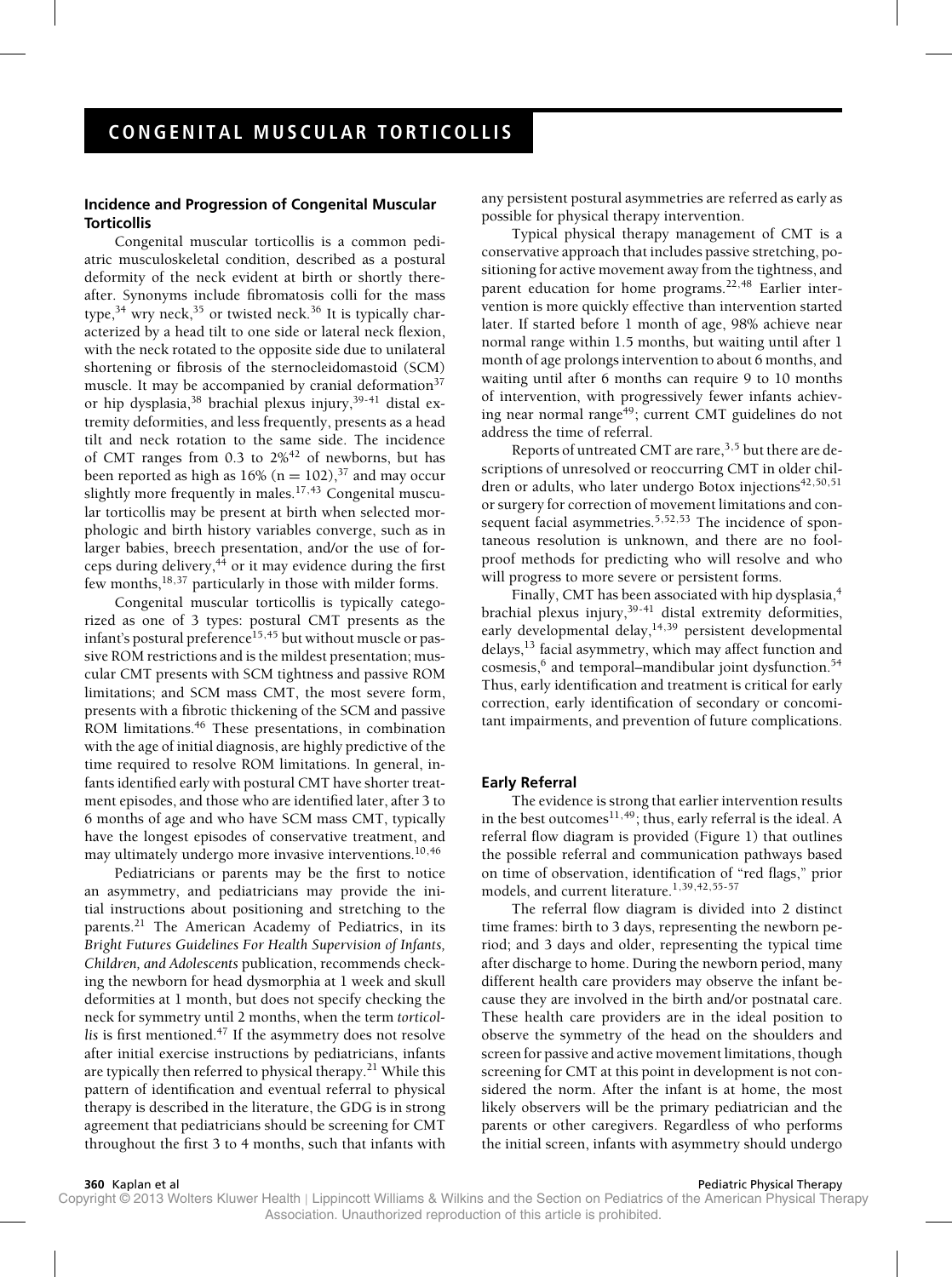<span id="page-13-0"></span>an evaluation to rule out nonmuscular causes of CMT. If CMT or a persistent postural preference is diagnosed, the infant should be referred to the PT.

Early referral to physical therapy translates to earlier intervention and prevention of secondary sequelae,  $2,8,18,58$ and, by reducing treatment duration and avoiding additional or more invasive interventions, is cost-effective. Preliminary evidence suggests that treatment by a PT may be more efficient in achieving symmetrical movements than when parents are the sole providers of home exercise programs,  $59$  thus referral to the PT should not be delayed.

#### **IDENTIFICATION AND REFERRAL OF INFANTS WITH CONGENITAL MUSCULAR TORTICOLLIS (CMT)**

**A. Action Statement 1: IDENTIFY NEWBORN IN-FANTS AT RISK FOR CMT. Physicians, nurse midwives, obstetrical nurses, nurse practitioners, lactation specialists, PTs or any clinician or family member must assess the presence of neck and/or facial or cranial asymmetry within the first 2 days of birth, using passive cervical rotation, passive lateral flexion, and/or visual observation as their respective training supports, when in the newborn nursery or at site of delivery. (Evidence Quality: I; Recommendation Strength: Strong)**

#### **Action Statement Profile**

**Aggregate Evidence Quality: Level I.** Based on the odds ratios (OR) and confidence intervals (CI) for prediction of CMT from facial asymmetry (OR: 21.75; CI: 6.60- 71.70) and plagiocephaly (OR: 23.30; CI: 7.01-70.95).<sup>60</sup>

**Benefits**:

- Early identification of infants at risk for CMT or other conditions that might cause asymmetries.
- Early onset of intervention for infants with CMT if referred.
- Reduced episode of care to resolve CMT, with consequent reduction in costs.
- - Reduced risk of needing more aggressive interventions (Botox or surgery) in the future.

#### **Risk, Harm, and Cost:**

- Potential of overidentification of infants may increase costs.
- Potential of increasing parent anxiety.

**Benefit–Harm Assessment:** Preponderance of Benefit **Value Judgments:** None

**Intentional Vagueness:** None

**Role of Patient/Parent Preferences:** Although parents may not be skilled in infant assessment, mothers who are breastfeeding may notice that the infant has greater dif-

ficulty feeding on one side, or may notice asymmetry in photographs, and these observations should trigger ROM screening by an attending clinician.

**Exclusions:** None

#### **Supporting Evidence and Clinical Interpretation**

The intent of this action statement is to increase early identification of infants with CMT for early referral to physical therapy. Newborns (up to the first 3 days of life) can be easily screened by checking for full neck rotation (chin turns past shoulder to  $100°$ )<sup>37</sup> and lateral flexion (ear approximates shoulder) $37$  while stabilized in supine<sup>61</sup> during the first postnatal examination. Newborns are at higher risk for CMT if their birth history includes a combination of longer birth body length, primiparity and birth trauma (including use of instruments for delivery), facial asymmetry, and plagiocephaly. Odds ratios from multiple logistic regression for these 5 factors are, from highest to lowest: plagiocephaly 23.30 (CI: 7.01-70.95), facial asymmetry 21.75 (CI: 6.60-71.70), primiparity 6.32 (CI: 2.34- 17.04), birth trauma 4.26 (CI: 1.25-14.52), and birth body length 1.88 (CI: 1.49-2.38). This indicates that infants with asymmetrical heads or faces have as much a 22-fold increase in abnormal sonogram for CMT; primiparity a 6 fold increase; birth trauma a 4-fold increase; and birth body length an almost 2-fold increase.<sup>44</sup> No one item predicts CMT alone, but the presence of 2 or more of the above risk factors warrants referral for preventative care and parent education.

The importance of early identification of CMT is well supported. Pediatricians and PTs in Canada agree that infants identified with CMT should receive formal intervention.<sup>21</sup> When intervention is started at earlier ages, it results in shorter episodes of care<sup>11</sup> that anecdotally have financial, psychological, and quality-of-life implications for the family.

**R. Research Recommendation 1.** Researchers should conduct studies to determine whether routine screening at birth increases the rate of CMT identification and/or increases false positives.

**B. Action Statement 2: REFER INFANTS WITH ASYMMETRIES TO PHYSICIAN AND PHYSICAL THERAPIST. Physicians, nurse midwives, obstetrical nurses, nurse practitioners, lactation specialists, PTs, or any clinician or family member should refer infants identified as having positional preference, reduced cervical ROM, sternocleidomastoid masses, facial asymmetry, and/or plagiocephaly to their primary pediatrician and a PT as soon as the asymmetry is noted. (Evidence Quality: II; Recommendation Strength: Moderate)**

#### Pediatric Physical Therapy Congenital Muscular Torticollis Practice Guidelines **361**

Copyright © 2013 Wolters Kluwer Health | Lippincott Williams & Wilkins and the Section on Pediatrics of the American Physical Therapy Association. Unauthorized reproduction of this article is prohibited.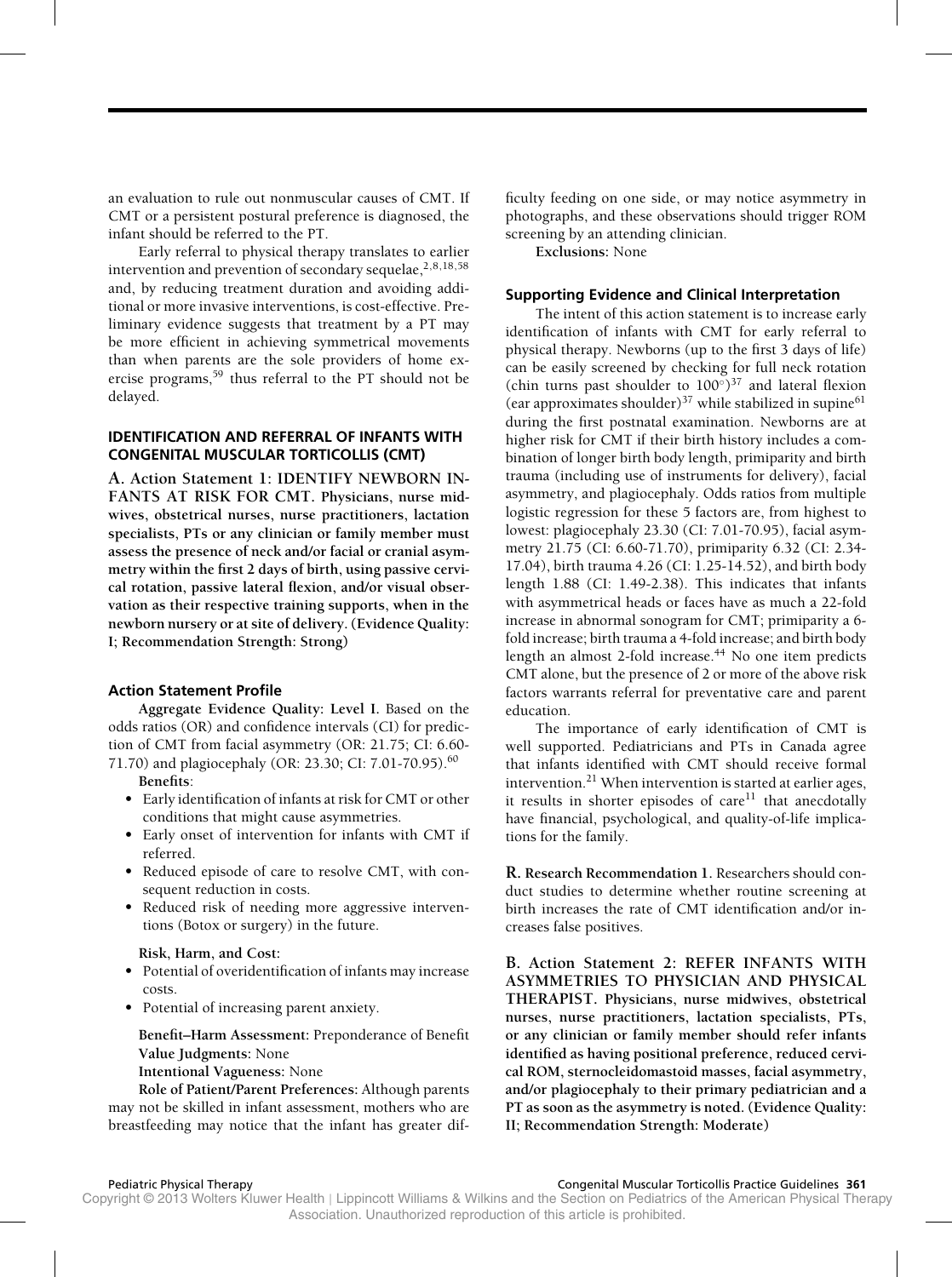#### **Action Statement Profile**

**Aggregate Evidence Quality:** Level II evidence supports that when intervention is started earlier, it takes less time to resolve the ROM limitations ( $P < .001$ ),<sup>46,49</sup> and there is less need for subsequent surgical intervention (*P* < .005).<sup>8,49</sup> Authors suggest that stretching interventions are easier for parents to administer when infants are younger, before the neck musculature strengthens and cooperation declines.<sup>2,49</sup>

**Benefits**:

- Early differential diagnosis to confirm CMT.
- - Early onset of intervention to resolve reduced ROM and asymmetries.
- Early parental education to facilitate symmetrical development.
- Greater infant cooperation with intervention in the first few months of life.

#### **Risk, Harm, and Cost:**

- Increased cost for treatment of asymmetries that some suggest may spontaneously resolve.

**Benefit–Harm Assessment:** Preponderance of Benefit **Value Judgments:** Early referral to physical therapy ensures early onset of intervention, which strongly correlates with shorter episodes of care, greater success of conservative measures, and thus can lower overall costs of care. A pediatric PT will also screen and follow the infant for developmental delays, feeding challenges, and environmental factors that may be associated with or contribute to positional preference or CMT.

**Intentional Vagueness:** For infants suspected of other causes of asymmetries (ie, bony anomalies, fractures, neurological damage, or extramuscular masses), the PT should collaborate with the primary pediatrician to make a definitive diagnosis of CMT prior to onset of physical therapy interventions. The focus and prioritization of interventions may change depending on the type of limitations the infant presents with (eg, neurological, musculoskeletal, cardiopulmonary, integumentary, and/or gastrointestinal).

**Role of Patient/Parent Preferences:** Infant cooperation with stretching is easier in the first 2 months than when started after the infant develops greater head control,<sup>2,62</sup> thus infant compliance is greater and parent adherence to home programs may be optimized.

**Exclusions:** Infants suspected of having nonmuscular conditions that might cause asymmetrical or torticollis posturing should be fully examined by the appropriate specialists to rule out confounding diagnoses prior to initiating physical therapy.

#### **Supporting Evidence and Clinical Interpretation**

Clinicians involved with the delivery and care of infants are in the ideal position to assess the presence of CMT. If screening for CMT occurs routinely at birth, infants who are at high risk for CMT, or who have identified SCM tightness or masses, can have physical therapy initiated when the infant is most pliable. CMT may not appear until several weeks postdelivery; thus, the 1-month well baby check-up by the pediatrician may be the first point of identification. Early treatment for infants with positional preference or confirmed diagnoses of CMT has excellent outcomes, with more than 95% to 100% only needing stretching<sup>10,11</sup> or techniques that facilitate functional activation of weak neck muscles.<sup>62</sup> The earlier intervention is started, the shorter the duration of intervention<sup>10,46,49</sup> and the need for later surgical intervention is significantly reduced.7,8,11 In contrast to recommendations to provide stretching instruction to the parents when CMT is identified at birth, and only refer to physical therapy at 2 months of age if the condition does not resolve,<sup>10</sup> recent studies suggest that early physical therapy reduces the time to resolution by approximately 1 month versus 3 months for parent-only stretching,  $59$  that infants become more difficult to stretch as they age and develop neck control, $2$ and that earlier intervention can negate the need for later surgery.<sup>8</sup>

Physical therapists typically address a broad range of developmental and environmental factors that influence outcomes, such as parental ability to comply with the home exercise programs, distance from the clinical setting, $21$  feeding positions, and the infant's motor and developmental progression. $21,22$  Since developmental delays are detectable at 2 months in infants with  $CMT$ ,<sup>63</sup> and the delays may be more related to time spent in the prone position, $63$  instruction to parents and early modeling of prone play time may help to negate potential developmental lags that can occur with CMT.

**R. Research Recommendation 2.** Researchers should conduct studies to clarify the predictive baseline measures and characteristics of infants who benefit from immediate follow-up, and to compare the cost–benefit of early physical therapy intervention and education to parental instruction and monitoring by physicians. Longitudinal studies of infants with CMT should clarify how the timing of referral and initiation of intervention impact body structure and functional outcomes, and overall costs of care.

**B. Action Statement 3: DOCUMENT INFANT HIS-TORY. Physical therapists should obtain a general medical and developmental history of the infant, including 9 specific health history factors, prior to an initial screening. (Evidence Quality: II; Recommendation Strength: B-Moderate)**

Copyright © 2013 Wolters Kluwer Health | Lippincott Williams & Wilkins and the Section on Pediatrics of the American Physical Therapy Association. Unauthorized reproduction of this article is prohibited.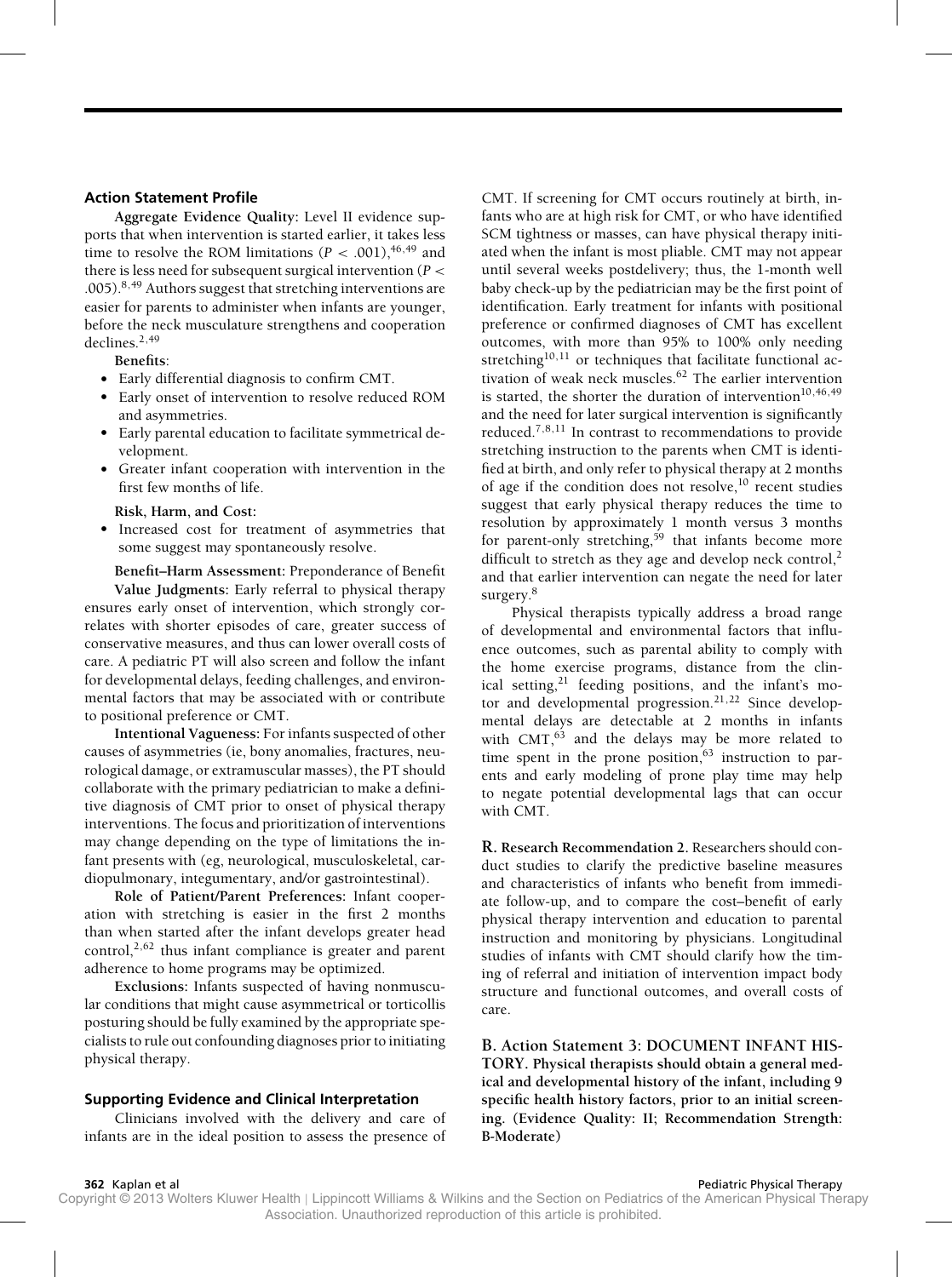#### **Action Statement Profile**

#### **Aggregate Evidence Quality: II**

**Benefits**: A complete history of the pregnancy, delivery, known medical conditions, developmental milestones, and daily management of the infant can provide information important to the diagnosis by the PT, prognosis, and intervention.

**Risk, Harm, and Cost:** None

**Benefit–Harm Assessment:** Preponderance of Benefit **Value Judgments:** None

**Intentional Vagueness:** None

**Role of Patient/Parent Preferences:** Parents/ caregivers can provide much of the history through interview and preadmission information packets; however, obtaining medical records may provide specifics that oral histories may not.

**Exclusions:** None

#### **Supporting Evidence and Clinical Interpretation**

In addition to documenting the standard intake information (eg, date of birth, date of examination, gender, birth rank, and reason for referral or parental concerns, general health of the infant, and other health care providers that are seeing the infant), the PT should specifically document the following birth and health history factors:

- Age at initial visit.<sup>8,22</sup>
- Age of onset of symptoms.<sup>18,22</sup>
- Pregnancy history including maternal sense of whether the baby was "stuck" in one position during the final 6 weeks of pregnancy.<sup>61</sup>
- Delivery history including birth presentation (cephalic or breech).18
- Use of assistance during delivery such as forceps or vacuum suction.<sup>11,17,37,40</sup>
- Head posture/preference $^{15,37,64,65}$  and changes in the head/face.7,17,18,37,66
- Family history of torticollis or any other congenital or developmental conditions.67,68
- Other known or suspected medical conditions.<sup>39,65</sup>
- Developmental milestones appropriate for age.  $^{13,14,69}$

**B. Action Statement 4: SCREEN INFANTS. When a clinician, parent, or caretaker indicates concern about head or neck posture and/or developmental progression, PTs should perform a screen of the neurological, musculoskeletal, integumentary, and cardiopulmonary systems, including screens of vision, gastrointestinal functions, positional preference and the structural and movement symmetry of the neck, face, and head, spine and trunk, hips, upper and lower extremities, consistent with state practice acts. (Evidence Quality: 22-15; Recommendation Strength: Moderate)**

#### **Action Statement Profile**

**Aggregate Evidence Quality:** The benefits of screening infants with suspected CMT are based on a combination of level II-IV evidence and expert clinical consensus,15,42,65,70 within which selected procedures used by PTs to identify red flags have varying levels of evidence.

**Benefits**:

- Thorough screening can identify asymmetries and determine if they are consistent with CMT or not.
- Screening for other causes of asymmetry (ie, hip dysplasia, scoliosis, clavicle fracture, brachial plexus injury, congenital, and/or genetic conditions) facilitates referral to specialists.
- For infants being treated for other conditions (ie, brachial plexus injuries, reflux, and hip dysplasia) that are associated with higher risks for developing CMT, parents can receive preventative instruction for CMT.

**Risk, Harm, and Cost:** The cost of a PT screening if the infant is not already being treated for other conditions.

**Benefit–Harm Assessment:** Preponderance of Benefit

**Value Judgments:** In some geographic locations or practice settings, particularly where autonomous practice is permitted, PTs may be the first to screen an infant for postural asymmetries. Infants may present for reasons other than head or neck postures, but observing overall symmetry is an element of a thorough physical therapy screen.

**Intentional Vagueness:** None **Role of Patient/Parent Preferences:** None **Exclusions:** None

#### **Supporting Evidence and Clinical Interpretation**

In situations where infants present without physician referral for CMT (eg, locations with direct access to physical therapy or infants who are being treated by a PT for other conditions), the PT should conduct a systems screen to rule out red flags and other potential causes of observed asymmetrical posturing.33,39,64,65 The screen is conducted through parent report and observation of the infant in different positions. The purpose of the screen is to determine whether the PT should continue with a detailed examination for CMT, or refer for consultations when red flags are suspected. Elements of the screen include:

- **History**: per parent report as described in Action Statement 3.
- **Systems Screen**: Per the APTA Guide to Physical Therapist Practice,<sup>33</sup> a systems screen traditionally includes examinations of the following 4 domains. For infants with CMT, a gastrointestinal history should be added.

### Pediatric Physical Therapy Congenital Muscular Torticollis Practice Guidelines **363**

Copyright © 2013 Wolters Kluwer Health | Lippincott Williams & Wilkins and the Section on Pediatrics of the American Physical Therapy Association. Unauthorized reproduction of this article is prohibited.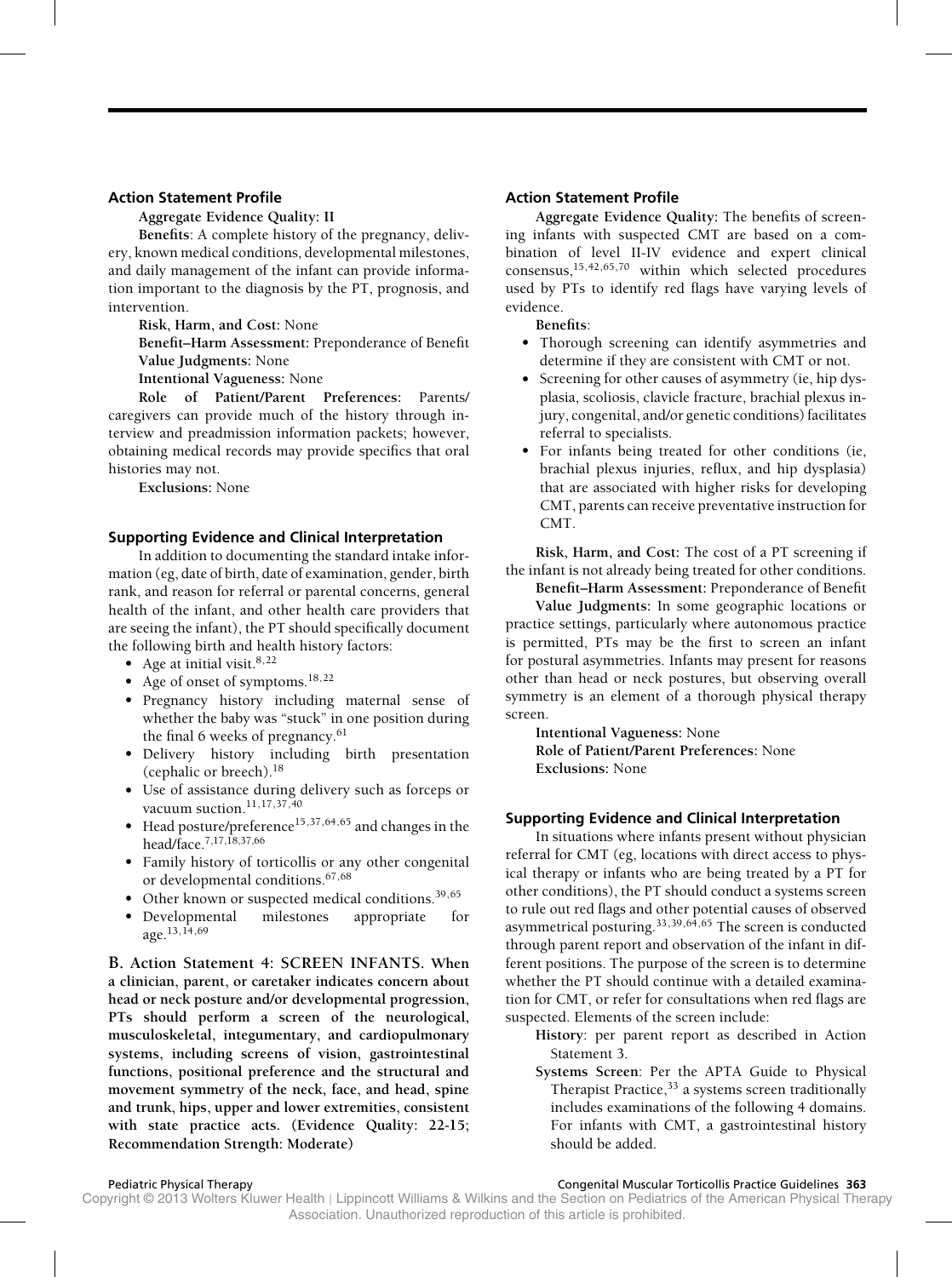- **Musculoskeletal Screen:** Screen for symmetrical shape of the face, skull, and spine $36,54$ ; symmetrical alignment of the shoulder and hip girdles with particular attention to cervical vertebral anomalies, rib cage symmetry,  $56$  and hip dysplasia<sup>66</sup>; symmetrical passive ROM of the neck; and palpation for SCM masses or restricted movement.<sup>71</sup>
- **Neurological Screen:** Screen for abnormal or asymmetrical tone, retention of primitive reflexes, resistance to movement, cranial nerve integrity, brachial plexus injury; temperament (irritability, alertness); achievement of age-appropriate developmental milestones,  $39,42,56,65,69,71$  inclusive of cognitive and social integration within the family setting.<sup>72</sup> Perform a **visual screen** comprised of symmetrical eye tracking in all directions, noting visual field defects and nystagmus as potential ocular causes of asymmetrical postures.<sup>42,71,73</sup>
- **Integumentary Screen:** Screen for skin fold symmetry of the hips<sup>61,65</sup> and cervical regions<sup>19,70</sup>; color and condition of the skin, with special attention to signs of trauma that might cause asymmetrical posturing.<sup>65</sup>
- **Cardiorespiratory Screen:** Screen for symmetrical coloration, rib cage expansion, and clavicle movement to rule out conditions that might cause asymmetrical posturing (eg, brachial plexus injuries and Grisel syndrome)<sup>65,68</sup>; check for acute upper respiratory tract distress. $41,74$  The infant should be alert and appropriately vocal, without wheezing.
- **Gastrointestinal History**: Interview the parents for an infant history of reflux or constipation, $41$  or preferential feeding from one side, $15$  both of which can contribute to asymmetrical posturing.

**Red Flags**: The following are the basis for consultation with the primary pediatrician, referring physician, or other specialists:

- Suspected hip dysplasia.<sup>4,38,65,75,76</sup>
- Skull and/or facial asymmetry, including plagiocephaly and brachycephaly.36,37,44
- Atypical presentations, such as tilt and turn to the same side, or plagiocephaly and tilt to the same side.
- $\blacktriangleright$  Abnormal tone.<sup>41,65,71</sup>
- Late-onset torticollis at 6 months or older, which can be associated with neurological conditions, tissue mass, inflammation, or acquired asymmetry. $41,65$
- Visual abnormalities including nystagmus, strabismus, limited or inconsistent visual tracking, and gaze aversion.65,71
- History of acute onset, which is usually associated with trauma or acute illness.<sup>39,77</sup>

**R. Research Recommendation 3.** Researchers should conduct studies to identify the precision of screening procedures specific to CMT.

**B. Action Statement 5: REFER INFANTS FROM PHYSICAL THERAPIST TO PHYSICIAN IF RED FLAGS ARE IDENTIFIED. Physical therapists should refer infants to the primary pediatrician for additional diagnostic testing when a screen or evaluation identifies red flags (eg, poor visual tracking, abnormal muscle tone, extramuscular masses, or other asymmetries inconsistent with CMT) or when, after 4 to 6 weeks of initial intense intervention, in the absence of red flags, little or no reduction in neck asymmetry is noted. (Evidence Quality: II; Recommendation Strength: Moderate)**

### **Action Statement Profile**

**Aggregate Evidence Quality:** Level II evidence based on cohort follow-up studies of moderate size.

- **Benefits**:
- Infants with red flags are identified and can be comanaged by the primary pediatrician and other specialists.
- Early coordination of care may resolve CMT more quickly and with less cost, as well as initiate appropriate intervention for conditions other than CMT.
- Parent support starts earlier for effective home programming, parent education, and the balance of intervention with parental needs to enjoy and bond with their infant.

**Risk, Harm, and Cost:**

- Cost of care is increased in the cases where red flags are ruled out or the PT has misidentified red flags.
- Additional family stress due to concerns about the infant having more serious health conditions.

**Benefit–Harm Assessment:** Preponderance of Benefit **Value Judgments:** Level II evidence demonstrates that

earlier diagnosis of CMT is better, but there is no literature that documents the risks and consequences of a lack of immediate follow-up for the 20% of infants who have conditions other than CMT.<sup>39</sup> While the recommendation strength is categorized as moderate based on level II evidence, the GDG believes that referral to the primary pediatrician should be categorized as a *must*, when any red flags are identified to collaborate in the comanagement of care of the infant who may have both CMT and other medical conditions.

**Intentional Vagueness:** In settings with direct access to physical therapy services, parents may seek evaluation services for an infant with postural asymmetry without referral from the primary pediatrician. The GDG is

#### **364** Kaplan et al Pediatric Physical Therapy **Algebra 2012 Pediatric Physical Therapy Pediatric Physical Therapy**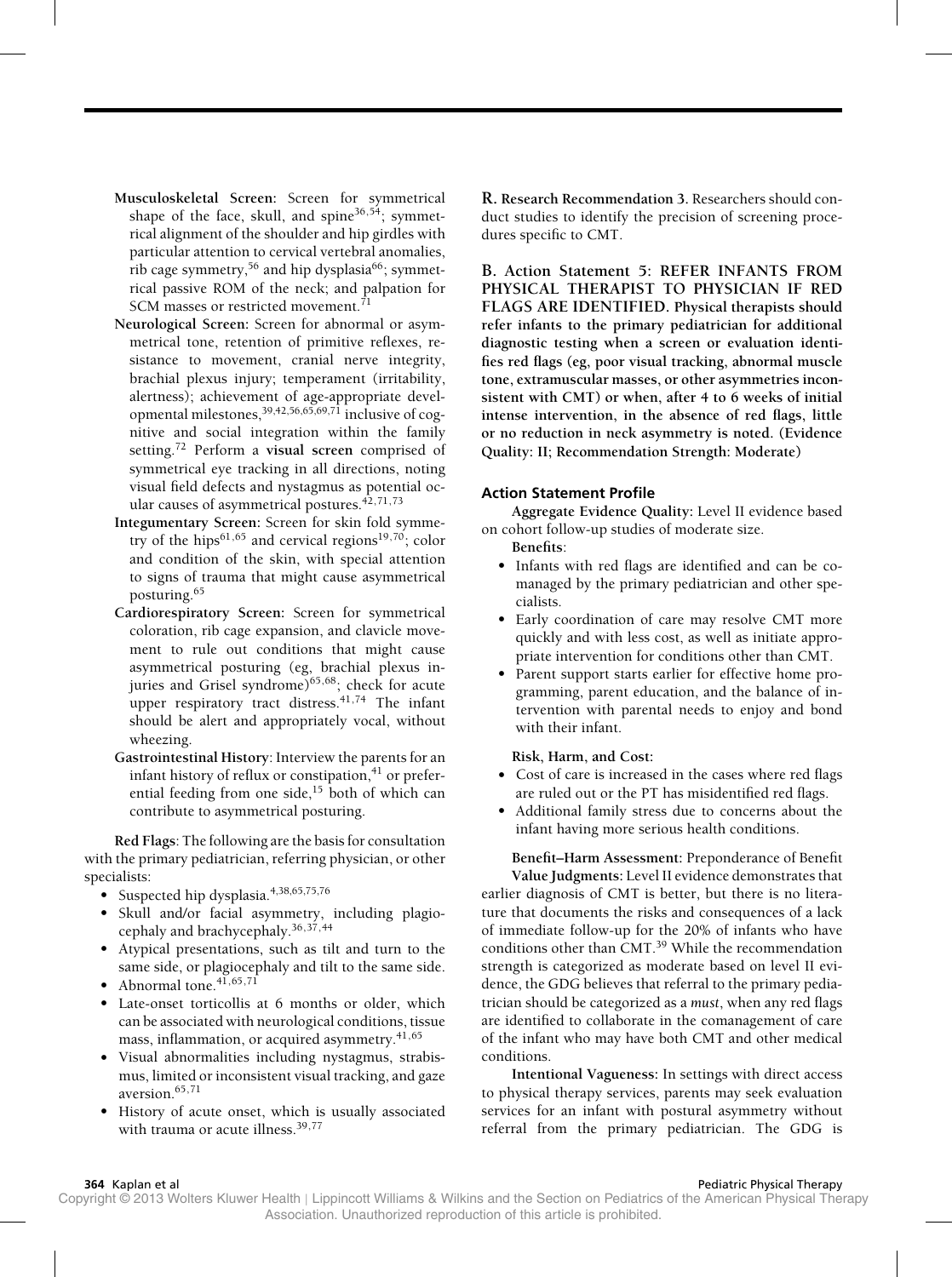<span id="page-17-0"></span>intentionally vague about the range of 4 to 6 weeks as the amount of time that a PT should treat an infant who is not responding to intervention. Since younger infants typically change more quickly than older infants, the GDG recommends that infants younger than 2 months who are not responding to intervention should be referred to their pediatrician sooner than infants older than 2 months, who may require more time to respond to treatment. In either case, a PT should initiate communication with the primary pediatrician when there are red flags or when a child does not respond after 4 to 6 weeks of treatment.

**Role of Patient/Parent Preferences**: None **Exclusions:** None

#### **Supporting Evidence and Clinical Interpretation**

Up to 18% of cases with asymmetrical head posturing may be due to nonmuscular causes,  $39$  including Klippel–Feil,<sup>39</sup> neurologic disorders,39,45 ocular disorders,  $39,73,78,79$  brachial plexus injuries including clavicle fractures,<sup>39</sup> paroxysmal torticollis that alternates sides,<sup>41</sup> spinal abnormalities,<sup>77</sup> and SCM masses.<sup>45,70</sup> It is within the scope of physical therapy practice to screen for neuromuscular and musculoskeletal disorders, including testing for ocular cranial nerve integrity and coordination, abnormal tone, orthopedic alignment, and developmental delay,<sup>33</sup> and to screen for potential nonmuscular causes of CMT. Any red flags that are identified should be documented, and the primary pediatrician should be consulted.

**B. Action Statement 6: REQUEST IMAGES AND REPORTS. Physical therapists should obtain copies of all images and interpretive reports, completed for the diagnostic workup of an infant suspected of having or diagnosed with CMT, to inform prognosis. (Evidence Quality: II; Recommendation Strength: Moderate)**

#### **Action Statement Profile**

**Aggregate Evidence Quality:** Level II evidence based on cohort and outcome studies of moderate size.

- **Benefits**:
- Images and imaging reports provide a comprehensive picture of the infant's medical status, including comorbidities.
- - Images provide visualization of the SCM muscle fiber organization, and the location and size of fibrotic tissue.
- Parents appreciate care that is coordinated and shared across disciplines.

**Risk, Harm, and Cost:** None **Benefit–Harm Assessment:** Preponderance of Benefit

**Value Judgments:** Per the APTA Guide to Physical Therapist Practice,<sup>33</sup> requesting relevant clinical reports on an infant's suspected or diagnosed condition is considered appropriate gathering of medical history.

**Intentional Vagueness:** None

**Role of Patient/Parent Preferences:** Parents need to formally release information for reports to be forwarded to the PT; parents may arrive with reports and images in their possession.

**Exclusions:** None

#### **Supporting Evidence and Clinical Interpretation**

Reports and images from specialized examinations or laboratory tests can rule out ocular, neurological, skeletal, and oncological reasons for asymmetrical posturing.<sup>39,77</sup> In particular, ultrasound images and/or reports may assist with describing the degree of fibrosis, $80$  visualizing the size and location of muscle masses, and determining an appropriate plan of care and treatment duration.<sup>18,81,82</sup>

**R. Research Recommendation 4.** Researchers should conduct studies to determine who would benefit from imaging, at what time in the management of CMT images are useful, and how images affect the plan of care.

### **PHYSICAL THERAPY EXAMINATION OF INFANTS WITH CMT**

**B. Action Statement 7: EXAMINE BODY STRUC-TURES. Physical therapists should document the initial examination and evaluation of infants with suspected or diagnosed CMT for the following body structures:**

- **Infant posture and tolerance to positioning in supine, prone, sitting, and standing for body symmetry, with or without support, as appropriate for age. (Evidence Quality: II; Recommendation Strength: Moderate)**
- **Bilateral passive cervical rotation and lateral flexion. (Evidence Quality: II; Recommendation Strength: Moderate)**
- **Bilateral active cervical rotation and lateral flexion. (Evidence Quality: II; Recommendation Strength: Moderate)**
- **Passive and active ROM of the upper and lower extremities, inclusive of screening for possible hip dysplasia or spine/vertebral asymmetry. (Evidence Quality: II; Recommendation Strength: Moderate)**
- **Pain or discomfort at rest, and during passive and active movement. (Evidence Quality: IV; Recommendation Strength: Weak)**
- **Skin integrity, symmetry of neck and hip skin folds, presence and location of an SCM mass, and size, shape, and elasticity of the SCM muscle and**

Pediatric Physical Therapy Congenital Muscular Torticollis Practice Guidelines **365**

Copyright © 2013 Wolters Kluwer Health | Lippincott Williams & Wilkins and the Section on Pediatrics of the American Physical Therapy Association. Unauthorized reproduction of this article is prohibited.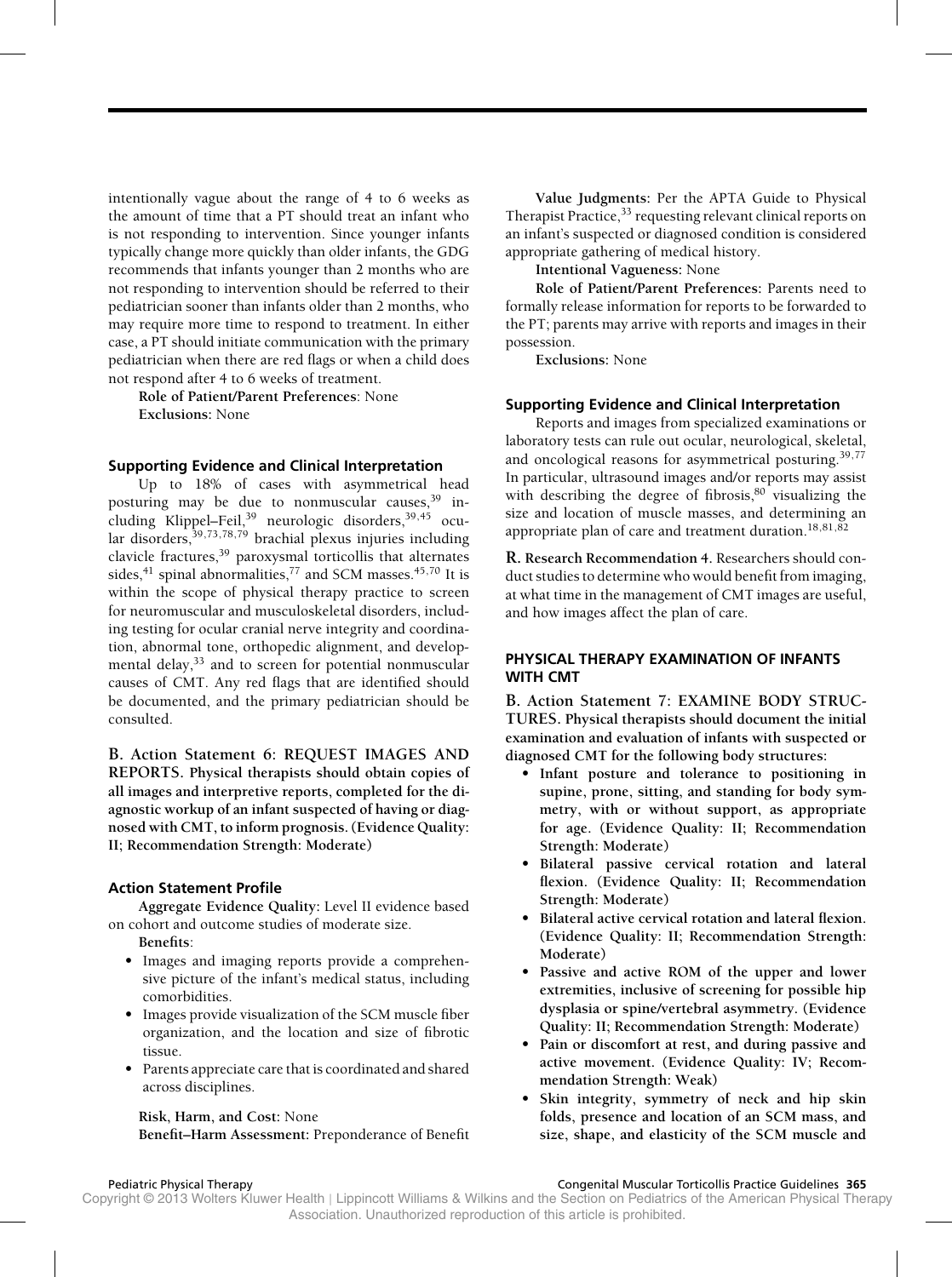**secondary muscles. (Evidence Quality: II; Recommendation Strength: Moderate)**

 $\bullet$  **Craniofacial asymmetries and head/skull shape. (Evidence Quality: II; Recommendation Strength: Moderate)**

#### **Action Statement Profile**

**Aggregate Evidence Quality:** Preponderance of level II studies based on well-conducted prospective and retrospective cohort follow-up studies of small to moderate sample sizes.

- **Benefits**:
- Confirms the diagnosis of CMT and identifies other problems such as hip dysplasia, plagiocephaly, brachycephaly, scoliosis, brachial plexus injury, or other orthopedic and medical conditions.
- Determines the extent of primary and secondary muscle involvement, to estimate prognosis.
- Establishes baselines to measure progress of ROM, strength and alignment, and infant's ability to incorporate movement through available ranges.
- Facilitates systematic linking of interventions to identified impairments.
- Standardizes measurement and documentation of body structure limitations from CMT to evaluate group outcomes across clinical settings.

#### **Risk, Harm, and Cost:**

- Examination of passive cervical rotation may result in SCM snapping or a sense of "giving way" in approximately 8% of infants.46
- The infant may feel some discomfort or pain, and/or may cry48,74 due to restricted movement, discomfort with ROM tests, or intolerance of general handling.
- In infants with undiagnosed orthopedic conditions (eg, osteogenesis imperfecta, hemivertebrae, or cervical instability), there is a risk that overly aggressive testing of passive ROM could cause secondary injury, though this has not been reported.

**Value Judgments:** The evidence for selected measurement approaches varies in strength; however, measures of passive and active ROM, strength, and posture *must* be documented as part of any physical therapy examination and are consistent with current standards of practice.<sup>33</sup> For ROM measurement, the GDG recognizes that clinical practicality has to be weighed against the desire for the most reliable measures. Use of photography, head markers, and other devices to increase measurement reliability may create undue burdens for the infant, the family, and the PT in daily clinical practice. While there is only moderate to weak evidence to justify the measurement of active cervical ROM, active ROM of the upper and lower extremities, pain or discomfort, condition of the skin folds, condition of the SCM and cervical muscles, and head shape, a lack of evidence is not equated with a lack of clinical relevance. Further, documentation of these initial examination findings sets the baseline for regularly scheduled objective reassessment and outcome measurement.

**Intentional Vagueness:** There is no vagueness as to *what* should be documented. There is variability as to *how* selected body structures should be measured, due to the limited number of valid tools or methods.

**Role of Patient/Parent Preferences:** During testing, parents may perceive that the baby experiences discomfort or that testing positions could potentially harm the baby, resulting in requests to stop testing if the baby is crying. The clinician must be aware and responsive to the parents' perceptions; it is incumbent on the clinician to fully explain the importance of the measures and the safety precautions used, so that parents and infants can comfortably and accurately complete the testing procedures. Clinicians may need to provide the infant with breaks during testing to obtain the baby's best performance and most reliable measures. Including the parent in the test procedures may help elicit the infant's best performance, calm the infant if under stress, and generally assist with building trust between the PT and the infant.

#### **Exclusions:** None

**Note:** Table 3 provides a summary of the evidence on measurement.

#### **Supporting Evidence and Clinical Interpretation**

Following a thorough history and screening to rule out asymmetries inconsistent with CMT, the PT conducts a more detailed examination of the infant. The following items appear as a checklist, but in practice, the PT simultaneously observes for asymmetries throughout all examination positions to reduce infant repositioning and increase infant cooperation:

- **General Posture:** Document the infant's posture and tolerance to positioning in supine, prone, sitting, and standing when CMT is suspected or diagnosed (dependent and independent) (Evidence Quality: **II**; Recommendation Strength: **Moderate**)

Observe the infant in all positions, documenting symmetrical alignment and preferred positioning or posturing.<sup>14,15,22,37,89</sup> In supine, document the side of torticollis,<sup>14,15,37,61</sup> asymmetrical hip positions,<sup>7,15,61,90</sup> facial and skull asymmetries, restricted active ROM, and asymmetrical use of the trunk and extremities,  $14,15,37,61$  as these are all typical of CMT.

In prone, document asymmetry of the spine or presence of scoliosis, $5$  the head on trunk, asymmetrical use of the extremities, and the infant's tolerance to the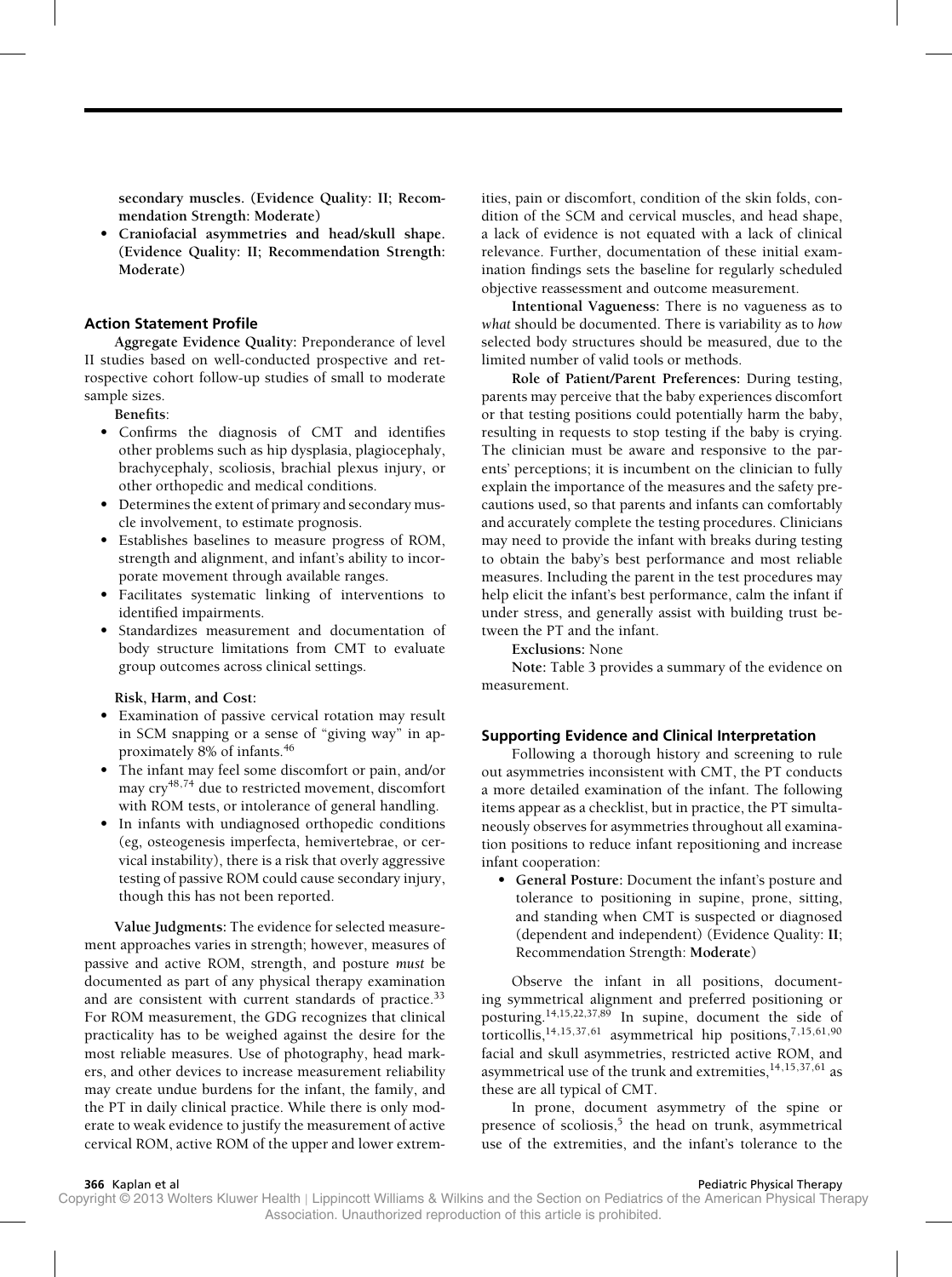<span id="page-19-0"></span>

| WHAT NORMS ARE<br>USED                                | Comparison of values<br>to right and left                                                      | 70° mean PROM                                                              | unaffected; 60°, the<br>infant's ear reached<br>affected side than<br>ICC higher when<br>measuring the<br>the shoulder | $\frac{4}{2}$                                                                                                                     | $\frac{4}{2}$                                                                                                                                             |                                                                                                                  | movement by feel<br>NA, symmetry of                                                    |
|-------------------------------------------------------|------------------------------------------------------------------------------------------------|----------------------------------------------------------------------------|------------------------------------------------------------------------------------------------------------------------|-----------------------------------------------------------------------------------------------------------------------------------|-----------------------------------------------------------------------------------------------------------------------------------------------------------|------------------------------------------------------------------------------------------------------------------|----------------------------------------------------------------------------------------|
| <b>STRENGTHS AND</b><br><b>LIMITATIONS</b>            | L—no established reliability<br>S-reproducible; used in<br>for lateral flexion<br>many studies | S-assigned PROM values<br>L-infants did not have<br>torticollis            | S-reproducible with high<br>L-no ICC for interrater<br>intrarater reliability<br>reliability                           | $_{\mathsf{L}-\mathsf{orienting}}$ the goniometer<br>S-assigning ROM values<br>accurately                                         | control. Extra steps. Author<br>L-too many variables to<br>S-comparison values to<br>measurement with<br>reports unfeasible<br>protractor                 | several steps to measure the<br>L—time-consuming with<br>S-measures the infants<br>resting posture<br>photograph | definition of resistance<br>Subjective data, no                                        |
| MEASUREMENT (INFANT<br>AND EXAMINERS)<br>POSITION FOR | measures and 1 stabilizes<br>Supine: 2 examiners; 1<br>the shoulders                           | measures and 1 stabilizes<br>Supine: 2 examiners; 1<br>the shoulders       | body supported. The PT<br>examiner stabilizes the<br>Supine with head and<br>measures; the second<br>shoulders         | the head is supported off<br>according to the infant's<br>development. In supine<br>the edge of the surface<br>Supine and sitting | and the second examiner<br>The photograph is taken<br>and the examiner draws<br>Supine: the PT measures<br>stabilizes the shoulders.<br>on the photograph | Supine: 1 examiner places<br>visual stimulus in midline<br>the child and provides                                | measures and the second<br>examiner stabilizes the<br>2 examiners: the PT<br>shoulders |
| LEVEL OF EVIDENCE,<br>VALIDITY, AND<br>RELIABILITY    | NA for lateral flexion                                                                         | intrarater reliability<br>values, 0.94-0.98<br>Klackenberg's<br>Referenced | Intrarater reliability<br>0.94-0.98                                                                                    | ≸                                                                                                                                 | ICC (0.74-0.90) fair to<br>good                                                                                                                           | interrater reliability<br>Intrarater reliability<br>$0.80 - 0.85$ , ICC $(3.1)$<br>$0.72 - 0.99$ , ICC $(2.1)$   | $\frac{4}{2}$                                                                          |
| CITATIONS                                             | Cheng et al,<br>1999, <sup>17</sup> 2000, <sup>18</sup><br>2001 <sup>9</sup>                   | Beckung, 200883<br>Öhman and                                               | Klackenberg<br>et al, 2005 <sup>84</sup>                                                                               | Karmel-Ross,<br>199719                                                                                                            | Klackenberg<br>et al, 2005 <sup>84</sup>                                                                                                                  | Rahlin and<br>Sarmiento<br>201085                                                                                | Emery, 1994 <sup>2</sup>                                                               |
| MEASUREMENT<br><b>TYPE OF</b><br><b>TOOL</b>          | Arthrodial<br>protractor                                                                       |                                                                            |                                                                                                                        | with the level<br>Goniometer<br>adaptation                                                                                        | Photography                                                                                                                                               | Photography                                                                                                      | Palpation of<br>extensibility                                                          |
| MEASUREMENT<br>OF INTEREST                            | lateral flexion<br>bending (S)<br>Passive side<br>$\ominus$                                    |                                                                            |                                                                                                                        |                                                                                                                                   |                                                                                                                                                           |                                                                                                                  |                                                                                        |

TABLE 3: MEASUREMENT EVIDENCE TABLE **TABLE 3: MEASUREMENT EVIDENCE TABLE**

### Pediatric Physical Therapy Congenital Muscular Torticollis Practice Guidelines **367**

(*continued*)

(continued)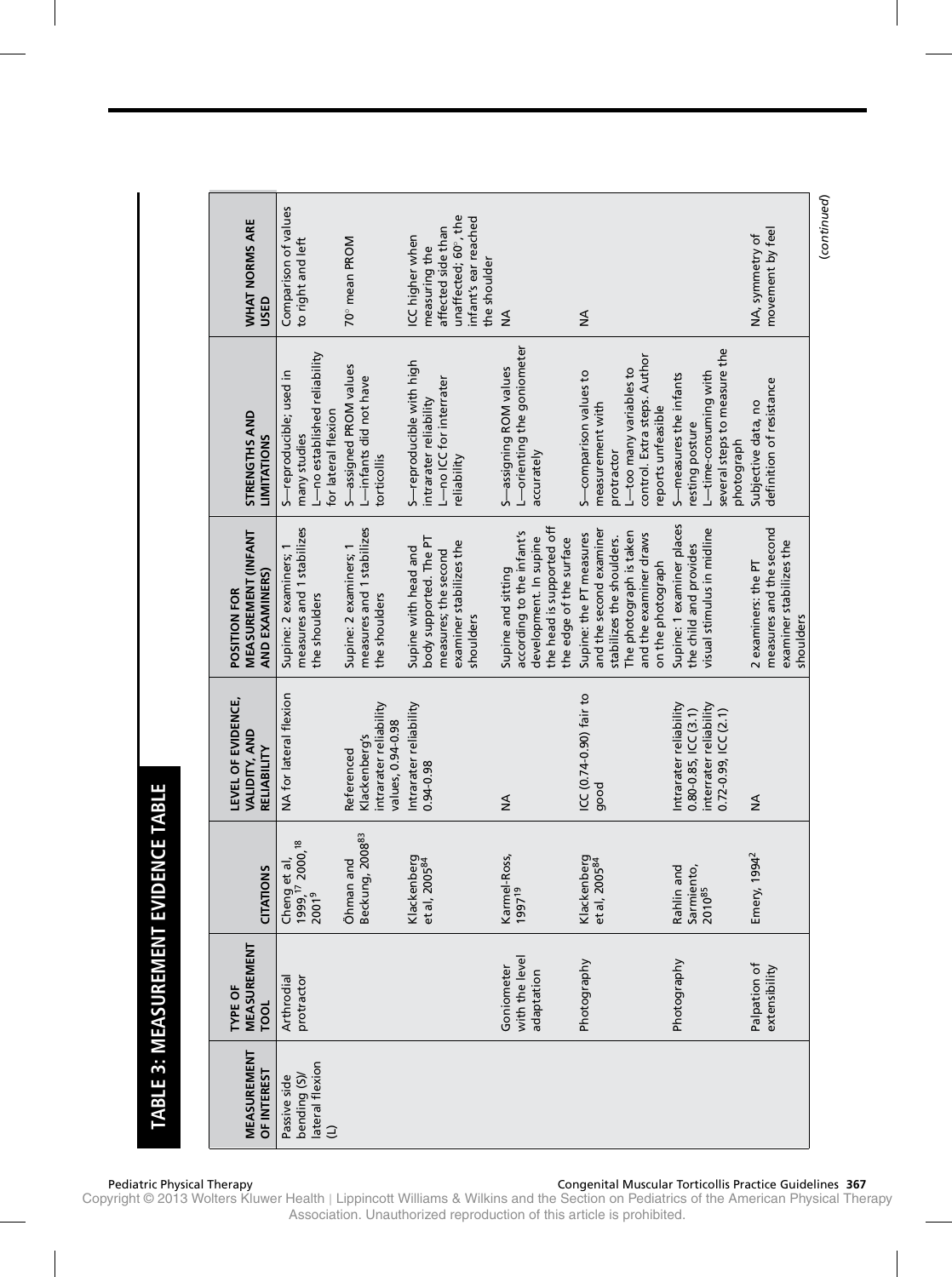| WHAT NORMS ARE<br>USED                                | 110° cervical rotation                                                                                                            | 110° mean PROM                                                     | supporting surface<br>unaffected; 70-80°<br>affected side than<br>when the infant's<br>ICC higher when<br>chin touches the<br>measuring the                                                            | 100-120° of cervical<br>rotation per Emery<br>values 1994                                                     | ≸                                                              | movement by feel;<br>grades assigned by<br>mild, moderate,<br>Symmetry of<br>severe       |
|-------------------------------------------------------|-----------------------------------------------------------------------------------------------------------------------------------|--------------------------------------------------------------------|--------------------------------------------------------------------------------------------------------------------------------------------------------------------------------------------------------|---------------------------------------------------------------------------------------------------------------|----------------------------------------------------------------|-------------------------------------------------------------------------------------------|
| <b>STRENGTHS AND</b><br><b>LIMITATIONS</b>            | S-reproducible and used in<br>- — unpublished data<br>many studies                                                                | S-assigned PROM values<br>L-infants did not have<br>torticollis    | L-cervical rotation is limited<br>S-establishing intrarater<br>by supporting surface<br>reliability                                                                                                    | compensations of trunk and<br>S-values can be assigned<br>L-accounting for<br>shoulders                       | S-easy to administer                                           | S-easy to administer;<br>subjective                                                       |
| MEASUREMENT (INFANT<br>AND EXAMINERS)<br>POSITION FOR | supported off the edge<br>examiners, 1 measures<br>Supine with the head<br>and 1 stabilizes the<br>of the surface; 2<br>shoulders | Cheng's method                                                     | body on the surface. The<br>stabilizes the shoulders<br>Supine with head and<br>PT measures and the<br>second examiner                                                                                 | development. The second<br>according to the infant's<br>examiner stabilizes<br>Supported sitting<br>shoulders | Supine                                                         | stabilizes the shoulders<br>Supine: 2 examiners,<br>1 measures and the<br>second examiner |
| LEVEL OF EVIDENCE,<br>VALIDITY, AND<br>RELIABILITY    | ICC 0.71 Unpublished<br>Interrater reliability<br>data                                                                            | ICC 0.71 per Cheng's<br>Interrater reliability<br>unpublished data | $0.82-0.95$ for rotation<br>and side for rotation<br>rotation and side for<br>rotation and lateral<br>and lateral flexion.<br>nonaffected side<br>ICC 0.58-0.65 for<br>Right CMT ICC<br>flexion to the | ≸                                                                                                             | $\lessgtr$                                                     | ≸                                                                                         |
| CITATIONS                                             | Cheng et al,<br>1999, <sup>17</sup> 2000, <sup>18</sup><br>2001 <sup>9</sup>                                                      | Beckung, 200883<br>Öhman and                                       | Klackenberg<br>et al, 2005 <sup>84</sup>                                                                                                                                                               | Karmel-Ross,<br>199719                                                                                        | Boonekamp and<br>Linden-Kuiper,<br>van Der<br>200115<br>Boere- | 19948<br>Cameron and<br>Cameron,                                                          |
| MEASUREMENT<br><b>TYPE OF</b><br><b>TOOL</b>          | Arthrodial<br>protractor                                                                                                          |                                                                    | Goniometer                                                                                                                                                                                             | with the level<br>Goniometer<br>adaptation                                                                    | inspection<br>Visual                                           | Palpation of<br>extensibility                                                             |
| MEASUREMENT<br>OF INTEREST                            | Passive cervical<br>rotation                                                                                                      |                                                                    |                                                                                                                                                                                                        |                                                                                                               |                                                                |                                                                                           |

TABLE 3: MEASUREMENT EVIDENCE TABLE (continued) **TABLE 3: MEASUREMENT EVIDENCE TABLE (continued)**

(*continued*)

(continued)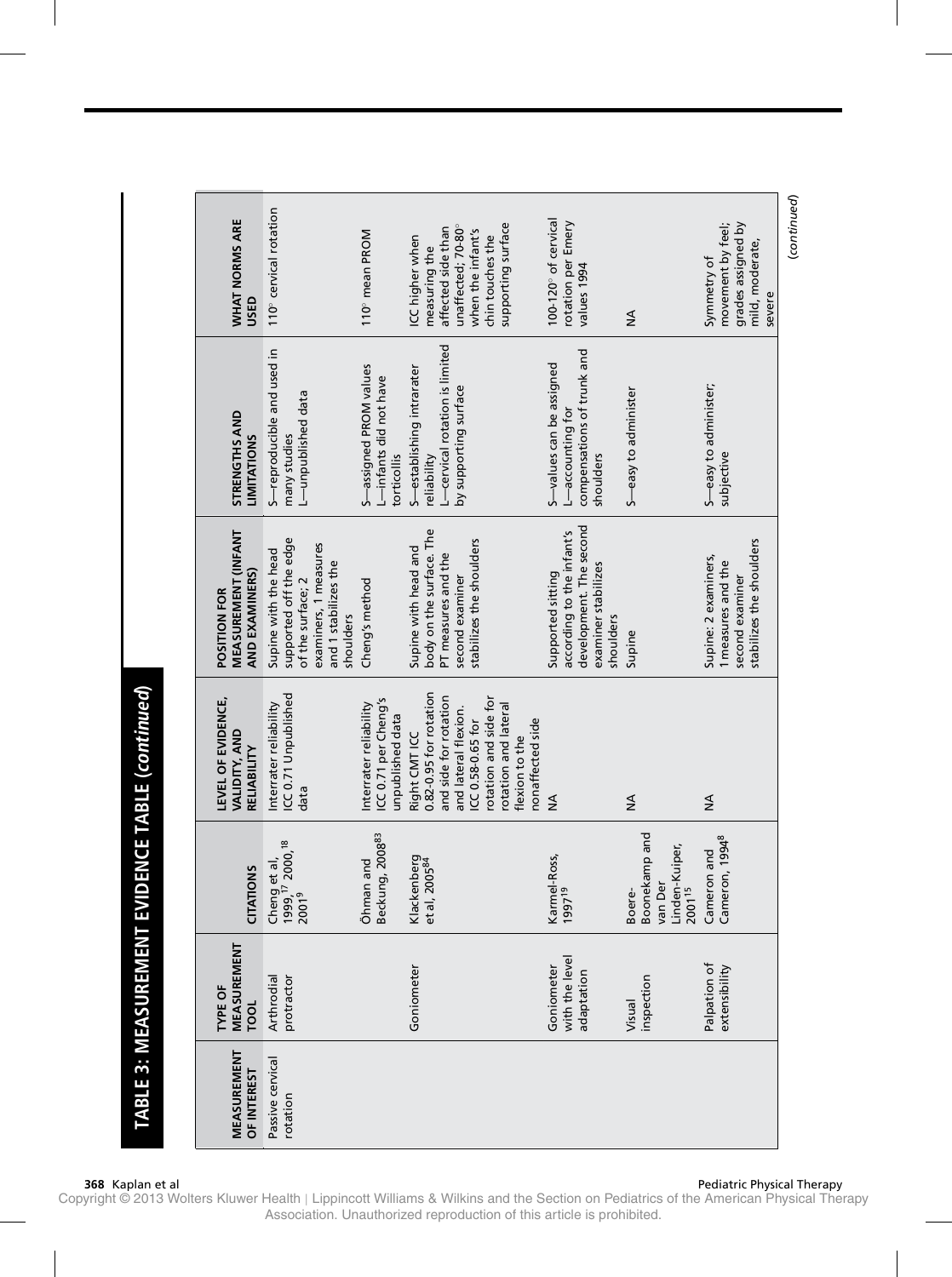| on infants $>4$ mo; 5/5<br>is normal strength of<br>No values for infants<br>No values for infants<br>0-5 scores; validated<br>WHAT NORMS ARE<br>between right and<br>between right and<br>-0-Comparison<br>-0-Comparison<br>lateral flexion<br>left ranges<br>left ranges<br>USED<br>$\frac{4}{2}$<br>S-easy to administer but no<br>Child needs head and trunk<br>S-reproducible if the child<br>S-reproducible if the child<br>L-stabilizing of the body.<br>L—adults only, head array<br>L—adults only, head array<br>measure of lateral flexion<br>Easy to administer but no<br>is older and cooperative<br>is older and cooperative<br>S-measures for lateral<br>L—lateral flexion only<br>S-valid and reliable<br>values L-subjective<br>needs to be worn<br>needs to be worn<br><b>STRENGTHS AND</b><br>LIMITATIONS<br>strength<br>flexion<br>control<br>values<br>examiners' lap for infants<br><b>MEASUREMENT (INFANT</b><br>and supported sitting in<br>1 examiner with subject<br>1 examiner with subject<br>encourage the infant to<br>Supported sitting in an<br>Supine: infants <4 mo,<br>Supine: 1 examiner to<br>G<br>lowered to horizontal<br>vertical position and<br>The infant is held in<br>independent sitting<br>independent sitting<br>mounted on hinge<br>AND EXAMINERS)<br>adapted car seat<br>POSITION FOR<br>$>4$ mo<br>track<br>reliability kappa > 0.9;<br>0.84) for left rotation,<br>flexion, ICC 0.60-0.94<br>LEVEL OF EVIDENCE,<br>Inter-and Intrarater<br>$0.67 - 0.90$ (median $=$<br>right lateral flexion,<br>$0.81 - 0.95$ (median $=$<br>(median $= 0.85$ ) for<br>0.86) for left lateral<br>(median $= 0.80$ ) for<br>Intrarater reliability<br>flexion, ICC 0.94 for<br>Interrater ICC 0.80;<br>ICC 0.92 for lateral<br>VALIDITY, AND<br>intrarater ICC<br>and 0.58-0.99<br>right rotation<br>RELIABILITY<br>CC <sub>0.9</sub> |               |
|---------------------------------------------------------------------------------------------------------------------------------------------------------------------------------------------------------------------------------------------------------------------------------------------------------------------------------------------------------------------------------------------------------------------------------------------------------------------------------------------------------------------------------------------------------------------------------------------------------------------------------------------------------------------------------------------------------------------------------------------------------------------------------------------------------------------------------------------------------------------------------------------------------------------------------------------------------------------------------------------------------------------------------------------------------------------------------------------------------------------------------------------------------------------------------------------------------------------------------------------------------------------------------------------------------------------------------------------------------------------------------------------------------------------------------------------------------------------------------------------------------------------------------------------------------------------------------------------------------------------------------------------------------------------------------------------------------------------------------------------------------------------------------------------------------------------------------------------------------------------------|---------------|
|                                                                                                                                                                                                                                                                                                                                                                                                                                                                                                                                                                                                                                                                                                                                                                                                                                                                                                                                                                                                                                                                                                                                                                                                                                                                                                                                                                                                                                                                                                                                                                                                                                                                                                                                                                                                                                                                           |               |
|                                                                                                                                                                                                                                                                                                                                                                                                                                                                                                                                                                                                                                                                                                                                                                                                                                                                                                                                                                                                                                                                                                                                                                                                                                                                                                                                                                                                                                                                                                                                                                                                                                                                                                                                                                                                                                                                           |               |
|                                                                                                                                                                                                                                                                                                                                                                                                                                                                                                                                                                                                                                                                                                                                                                                                                                                                                                                                                                                                                                                                                                                                                                                                                                                                                                                                                                                                                                                                                                                                                                                                                                                                                                                                                                                                                                                                           | $\frac{4}{2}$ |
|                                                                                                                                                                                                                                                                                                                                                                                                                                                                                                                                                                                                                                                                                                                                                                                                                                                                                                                                                                                                                                                                                                                                                                                                                                                                                                                                                                                                                                                                                                                                                                                                                                                                                                                                                                                                                                                                           | $\frac{4}{2}$ |
|                                                                                                                                                                                                                                                                                                                                                                                                                                                                                                                                                                                                                                                                                                                                                                                                                                                                                                                                                                                                                                                                                                                                                                                                                                                                                                                                                                                                                                                                                                                                                                                                                                                                                                                                                                                                                                                                           | $\frac{4}{2}$ |
|                                                                                                                                                                                                                                                                                                                                                                                                                                                                                                                                                                                                                                                                                                                                                                                                                                                                                                                                                                                                                                                                                                                                                                                                                                                                                                                                                                                                                                                                                                                                                                                                                                                                                                                                                                                                                                                                           | rotation      |
|                                                                                                                                                                                                                                                                                                                                                                                                                                                                                                                                                                                                                                                                                                                                                                                                                                                                                                                                                                                                                                                                                                                                                                                                                                                                                                                                                                                                                                                                                                                                                                                                                                                                                                                                                                                                                                                                           |               |

motion; PT, physical therapist. motion; PT, physical therapist.

# Pediatric Physical Therapy Congenital Muscular Torticollis Practice Guidelines **369**

Copyright © 2013 Wolters Kluwer Health | Lippincott Williams & Wilkins and the Section on Pediatrics of the American Physical Therapy Association. Unauthorized reproduction of this article is prohibited.

TABLE 3: MEASUREMENT EVIDENCE TABLE (continued) **TABLE 3: MEASUREMENT EVIDENCE TABLE (continued)**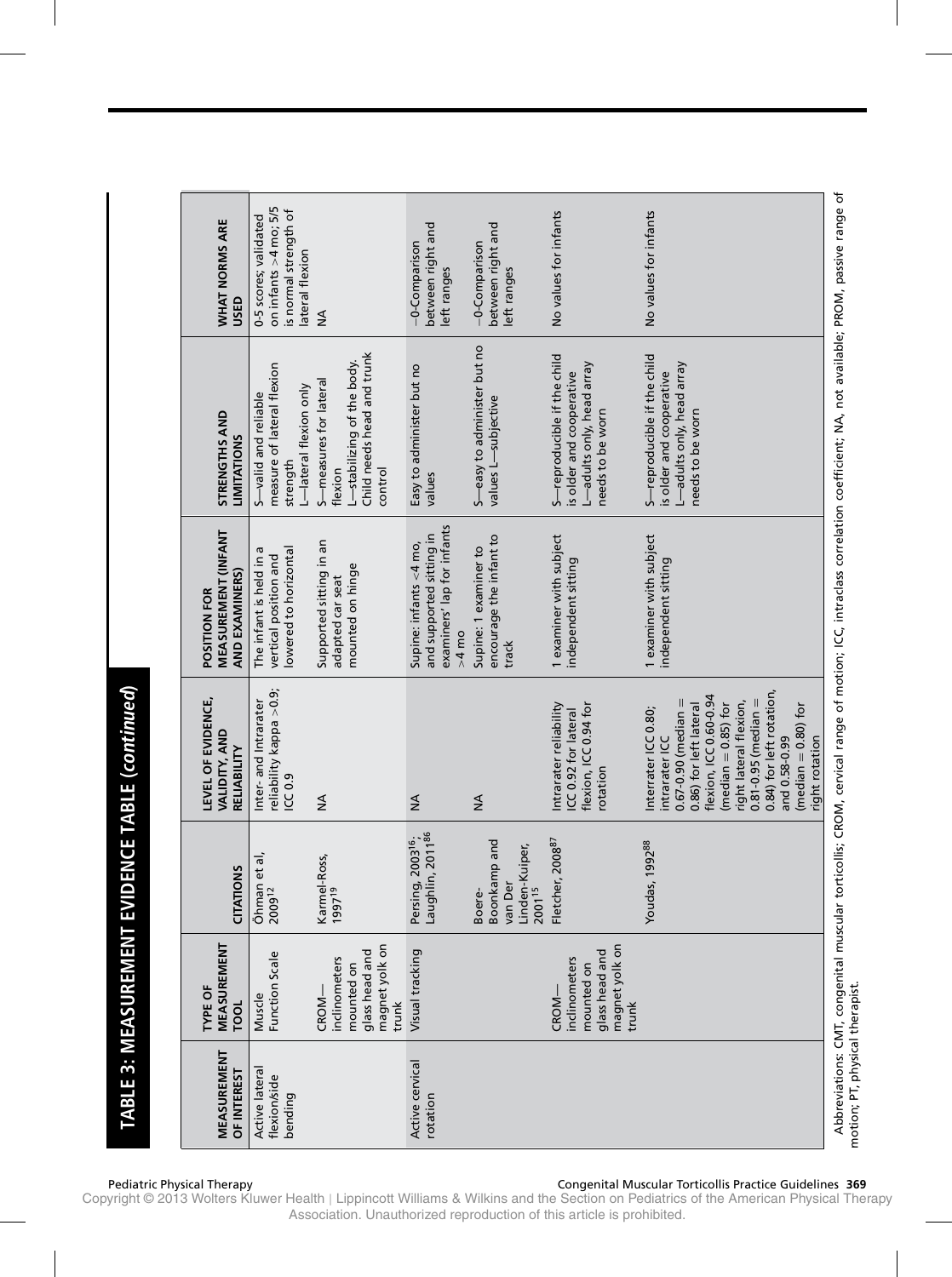position. In typically developing infants, greater time spent in prone while awake is positively correlated with higher Alberta Infant Motor Scale (AIMS) scores and fewer delays in achieving prone extension, rolling, unsupported sitting, and fine motor control.<sup>91,92</sup> In infants with CMT, positioning in prone at least 3 times per day is correlated with higher AIMS scores.<sup>12</sup>

In sitting, supported sitting, and supported upright positions (eg, holding the infant vertically in the air or supported standing as age appropriate), document asymmetrical preferential postures and compensations in the shoulders, trunk, and hip.7,12,22,56

If feasible, digital photography may be a fast, reliable method of measuring preferred positioning in supine.<sup>85</sup> A baseline is drawn through the acromial processes, and another line is drawn through the midpoints of both eyes. The intersection angle of the eye line with the shoulder baseline provides an objective measure of preferred head tilt. Care needs to be taken not to record artifacts of the placement of the baby on the surface; photos should represent the typical posture to which the baby repeatedly reverts during the examination session.

- **PROM:** Document the infant's passive cervical rotation and lateral flexion when CMT is suspected or diagnosed (Evidence Quality: **II**; Recommendation Strength: **Moderate**)

Both passive cervical rotation and lateral flexion or side bending should be measured bilaterally with an arthrodial protractor as described by Öhman and Beckung.<sup>83</sup> The severity of CMT is determined by the differences between the left and right measures of ROM. Cervical neutral<sup>87</sup> needs to be maintained for all measures, but is easily compromised when the infant compensates with rotation or extension movements at the end ranges. The PT visually checks the cervical neutral position, assuring that the infant's nose, chin, and visual gaze are directed forwards (neutral rotation), with the nose, mouth, and chin vertically aligned (neutral lateral flexion) and the ear lobes and base of the nares are horizontally level (neutral flexion– extension).87

Passive cervical rotation should be measured with the infant in supine, the head in neutral, and the nose aligned with the 90◦ vertical reference.17,83 This approach with an arthrodial protractor is the most commonly referenced standard for measuring passive cervical rotation,13,17,18,37,43,61,62,83 despite a lack of published data to support a reported interrater ICC of  $0.71$ .<sup>17</sup> The benefit of an arthrodial protractor is that the infant's head is supported beyond the edge of the supporting table, allowing fuller neck rotation and removing the table surface as a possible barrier to full range. Cervical rotation can be measured reliably by the same rater (ICC  $= 0.87 - 0.97$ ) using a goniometer aligned along the support surface with the infant lying supine, or in the horizontal plane with children more than 2 years old if they can independently sit and cooperate<sup>84</sup>; however, values from the method used by Klackenberg et al<sup>84</sup> of 49 to 67  $\pm$  4 to 9° are distinctly lower than the  $110 \pm 6^{\circ}$  found by others.<sup>18,83</sup>

The clinical challenge of using either a goniometer or an arthrodial protractor is that they minimally require 2 adults; one to stabilize the infant's trunk on the support surface (and this can be the parent/caregiver) and the other to rotate the head/neck while measuring range. A third person may be needed to hold the arthrodial protractor in place unless it can be attached to the support surface and calibrated to be level. The GDG strongly values the objective measurement of cervical rotation as a means of establishing a baseline for future comparison. Current practice surveys in New Zealand and Canada suggest that PTs often visually estimate, rather than measure rotation range with an instrument; the greatest barrier being the absence of a time-efficient and reliable tool. $21,22$ 

Lateral flexion should be measured in supine with the shoulders stabilized, using an oversized or arthrodial protractor. PTs can either place their hands on the side of the head, or place one hand under the head and the other hand on the baby's chest to palpate for trunk movement. The head should be in cervical neutral, avoiding neck extension or flexion. The head is laterally flexed until the ear contacts the stabilized shoulder $84$  while the opposite shoulder is stabilized; ROM typically reaches 70  $\pm$  2.4 $\degree$ with cheek size being the limiting factor.<sup>83</sup> This method is reliable (ICC =  $0.94-0.98$ ) when the measures are taken by the same person, using the same setup and procedure, and may be more accurate by 2 to  $3°$  than photographs taken of the same end-range positions.<sup>84</sup>

When testing passive ROM, known orthopedic conditions may require modification or avoidance of tests (eg, children with osteogenesis imperfecta, congenital hemivertebrae, or Down syndrome who have not been cleared for cervical instability). In these cases, the GDG recommends that testing for passive range use only very gentle guidance through the range, ending at the first palpable sign of resistance.

**R. Research Recommendation 5.** Researchers should conduct studies to develop a reliable, valid, and time-efficient method of measuring infant cervical ROM and determine normative data of cervical passive ROM.

- **AROM:** Document the infant's active cervical ROM. (Evidence Quality: **II**; Recommendation Strength: **Moderate**).

Active range is considered an important indicator of symmetrical development and neck strength<sup>7,62,83,93</sup> and

Copyright © 2013 Wolters Kluwer Health | Lippincott Williams & Wilkins and the Section on Pediatrics of the American Physical Therapy Association. Unauthorized reproduction of this article is prohibited.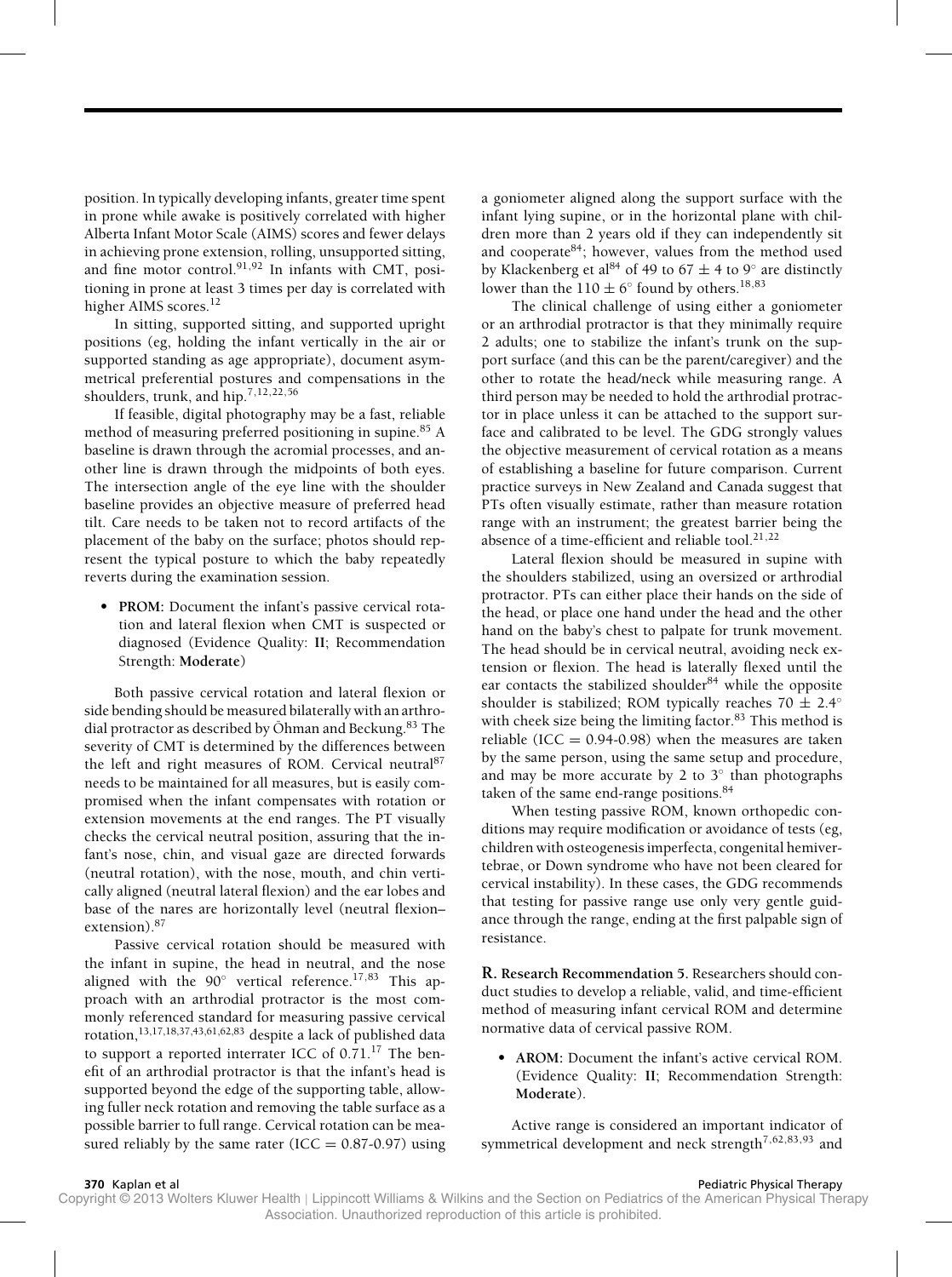the baby's integration of PROM for functional activities. Treatment to improve active range is consistent with the goals of early intervention.<sup>72</sup> Asymmetrical movements and movement compensations can indicate muscle tightness, restrictions, or weakness. $2,94$ 

Active range is challenging to measure in infants due to behavior and movement variability, difficulty with isolating cervical movements, and a paucity of practical measurement tools that capture infant movements in the clinical setting in a timely manner.<sup>21,22</sup> Studies may list "active" movement" as an outcome but do not describe how it is measured, and most PTs rely on visual estimation.<sup>22</sup>

Physical therapists should measure active cervical movement by using one of these techniques, looking for active and full range in all planes, including diagonals, while the baby is enticed to follow toys, sounds, or other forms of stimulation to elicit full range.

For the infant who is younger than 3 months, head rotation is tested in supine.<sup>86</sup>

For the infant who is older than 3 months, test neck rotation while the infant sits in the clinician's lap who is sitting on a rotating stool. The parent entices the infant to maintain eye contact while the PT rotates the baby away from the parent. The PT observes neck rotation from above using the baby's nose as a midline indicator as it approaches the shoulder.<sup>86</sup> Additionally, neck flexion and extension can be screened in this sitting position.

For infants older than 2 months, the Muscle Function Scale provides an objective categorization of active lateral flexion in developmentally appropriate positions.<sup>83,95</sup> By holding the infant vertically in front of a mirror and tipping the baby horizontally, the PT classifies the head righting position according to a 6-point scale.<sup>95</sup> Typically developing infants rarely show a difference between sides, and infants with CMT frequently have a difference of 2 to 3 points.<sup>95</sup> Clinicians should refer to Öhman et al<sup>95</sup> for specific reference values and procedures.

**R. Research recommendation 6.** Researchers should conduct studies to determine the sensitivity and specificity of the Muscle Function Scale to (1) differentiate infants with clinically significant limitations from typically developing infants; (2) establish a clinically practical, objective method of measuring active ROM in infants 0 to 3 months and infants older than 3 months to assess baselines and change over time; and (3) determine what, if any, correlation between active and passive ROM should be used for discharge criteria.

- **Extremity ROM:** Document the infant's passive and active ROM of the spine, upper and lower extremities, and screen for developmental dysplasia of the hip (DDH). (Evidence Quality: **II;** Recommendation Strength: **Moderate**)

The PT should examine passive and active ROM of the spine, shoulder and hip girdle, and arms and legs by observing the natural movements of the infant and by passively moving the arms and legs through all available range at each joint to rule out brachial plexus injuries, clavicle fractures, neurological impairments, hypermobility, or CNS lesions.13,39,42,56,57,66 Physical therapists should observe for symmetry and stability of the hip, and symmetry of the leg lengths and gluteal skin folds.<sup>90</sup>

The incidence of DDH with CMT ranges from  $2.5\%$ <sup>14</sup> to 17%<sup>38</sup> depending on inclusion criteria, and it increases with the severity of neck rotation restriction.<sup>17</sup> While guidelines do not recommend routine screening of all infants for DDH, $96$  infants at risk for or those diagnosed with CMT have a slightly higher incidence.<sup>38,76</sup> Factors such as a history of breech position (OR: 4.68 [1.66, 13.03]) or cesarean delivery (OR: 5.19 [2.06, 12.04]),<sup>75</sup> family history, maternal age less than 20 years, Apgar scores less than 8 at 1 minute,  $97$  and being female  $96$  have been associated with greater risk of DDH. No single test or observation is sufficient to diagnose the presence of DDH, nor does the presence of DDH in young infants necessitate immediate treatment, as more than 90% of newborns with DDH confirmed by ultrasound may resolve on their own.<sup>98</sup> Conversely, a missed diagnosis of DDH may cause the infant more difficulty if treated later with bracing or surgery; thus, the Ortolani and Barlow maneuvers and skin fold assessment are traditionally included in the evaluation of the infant younger than 3 months with  $CMT$ .<sup>90</sup> Although the sensitivity of the tests varies among studies,  $96,99$  the specificity for ruling out DDH is stronger.<sup>96,100</sup> After 3 months of age, the Ortolani and Barlow maneuvers may not be sensitive enough to pick up DDH as the joint capsules tighten.<sup>100</sup> For infants older than 3 months, the Galeazzi sign (asymmetrical shortening of the affected leg), asymmetrical posture of the legs and skin folds, and restrictions of hip adductors may be stronger red flags for DDH, especially since it would be expected to resolve by that time.<sup>100</sup>

- **Pain**: Document the infant's pain or discomfort (Evidence Quality: **IV**; Recommendation Strength: **Weak**)

The PT should observe for behaviors reflective of discomfort or pain reactions in the infant and child during the examination process.<sup>70,89,101</sup> Pain is not typically associated with the initial presentation of  $CMT<sup>1</sup>$  but may be associated with passive stretching.<sup>5,102</sup> The infant may cry in response to stretching, $102$  or in response to handling by the therapist, and children older than 2 years may be able to provide self-reports of pain.<sup>101</sup> The PT should differentiate actual pain responses from discomfort or behavioral reactions to stretching, anxiety, or the stress of an unusual environment. Despite acknowledging the possibility

#### Pediatric Physical Therapy Congenital Muscular Torticollis Practice Guidelines **371**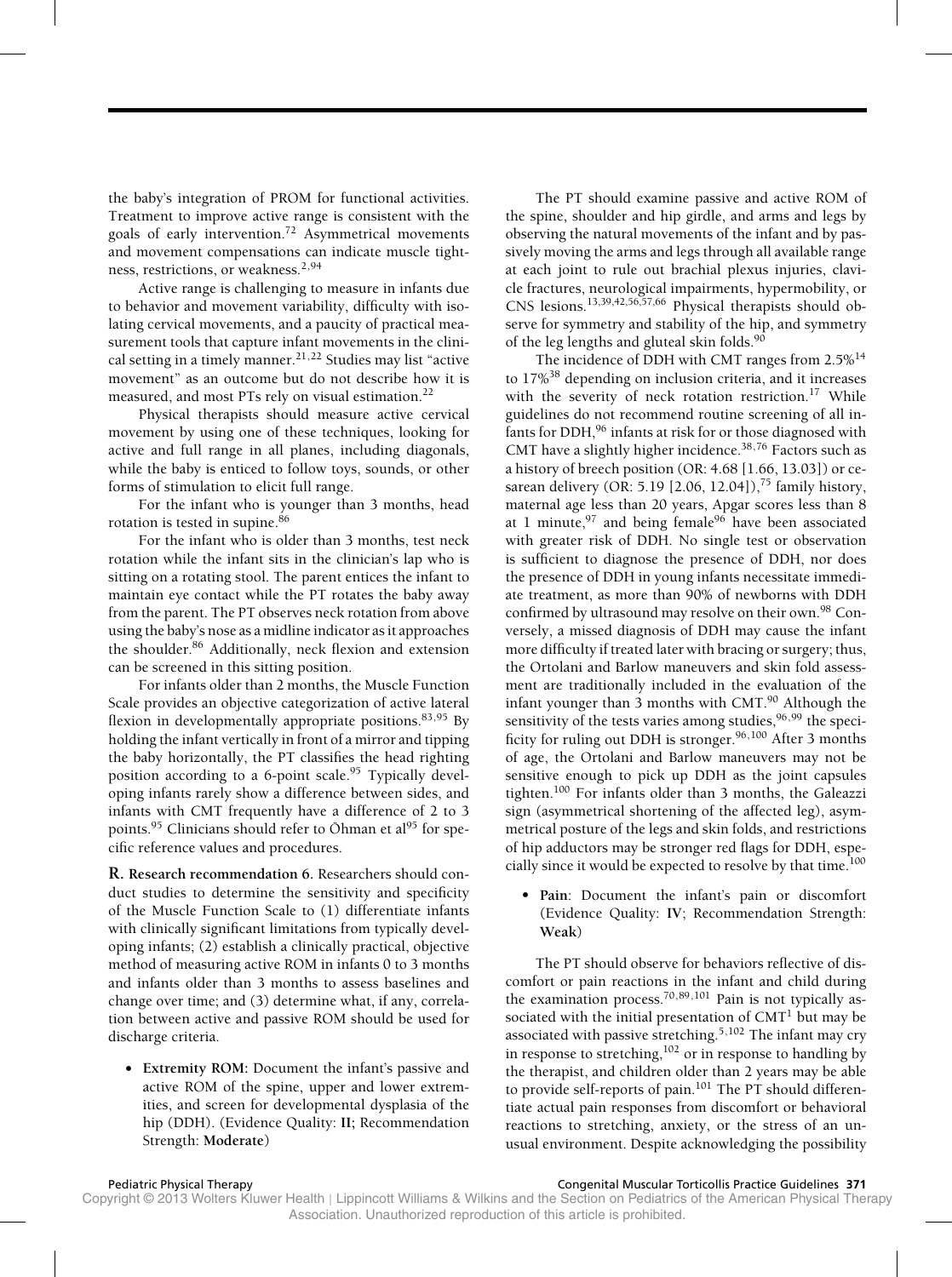of pain, no assessment tools for identifying or rating pain are reported in the CMT literature.

There are 3 clinician-rated pediatric pain scales that quantify infant pain-related behaviors and that do not rely on physiological monitoring (eg, heart rate, blood pressure,  $O_2$  saturation, and body temperature). The Children and Infants' Postoperative Pain Scale (ChIPPS)<sup>103</sup> has been validated for newborns through 5 years of age for postsurgical pain, and is available in English and Portuguese.<sup>104</sup> The Face, Legs, Activity, Crying and Consolability (FLACC) is valid for children from 2 months to 7 years of age $105,106$ and in children younger than 3 years before and after anesthesia.<sup>107</sup> The revised FLACC (rFLACC)<sup>108</sup> is valid for children 4 to 19 years old including those with cognitive impairments. Parent descriptions of their children's specific pain reactions are part of the rFLACC, and the clinician can observe for those specifically.

Since the FLACC is valid for the typical age range of infants and children treated for CMT, the GDG is recommending its use over the ChIPPS or rFLACC. The FLACC is administered by having the clinician rate facial expressions, movement, and behavior state with a 3-point scale of " $0$ " = no expression or a quiet state, " $1$ " = occasional expression or movements, and "2" = inconsolable and large, frequent movements" for a maximum of 10 points; lower scores indicate fewer pain-related behaviors and higher scores indicate more behaviors. Training in the use of the FLACC is required to achieve adequate reliability.<sup>107</sup> Care must be taken to interpret the infant's behavioral reactions when the PT is handling the infant to differentiate crying and behavioral distress due to pain versus discomfort, separation anxiety, or other infant fears. One method to differentiate pain from behavioral distress is to hand the inconsolable baby back to its parent/caregiver, observing how quickly the infant quiets. Another option is to have the caregiver do the handling with PT instruction and observe the infant's reactions to differentiate true pain from discomfort or behavioral reactions.

**R. Research Recommendation 7.** Researchers should conduct studies to describe and differentiate signs of discomfort from the types of pain reactions typically observed in infants with CMT during specific testing or interventions, as well as to determine the validity of the FLACC in rating true pain reactions during CMT examinations or interventions.

- **Skin:** Document the condition of the infant's cervical skin and hip folds. (Evidence Quality: **V**; Recommendation Strength: **Theoretical/Foundational**)

Physical therapists should observe the symmetry and condition of the skin folds around the neck and hips. Typically, the neck skin folds on the anterior affected side are deeper and reddened.<sup>71</sup> Infants with brachycephaly and limited cervical ROM in all directions may have deeper posterior folds.70 Observe for symmetry of the hip skin folds in the inguinal and upper thigh area as an indicator of DDH.65,90

- **Muscle**: Document the condition of the infant's musculature, and particularly the SCMs and secondary cervical muscles. (Evidence Quality: **II**; Recommendation Strength: **Moderate**)

Physical therapists should visually inspect and palpate both SCM muscles and document the side of tightness, the presence or absence of a fibrous band and/or mass, and if a mass is present, note its size and location along the SCM muscle (inferior, middle, superior or entire length).<sup>109</sup> The presence of a fibrous band and/or mass, particularly a mass that involves more than the distal one third of the muscle is correlated with greater severity of the condition. $9,109$  Thus, these qualities are useful for determining the CMT severity and estimating the episode of care.<sup>2,9,17,18,46,66,109</sup> Ultrasound imaging is useful for quantifying the size, shape, and organization of the fibrous bands or masses $66,109-111$ and for indicating the amount of muscle fiber realignment that occurs over time.<sup>109,111,112</sup>

Physical therapists should document the presence of secondary asymmetries or compensations in the shoulders, trunk, hips, and distal extremities while the infant moves through positions during the examination. Typical compensations include tightness of the upper trapezius muscle, $^{113}$  imbalance of neck muscle strength, $^{83}$  hiking of the shoulder on the side of the involved muscle,  $^{114}$  asymmetrical preference for limb use,<sup> $7,115$ </sup> asymmetrical and delayed protective and righting reactions of the head, neck, and trunk,<sup>69</sup> Trendelenburg's sign in children who are walking,<sup>90</sup> and scoliosis.<sup>7</sup> Secondary compensations and asymmetries of movement need to be continually monitored across the episode of care as they can develop and/or worsen over time.7,35,54,114

- **Craniofacial characteristics**: Document the condition of the infant's craniofacial characteristics to include head shape and facial features. (Evidence Quality: **II**; Recommendation Strength: **Moderate**)

Facial asymmetries involve the relative alignment of the each side of the jaw, the cheekbones, eye orbits, and ear positions.10,36,37,44,54,61,116 Plagiocephaly refers to asymmetries of the skull, including the frontal, temporal, parietal, and occipital bones, presenting with posterior unilateral flatness, bilateral flattening (brachycephaly), asymmetrical brachycephaly, or flattening on both sides of the skull (scaphocephaly).56,117,118

The incidence of cranial asymmetries in typical singleton infants is about 13%,<sup>118</sup> 55.6% in twins,<sup>118</sup> and 67%<sup>119</sup>

Copyright © 2013 Wolters Kluwer Health | Lippincott Williams & Wilkins and the Section on Pediatrics of the American Physical Therapy Association. Unauthorized reproduction of this article is prohibited.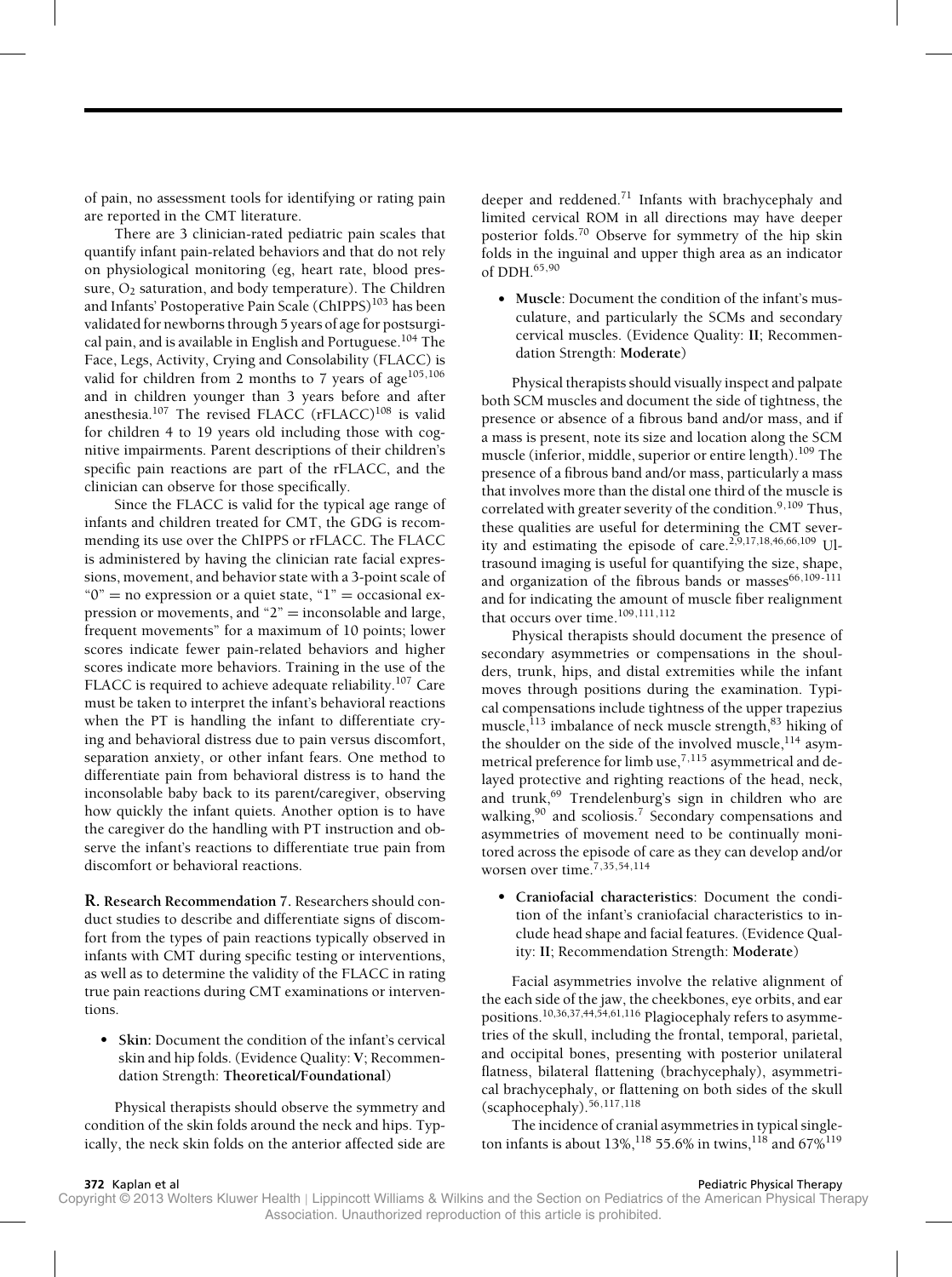to 90%18 of children with CMT have plagiocephaly. The reported incidence of combined craniofacial asymmetry varies among studies from  $10\%$  in typical newborns<sup>37</sup> to 100% of infants with CMT.<sup>36</sup>

Untreated CMT can cause craniofacial asymmetries on the side of the torticollis, including reduced jaw or ramal height, a smaller and elevated eye with changes in the orbit, (recession of the ipsilateral zygoma), recession of the ear on the affected side, a flat appearance of the jaw, malocclusion, and possible gum line asymmetry.36,37,54,116

Plagiocephaly can either cause or be a result of CMT. Limited active ROM from CMT may cause skull deformation as asymmetrical muscle tensions lead to development of positional plagiocephaly.1,15,16,36,64,86,118 Conversely, positional preference of the infant with CMT can lead to asymmetrical muscle activity and persistent positioning of the skull on one side with subsequent deformation. Finally, for infants with plagiocephaly and no initial CMT, an asymmetrical resting position of the skull may cause persistent neck rotation that can lead to SCM tightness.1,15,16,64,86,120

Physical therapists should document asymmetries of the skull and face using Argenta's classifications.<sup>117</sup> The method is clinically practical, does not require equipment other than a copy of the scale, and has established inter rater (0.51-0.66) and intrarater reliability (0.6-0.85).<sup>121</sup> Other methods to quantify head shape asymmetries exist, such as the modified "severity scale for assessment of plagiocephaly,"<sup>122</sup> molding a flexible ruler to the infant's head shape and tracing the shape,<sup>123</sup> 3-dimensional computerized scanning,<sup>124</sup> and plaster of Paris molds of the infant's head,<sup>119</sup> but these alternatives are sometimes not tolerated well by the infant or are not clinically practical for many physical therapy settings.

**P. Action Statement 8: CLASSIFY THE LEVEL OF SEVERITY. Physical therapists and other health care providers should classify the level of CMT severity choosing 1 of 7 proposed grades (Figure 2). (Evidence Quality: V; Recommendation Strength: Best Practice)**

#### **Action Statement Profile**

**Aggregate Evidence Quality:** Clinical and research experience of the GDG.

**Benefits**:

- Classifying levels of severity may assist with prognosis and parent education.
- - The 7 grade levels integrate 2 of the strongest factors related to outcome: the infant's age at which treatment is initiated and the type of CMT the infant presents with.
- More precise classification grades are needed to compare outcomes across research samples.

**Risk, Harm, and Cost:** None

**Benefit–Harm Assessment:** Preponderance of Benefit **Value Judgments:** The GDG recommends the use of its Classification of CMT Severity, recognizing that it has only been minimally piloted, and that further research is needed to validate the 7 levels.

**Intentional Vagueness:** None **Role of Patient/Parent Preferences:** None **Exclusions:** None

### **Supporting Evidence and Clinical Interpretation**

Five taxonomies of CMT classification recur in the literature: age of treatment initiation, $11,49$  type of  $CMT$ ,<sup>9,11,13,18</sup> severity of ROM limitations,<sup>17,18</sup> presence of plagiocephaly,<sup>56,57</sup> and muscle fiber appearance by ultrasound.<sup>40,109,125</sup> In most studies, these taxonomies are detailed enough to answer the research questions about incidence of various types, incidence of surgical outcomes, and usefulness of ultrasound as a diagnostic tool or classification process. At this writing, the use of ultrasound by PTs to determine a classification of CMT would require advanced training, and is beyond the scope of typical pediatric physical therapy practice.

When looking for guidance on intervention effectiveness for CMT, study samples typically analyze outcomes according to the type of CMT, the age of presentation, or the ROM limitations,  $9,58$  but no studies have combined the factors to determine the interaction effects of age of initiation and type of CMT. Both factors are considered strongly correlated with outcomes, such that the earlier the infant is treated and the milder the form of CMT, the shorter the episode of care and the higher the probability of complete resolution.49

The GDG proposes a more detailed classification method to add clarity to research and aid communication among clinicians. Figure 2 is a flow diagram that can be used to guide practice and inform prognosis. The vertically aligned ovals, at the left most edge of the diagram, list the factors that are most relevant to the classification process (age asymmetry noted, age of referral, type of CMT), followed by diamonds that describe the cycle of PT examination, intervention, and reassessment. To the right are the range of conditions and actions that link the classification with PT management.

The 7 grades of severity are defined as follows:

- Grade 1—Early Mild: These infants present between 0 and 6 months of age, with only postural preference or muscle tightness of less than 15◦ of cervical rotation.
- Grade 2-—Early Moderate: These infants present between 0 and 6 months of age, with muscle tightness of 15 to 30◦ of cervical rotation.

### Pediatric Physical Therapy Congenital Muscular Torticollis Practice Guidelines **373**

Copyright © 2013 Wolters Kluwer Health | Lippincott Williams & Wilkins and the Section on Pediatrics of the American Physical Therapy Association. Unauthorized reproduction of this article is prohibited.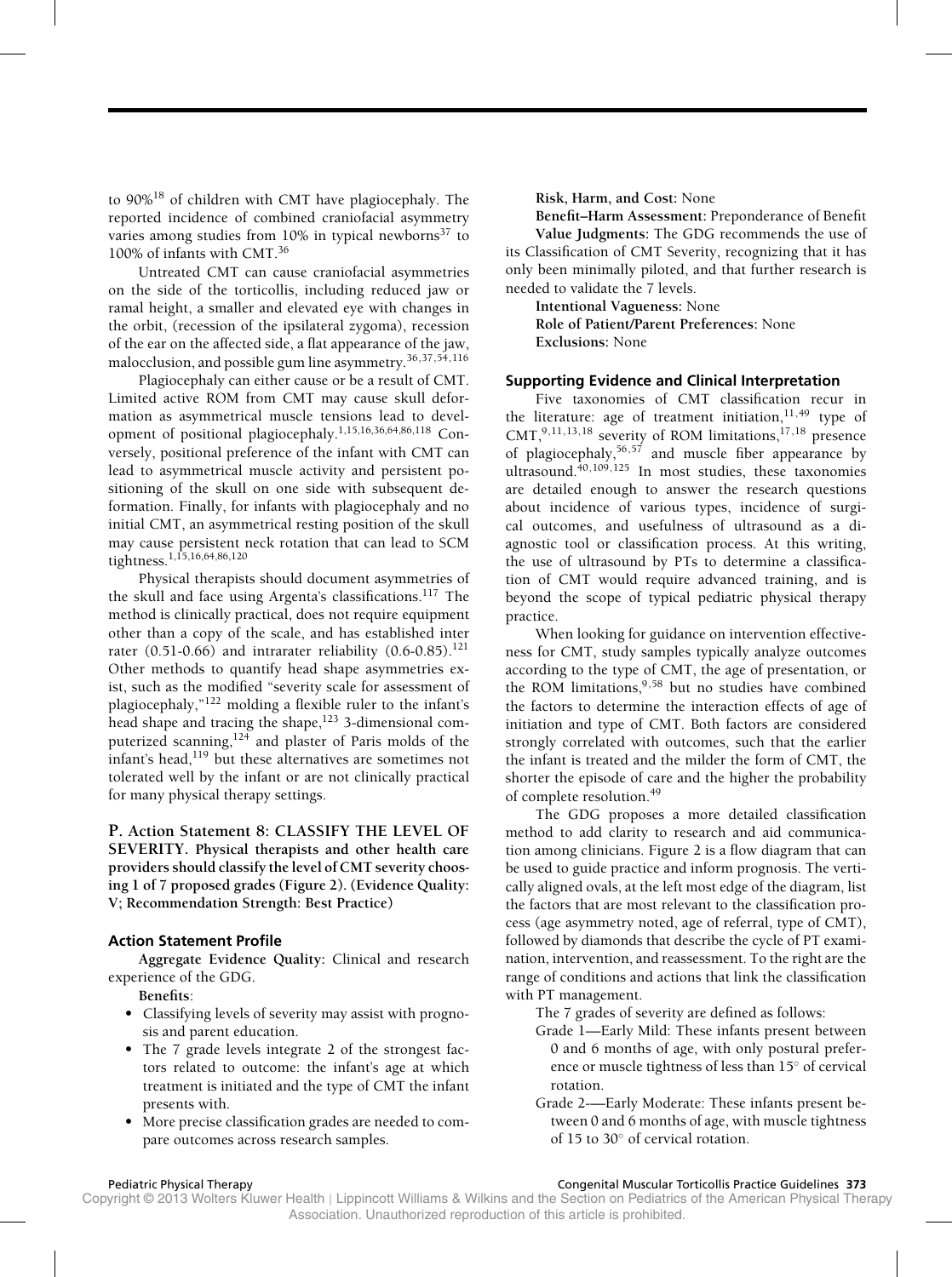- Grade 3-–Early Severe: These infants present between 0 and 6 months of age, with muscle tightness of more than 30◦ of cervical rotation or an SCM mass.
- Grade 4-–Late Mild: These infants present between 7 and 9 months of age, with only postural preference or muscle tightness of less than 15◦ of cervical rotation.
- Grade 5-–Late Moderate: These infants present between 10 and 12 months of age, with only postural or muscle tightness of less than 15◦ of cervical rotation.
- Grade 6—Late Severe: These infants present between 7 and 12 months of age, with muscle tightness of more than 15◦ of cervical rotation.
- Grade 7—Late Extreme: These infants present after 7 months of age with an SCM mass or after 12 months of age with muscle tightness of more than 30◦ of cervical rotation.

Clinicians should begin the classification process at the top of the diagram. The age that asymmetry is first noted should be documented followed by the age of referral for treatment. Classifications are first dichotomized as either "early" or "late" and have a range of severity within these 2 categories. The age of referral in combination with the type of CMT determines the classification grade. For example, Classification Grade 2, Early Moderate, is assigned to an infant referred to the PT either prior to 90 days of age (3 months) or between 4 and 6 months with SCM muscle tightness and a limitation in cervical rotation of 15 to 30◦. A Classification Grade 7, Late Extreme, is assigned to an infant referred to the PT after 1 year of age with muscle tightness and limitation in cervical rotation ROM greater than 30◦ and or an SCM mass. The GDG recommends that these grades also be used to describe patient study samples in order to better understand the impact of selected interventions on more clearly defined subsets of infants.

Decisions regarding treatment intensity and duration take into consideration each of the factors within the large, center oval: Classification Grade, Access to Services, Patient/Caregiver Adherence (with interventions), Muscle Tissue Elasticity, and Comorbidities. Action Statement 11 regarding prognosis supports the idea that the earlier and more intense the intervention, the shorter the episode of care and the more complete the resolution of symptoms. No specific recommendation of intensity of treatment is appropriate for all cases. Regardless of severity, if PT treatment is initiated, passive stretching and active positioning should be frequently performed throughout each day and specific to the limitations, with responses to treatment regularly evaluated for effectiveness. While a minimum of 1.5 months<sup>49</sup> and a maximum of 36 months<sup>2</sup> of conservative treatment is reported, the majority of studies cite a range of 4 to 6 months in duration for intervention.

**R. Research Recommendation 8.** Researchers should conduct studies to determine a reliable, valid, and clinically practical method of measuring lateral flexion, and to determine how the severity of lateral flexion may affect the Classification of CMT Severity grades.

**B. Action Statement 9: EXAMINE ACTIVITY AND DEVELOPMENTAL STATUS. During the initial and subsequent examinations of infants with suspected or diagnosed CMT, PTs should document the types of and tolerance to position changes, and examine motor development for movement symmetry and milestones, using an age-appropriate, valid, and reliable standardized tool. (Evidence Quality: II; Recommendation Strength: Moderate)**

#### **Action Statement Profile**

**Aggregate Evidence Quality:** Level II evidence from cohort and outcome studies.

**Benefits**:

- Early detection of developmental delays, neurological impairments, movement capabilities, muscle function in developmental positions, and infant preferences help to direct the plan of care.
- Provides opportunities for parent education on typical development, importance of prone playtime, alternative positioning, and reinforcement of parent adherence to home programs.
- Standardizes measurement and documentation of motor activity to evaluate group outcomes across clinical settings for infants with CMT.

#### **Risk, Harm, and Cost:**

- No risks or harms.
- Some standardized tests are proprietary and thus have associated costs for the forms and test manuals. Proficiency in administering the tests may require training.

**Benefit–Harm Assessment:** Preponderance of Benefit

**Value Judgments:** Measures of the infant's activity, symmetry of movements, and developmental progression *must* be documented as part of any physical therapy examination. These are consistent with professional standards of practice<sup>33</sup> and clinical practice specific to  $CMT$ <sup>21,22</sup>

### **Intentional Vagueness:** None

**Role of Patient/Parent Preferences:** Parents may perceive that the baby experiences discomfort from the testing positions or that the prone position is harmful, and may request that testing not continue if the baby is crying. The clinician should fully explain the importance of varying

Copyright © 2013 Wolters Kluwer Health | Lippincott Williams & Wilkins and the Section on Pediatrics of the American Physical Therapy Association. Unauthorized reproduction of this article is prohibited.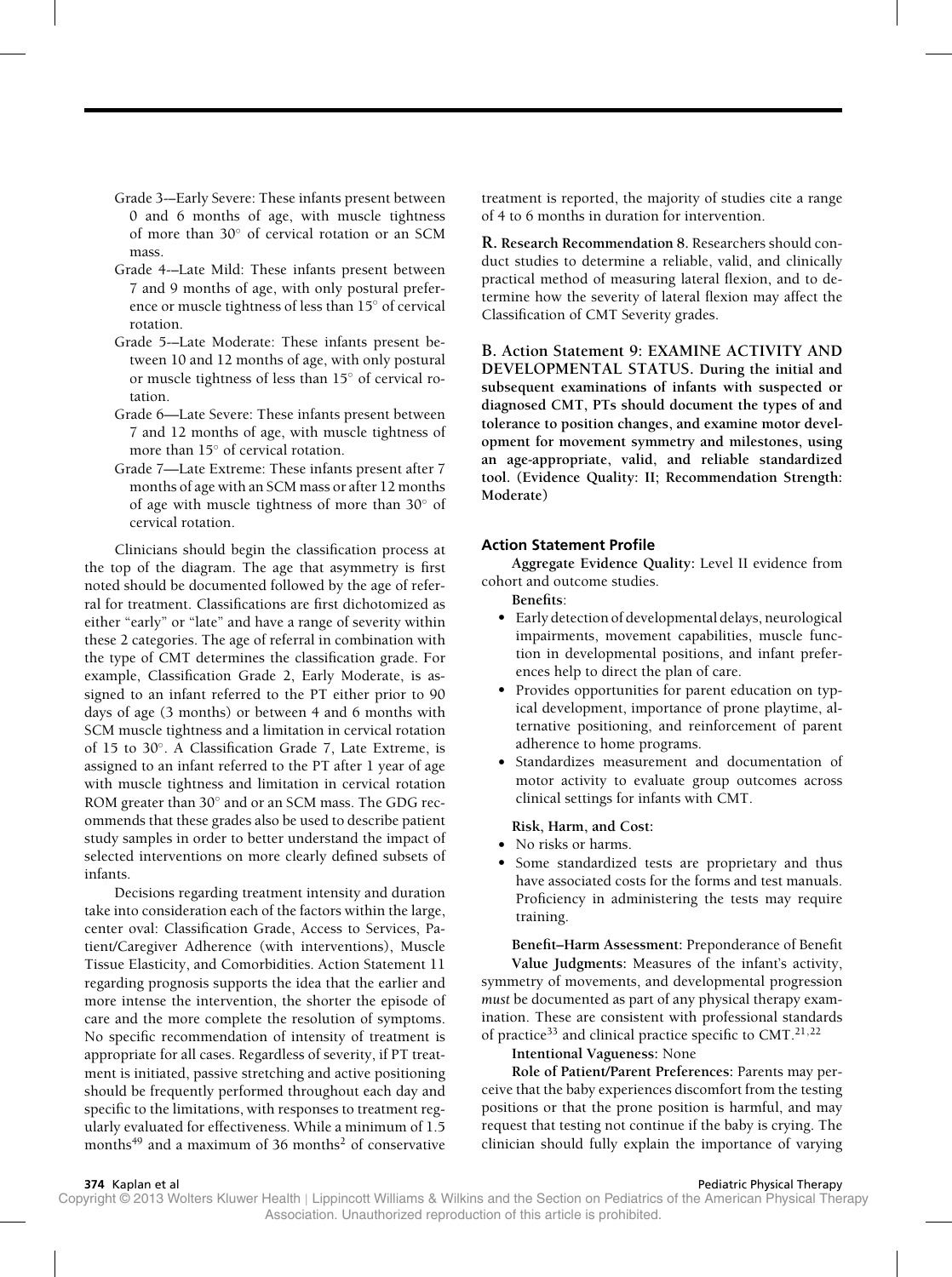the infant's positions, including use of prone positioning, which may be avoided by parents due to misinterpretation of *Back to Sleep* instructions.12

**Exclusions:** None

#### **Supporting Evidence and Clinical Interpretation**

Infants with CMT are shown to have a higher incidence of persisting developmental delay in early childhood in comparison to the typical population,<sup>13</sup> and may demonstrate those delays as early as 2 months.<sup>12</sup> Many may resolve by 10 months $12$  but approximately 10% may not.14 Physical therapists should use a standardized tool with established predictive validity to monitor infants with CMT for potential developmental delays, and if identified, should address remediation of those delays in their plans of care. The GDG recommends using age-appropriate, reliable, and valid standardized tools, such as the Test of Infant Motor Performance through 4 months of corrected age [\(http://thetimp.com/\)](http://thetimp.com/) and the AIMS from 4 to 18 months of corrected age, $126$  during the initial and periodic reexaminations. While neither requires certification to administer the tools, the validity of the scores and test-retest reliability may be improved following formal training. Additionally, the PT should observe and document asymmetries of age-appropriate developmental activity, movement, and upper and lower limb use throughout all examination positions.<sup>7</sup>

**R. Research Recommendation 9.** Researchers should conduct studies to identify the best developmental screening tests to use for infants with suspected or diagnosed CMT, from birth through 12 months. This research would enable standardization of measures to document outcomes across studies.

**B. Action Statement 10: EXAMINE PARTICIPA-TION STATUS. The physical therapist should document the parent/caregiver responses regarding:**

- **Whether the parent is alternating sides when breast or bottle-feeding the infant. (Evidence Quality: II; Recommendation Strength: Moderate)**
- **Sleep positions. (Evidence Quality: II; Recommendation Strength: Moderate)**
- **Infant time spent in prone. (Evidence Quality: II; Recommendation Strength: Moderate)**
- - **Infant time spent in equipment/positioning devices, such as strollers, car seats, or swings. (Evidence Quality: II; Recommendation Strength: Moderate)**

### **Action Statement Profile**

**Aggregate Evidence Quality:** A predominance of level II prospective cohort follow-up studies with small sample sizes.

**Benefits**:

- Identifies routine passive positioning that facilitates asymmetrical positions of the head, neck, and trunk.
- Provides information about the general developmental activities and position preferences of the infant.
- - Provides opportunities for parent/caregiver education and counseling about positioning and activities that facilitate symmetrical development.

**Risk, Harm, and Cost: None**

**Benefit–Harm Assessment:** Preponderance of Benefit **Value Judgments:** None

**Intentional Vagueness:** None

**Role of Parent or Patient Preferences:** Parents and caregivers must accurately describe the infant's daily care routines, so positioning and home exercise programs can be tailored to maximize implementation opportunities. Fear of blame for the infant's condition may lead parents/caregivers to provide inaccurate descriptions. Clinicians should be sensitive to this and may need to build a level of trust with the parents/caregivers before an accurate description can be obtained.

**Exclusions:** None

### **Supporting Evidence and Clinical Interpretation**

Consensus exists about the need to assess across all the domains of the ICF, including infant participation in daily routines, to develop a comprehensive plan of care.<sup>21,22,69</sup> Moderately strong evidence suggests that specific activities either are red flags for possible asymmetrical development or are the consequences of existing asymmetries.

**Positioning**: Documentation should address positioning when awake and asleep, while feeding, and while using positioning devices (eg, car seats, changing tables, and cribs). The purpose of asking parents/caregivers about positioning is to *prevent* deformational plagiocephaly that can lead to CMT,<sup>57</sup> to *correct* positional preference that can lead to CMT and plagiocephaly,37,56,64 and to *treat* CMT if present. Three aspects of positioning support an interaction effect with CMT resolution: use of prone positioning; asymmetrical handling to activate weak neck musculature and active ROM toward the limited side; and feeding from alternate sides.

Prone positioning while awake for greater than 1 cumulative hour per day, with no minimum amounts of time per opportunity, appears to offset the transient effects of supine sleep positions on motor skill acquisition.<sup>127,128</sup> Supine positioning is associated with positional preference and consequently may facilitate asymmetrical neck ROM and secondary development of plagiocephaly.15,120 Infants who spend more time in prone and side lying positions reduce the effect of preferred positioning<sup>15</sup> and keep better

### Pediatric Physical Therapy Congenital Muscular Torticollis Practice Guidelines **375**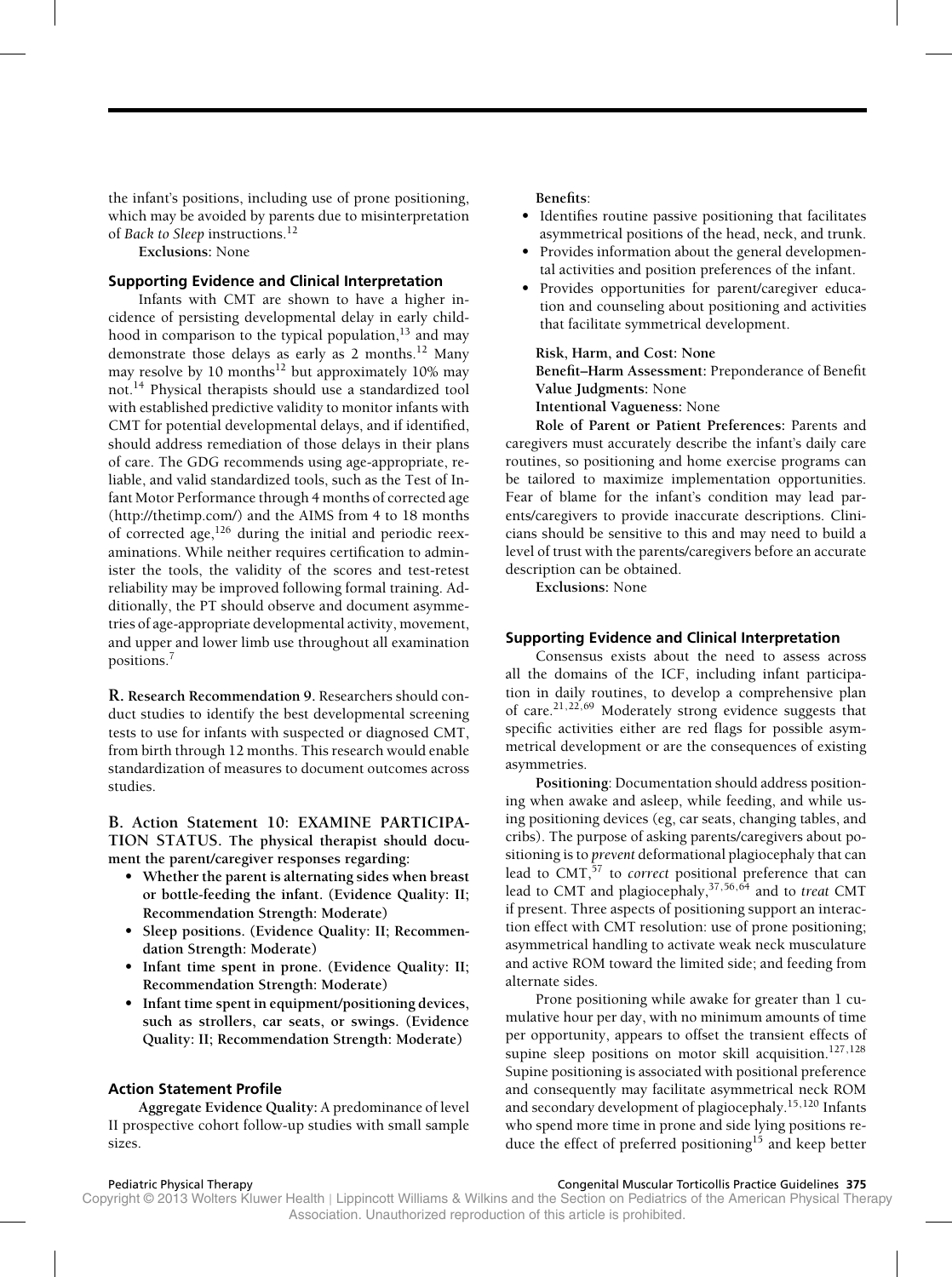pace with motor milestones.<sup>12,129</sup> Although prone sleeping is counter to the *Back to Sleep* recommendations,<sup>130</sup> it has been associated with faster achievement of developmental milestones.<sup>131</sup>

The conscientious use of positioning during wakeful activities (eg, play, feeding, and dressing) facilitates symmetrical development of head shape,<sup>57,132</sup> active and passive neck motion,  $48,57$  midline hand play,  $15$  tolerance of prone positioning, $128$  and achievement of motor milestones.62,133 Conscientious positioning means that the parent actively places the infant in positions during play, on changing tables, in cribs or carries the infant in ways that require head righting, rotation toward the restricted side, neck and upper body extension,<sup>62</sup> or visual attraction toward the tight side. Active movement toward the affected side<sup>10</sup> and alternation of trunk and limb movements<sup>134</sup> help to counteract asymmetries and prevent potential ones. For the infant with positional preference, these activities may reduce the preference and avoid consequential tightness.

Parents are reported to avoid prone positioning with infants who are typically developing because the infant does not tolerate the position or because the infant has already achieved independent sitting.<sup>128</sup> Education about the importance of prone playtime is critical for infants with suspected or diagnosed CMT, as they have multiple risks of asymmetrical development and delayed motor milestones. Physical therapists should assess each parent's ability to carry out exercises and home program positioning.

**Feeding:** Physical therapists should document the infant's feeding positions and difficulties as reported by the parent/caregiver during the initial and periodic evaluations. Feeding problems have been identified in infants with CMT and/or plagiocephaly as asymmetrical jaw positioning,<sup>135</sup> preference for side of nursing,<sup>64,120</sup> and /or side of bottle-feeding.58,120 As many as 44% of infants with CMT may demonstrate a feeding preference to one side, $58$  and as many as 2.4% are described as having additional feeding problems.<sup>66</sup> In conjunction with infant preference, the parent's preferred side or hand dominance may also bias positioning to bottle-feed from the same side.<sup>15</sup> Conversely, infants who breastfeed from both sides have a lower incidence of skull deformation and torticollis, possibly due to the frequency of position changes as compared to infants who are bottle-fed on the same side of the caregiver at each feeding.<sup>136</sup> Intervention that addresses alternating sides for feeding can effectively increase symmetrical positioning and reduce preferred positioning by the infant. Interviewing parents/caregivers about their comfort with alternating feeding positions is a common practice, $2^{1,22}$  is consistent with family-centered care,<sup>72</sup> and provides an opportunity to suggest positioning strategies.

**Equipment/Positioning Devices**: Physical therapists should document the amount of time the infant spends in positioning equipment as reported by the parents (eg, positioning/seating devices, strollers, car seats, cribs, or swings).<sup>86</sup> Persistent use of supportive equipment, in lieu of time spent playing in prone or side lying, may facilitate the deformation of the developing skull due to gravitational forces, which increases the risk of CMT and other asymmetrical developmental movement patterns. The PT should discuss practical strategies with the parents/caregivers regarding positioning and movement facilitation, including alternating positioning of toys and placement in cribs, $7,136$  and ensuring frequent opportunities to play in prone from an early age.<sup>12,70,133</sup> Avoidance of prone placement by parents can occur if the infant does not tolerate prone well; the discussion offers an opportunity to assess parent/caregiver comfort and provide graded strategies for prone positioning that build on the infant's tolerance.

**B. Action Statement 11: DETERMINE PROGNO-SIS. Physical therapists should determine the prognosis for resolution of CMT and the episode of care after completion of the evaluation, and communicate it to the parents/caregivers. Prognoses for the extent of symptom resolution, the episode of care, and/or the need to refer for more invasive interventions are related to the age of initiation of treatment, classification of severity (Figure 2), intensity of intervention, presence of comorbidities, rate of change, and adherence to home programming. (Evidence Quality: II; Recommendation Strength: Moderate)**

#### **Action Statement Profile**

**Aggregate Evidence Quality:** Level II-IV cohort studies and case reports with long-term follow-up.

- **Benefits**:
- Classifies the severity of CMT in the infant for communication purposes.
- Links the examination results and severity level to classification and associated interventions and/or referrals.
- Provides guidance on the frequency and dosage of intervention(s) across episodes of care.
- - Allows parents/caregivers to psychologically prepare for what to expect from the PT and the range of possible outcomes for their infants.
- - Assists parents with understanding and implementing the plan of care.
- - Articulates the relationship of examination results to expected outcomes for documentation, including letters of medical necessity.

**Risk, Harm, and Cost:** Lack of determining a prognosis by either the referring pediatrician or the PT may lead to

Copyright © 2013 Wolters Kluwer Health | Lippincott Williams & Wilkins and the Section on Pediatrics of the American Physical Therapy Association. Unauthorized reproduction of this article is prohibited.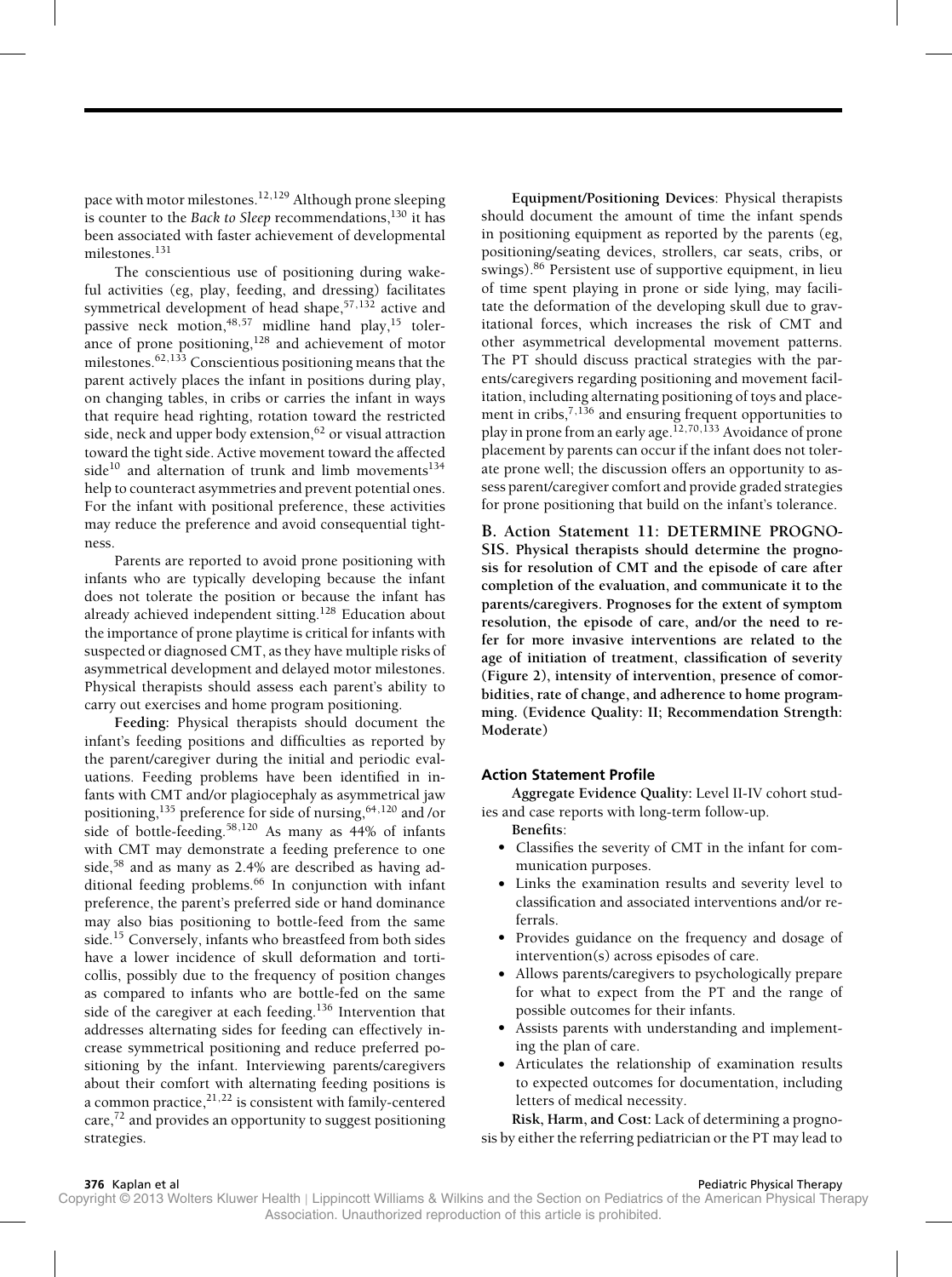<span id="page-29-0"></span>underestimation of the severity of CMT, resulting in inadequate or untimely delivery of care and/or parent/caregiver confusion about what to expect.

**Benefit–Harm Assessment:** Preponderance of Benefit

**Value Judgments:** The GDG supports the need to document the potential for improvement of CMT prior to initiating intervention. The PT's prognosis is the bridge between the evaluation of initial examination results and classification of severity with the associated interventions within an expected timeframe; thus, the prognosis should include both objective outcomes to achieve, and time frames in which to achieve them. Articulating the prognosis for physical therapy management ensures clear communication of expectations for the parents/caregivers, and sets objective milestones as a basis for referral back to the primary health care provider if outcomes are not met.

**Intentional Vagueness:** None

**Role of Patient/Parent Preferences:** The prognosis for improvement, or the time to achieve change, may need to be adjusted based on the parent/caregiver ability to comply with a home program designed by the PT.

**Exclusions:** None

#### **Supporting Evidence and Clinical Interpretation**

A PT is responsible for determining a prognosis following the patient evaluation.<sup>33</sup> A prognostic statement should include the expected outcome in objective measurable terms, the time frame for intervention to achieve the outcomes, and a description of the potential courses of the condition if treated or not. The prognosis for full resolution of CMT that is treated conservatively prior to 3 months of age is 100% and lower (75%) when treated after 3 months of age. $^{11}$  The later the onset of treatment after identification of the condition, the lower the chance of full resolution<sup>2,5,49,58,59</sup> and the greater the need for surgery.<sup>49</sup> Tatli et al<sup>40</sup> report 94% resolution of CMT symptoms for infants if treated by a PT before 24 weeks with a home program of positioning, including infants with masses. The ability of the caregivers to frequently implement a home program of active positioning and passive stretching also correlates with a high level (94%) of full resolution.<sup>59</sup>

The challenge is to identify the appropriate level of intervention intensity to remediate the limitations that are present and to prevent secondary impairments. Essentially, the earlier and more intense the intervention, the shorter the episode of care and the more complete the resolution of symptoms.5,10,17,49,112,137 No specific recommendation of intensity of treatment is appropriate for all cases. Operational definitions of treatment intensity vary across studies with frequencies of home exercises ranging from 8 times a day<sup>10</sup> to 2 times a day,<sup>8</sup> or as unspecified frequencies per day but specific repetitions and durations of holds (eg, 4 sets of 15 repetitions).<sup>112</sup> Öhman et al<sup>59</sup> provide prelimi-

nary evidence of better outcomes when infants are treated by a PT versus parents, but the combination of physical therapy and a home program is the more frequent intervention plan.<sup>2,9,43,112</sup>

The time frame for change is estimated based on the age at CMT identification and the age at treatment initiation. Infants younger than 3 months may only need 1.5 to 3 months of care, whereas infants older than 3 months, or who initiate treatment several months or more after diagnosis, will require 3 to 6 months of intervention. Prognosis is also related to the extent of fibrous mass at initial diagnosis<sup>80</sup> with longer treatment durations with more fibrosis; however, if treatment is initiated before 3 months of age, then 99% have resolution of symptoms. The severity of ROM restrictions is noted by  $Emery^2$  to be the best predictor of treatment duration. Within the estimated episode of care, the PT should be documenting changes in all objective measures to demonstrate the effectiveness of the chosen interventions.

Some infants will not gain sufficient active or passive ROM without more invasive interventions.<sup>138</sup> The 2 most commonly reported are surgical lengthening or release of the SCM muscle and, more recently, injections of botulinum toxin (Botox).

The prognosis for needing surgery is based on extent and severity of symptoms,  $1,8,11,49,137$  including the tissue condition, $125$  with an incidence as low as 5% when stretching is initiated in the first few months after birth.<sup>46</sup> The severity of limitation in cervical ROM, presence of a mass, and an older age at initiation of treatment all affect prognosis. Limitations in cervical ROM of more than 15◦ or having an SCM mass, and presenting after 1 month, combined with older age at diagnosis are strongly correlated with the need for surgery at a later age.<sup>9</sup> Recommendations for surgery are typically made after a period of conservative treatment, ranging from a minimum of 3 months, but more typically, between 6 and 12 months of treatment.1,7,8,11,66,137,139

Botox injections have been used after conservative physical therapy treatment has failed to eliminate symptoms and to prevent surgery,<sup>50,113</sup> although only Oleszek et  $al<sup>113</sup>$  objectively measured cervical ROM and head tilt, but not in all participants. Although initial studies are promising, this represents an off-label use of Botox. Long-term studies on its effectiveness, side effects, and/or adverse effects are warranted.

### **PHYSICAL THERAPY INTERVENTION FOR INFANTS WITH CMT**

Manual stretching is the most common form of treatment for CMT. Active and passive ROM exercises are chosen specific to the child's body structure limitations of tight neck, trunk, and/or upper extremity muscles. Stretching

Copyright © 2013 Wolters Kluwer Health | Lippincott Williams & Wilkins and the Section on Pediatrics of the American Physical Therapy Association. Unauthorized reproduction of this article is prohibited.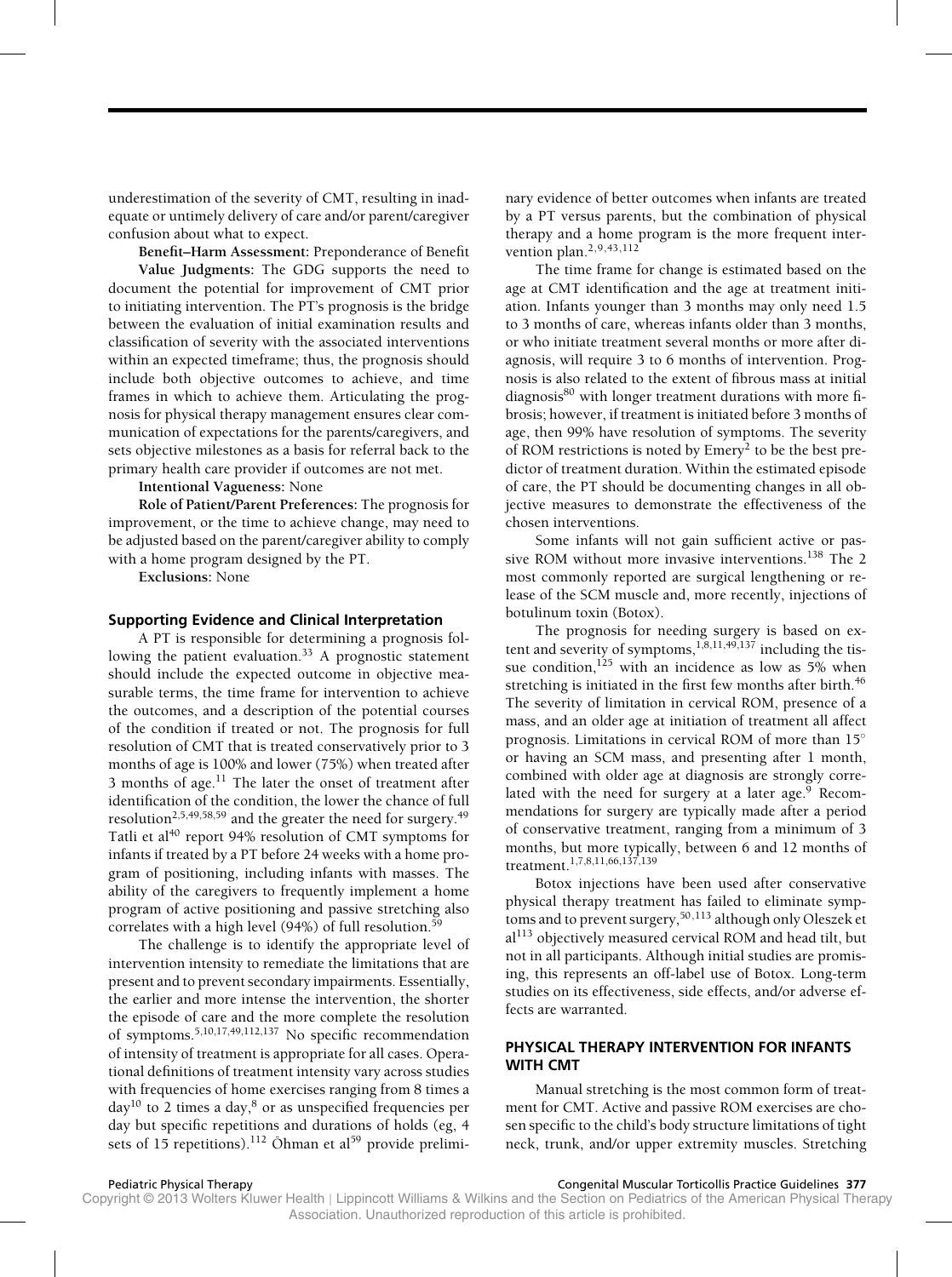should elongate the shortened muscles by moving in the direction opposite to the atypical posture.

It is well supported that the earlier intervention begins, the more successful the outcomes and the shorter the duration of intervention. Outcomes of intervention have typically focused on the incidence of achieving full cervical passive ROM and symmetrical head positioning, whether through care, surgery, or botulinum toxin. Cohort studies provide rich descriptions of these same outcomes following typical conservative care, relative to selected variables of age, ROM limitations, and type of CMT. Passive ROM and symmetrical head posture are important body structure characteristics, but they are only one part of the ICF disablement model.

Early on, Binder et al<sup>7</sup> recognized the importance of looking at overall development, in addition to neck mobility. Newer concepts of early intervention encourage looking beyond the infant's body structure limitations. They stress the importance of perceptual–motor experiences within the context of the infant's social environment, and the contribution of gross and fine motor exploration to the development of cognition.<sup>72</sup> The domains of impairment, perceptual–motor development, and social and environmental factors parallel the ICF terminology of body structures, activity, and participation, respectively, and should not be viewed as separate identities; rather they develop together to form the infant's cognition. Infants with limited or asymmetrical exploration, as seen in CMT and deformational plagiocephaly,  $^{13,14,69,133}$ have demonstrated delays in early motor development that may have an effect on the development of early perceptual–motor skills and, therefore, cognition.72

Therefore, pediatric PTs should treat beyond the body structure level to design and provide interventions that incorporate the infant's available functional range into activities that promote age-appropriate participation, and that promote current and future development and learning across domains.72

**B. Action Statement 12: PROVIDE THE FOLLOW-ING 5 COMPONENTS AS THE FIRST-CHOICE INTERVENTION. The physical therapy plan of care for the infant with CMT or postural asymmetry should minimally address these 5 components:**

- **Neck PROM. (Evidence Quality: II; Recommendation Strength: Moderate)**
- **Neck and trunk active ROM. (Evidence Quality: II; Recommendation Strength: Moderate)**
- **Development of symmetrical movement. (Evidence Quality: II; Recommendation Strength: Moderate)**
- **Environmental adaptations. (Evidence Quality: II; Recommendation Strength: Moderate)**
- **Parent/caregiver education. (Evidence Quality: II; Recommendation Strength: Moderate)**

### **Action Statement Profile**

**Aggregate Evidence Quality:** Level II cohort and outcome studies.

#### **Benefits to the Infant:**

- Increases infant's active and passive ROM.
- Facilitates normal and prevents, reduces, or eliminates asymmetrical postural, gross motor, skeletal, cognitive, sensory, and visual development.
- Reduces use of environmental supports/equipment that may increase asymmetry.
- - Avoids or minimizes need for future, more invasive procedures.

#### **Benefits to the Parent:**

- Enables parents to be active and effective caregivers.
- - Education empowers parents to implement interventions between physical therapy appointments.
- $\bullet$  Education helps parents to understand the factors that contribute to asymmetry.
- Balances use of supine as the preferred infant position by parents, overemphasized by the *Back to Sleep* campaign, with activities in prone, side lying, and sitting during supervised, wakeful activities.
- Provides parents with information about typical developmental milestones.
- Reduces potential overall cost of care for CMT with early intense treatment.

#### **Risk, Harm, and Cost:**

- - Stretching of the SCM can result in muscle snapping, which may or may not cause momentary infant discomfort; however, the documented long-term outcomes are positive.<sup>46</sup>
- Cost of care may be a burden for families.
- Parents/caregivers may apply interventions incorrectly.
- Parents might ease up on home exercises if they perceive that the PT is implementing the treatment. $62$

#### **Value Judgments:** None

**Intentional Vagueness:** The duration of treatment is dependent on the classification of severity of the CMT, with mildest forms requiring an average of 2 to 3 months of treatment, and more severe forms requiring up to 5 to 6 months of treatment.<sup>17</sup> Infants who receive surgical interventions may require an additional  $4^{18}$  to  $6^{35}$  months of treatment. There are no dosage formulae to link technique and duration of stretches, repetitions within each treatment session, frequency of treatment sessions per day, overall duration of care, and frequency of clinic visits, including tapering schedules, to CMT severity classifications; thus, the GDG cannot define "intense treatment" except that stretching should be frequent through the day, every day.

#### **378** Kaplan et al Pediatric Physical Therapy **Contract Contract Contract Contract Physical Therapy <b>Pediatric Physical Therapy**

Copyright © 2013 Wolters Kluwer Health | Lippincott Williams & Wilkins and the Section on Pediatrics of the American Physical Therapy Association. Unauthorized reproduction of this article is prohibited.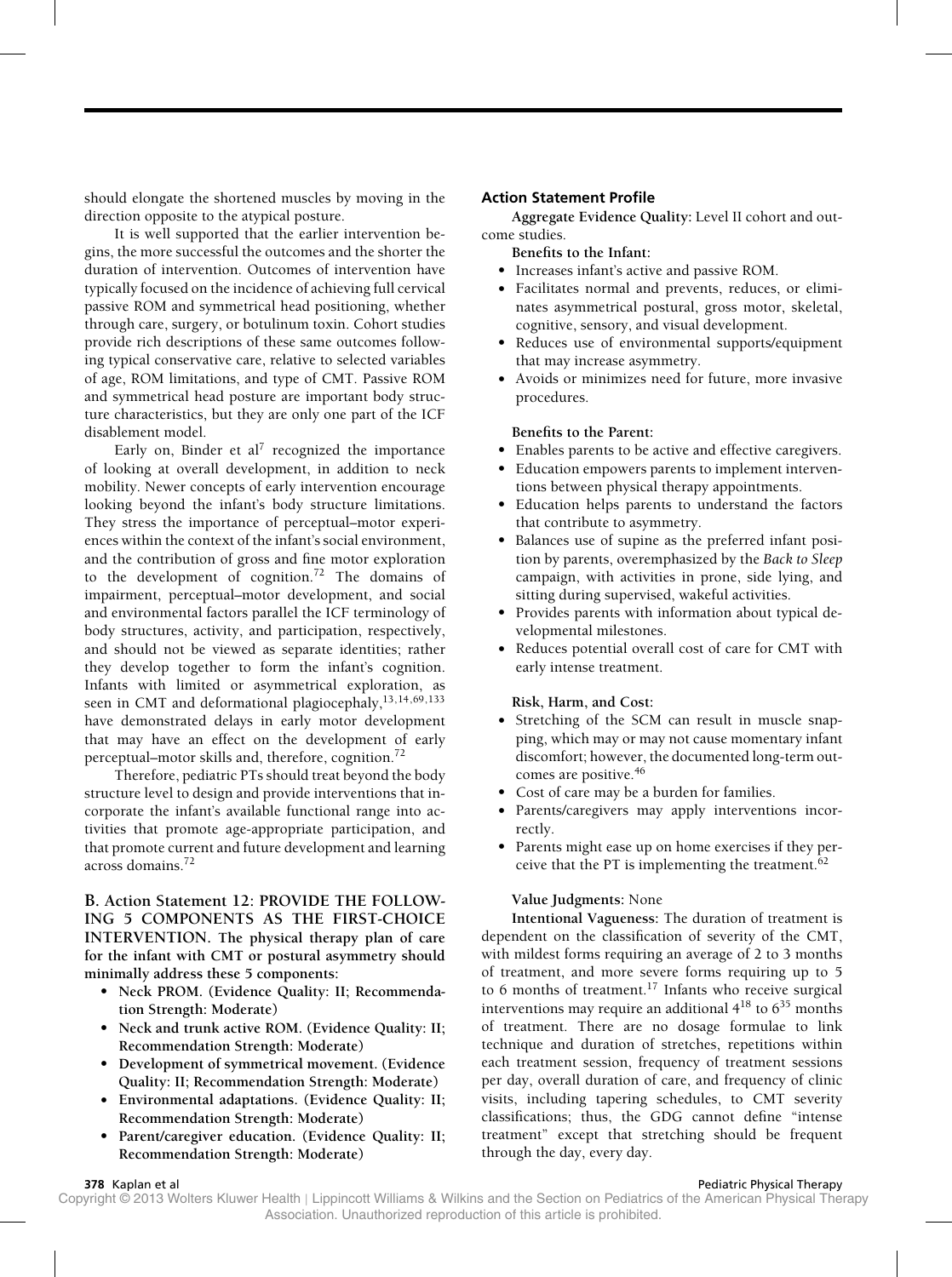**Role of Parent/Caregiver or Patient Preferences:** Parent/caregiver adherence to the plan of care is essential for achieving early intense treatment dosages.

**Exclusions:** None

**Note:** Table 4 provides a summary of evidence on passive stretching.

#### **Supporting Evidence and Clinical Interpretation**

**Neck PROM**: Manual stretching is the most commonly reported form of treatment for CMT<sup>10,11,89,112</sup>; however, there are no consistent formulae reported to determine the intensity of stretching to improve passive range, nor consensus on the techniques to perform the stretches. The frequency of stretching sessions per day, the number of repetitions and the duration of stretches and rest periods, and the number of individuals required for the stretches vary across studies. While the specific intensity of many approaches is not clearly defined, there is a trend that more frequent intervention throughout the day, every day, results in more rapid resolution of symptoms.

Stretching as an intervention should not be painful, and stretches should be stopped if the infant resists.<sup>1,48</sup> Low-intensity, sustained, pain-free stretches are recommended to avoid microtrauma to the muscle tissue.<sup>1</sup> The optimal time of the sustained stretch has not been studied, and protocol recommendations range from  $1^{80}$  to 30 seconds,<sup>140</sup> with one report<sup>71</sup> describing progressive tolerance developing for up to 2 to 3 minutes.

The 2-person technique for stretching has the first person stabilizing the infant in supine with the head held beyond the support surface and the second person holding the head to guide it through the available range of cervical rotation and lateral flexion.<sup>2,10,141</sup> Alternatively, the single-person technique has the infant positioned in supine on the caregiver's lap with 1 hand stabilizing the chest and shoulders and the other guiding the head through the range. $61$  Hand placement is important when using either the 1- or 2-person stretch to properly stabilize the infant, to minimize compensatory movements and to guide the infant's head through the available range.<sup>2,61,141</sup> The choice of technique may depend on the size and age of the infant when stretching is initiated, with younger, smaller infants more easily managed by 1 person, whereas larger or more active infants may require 2 people to provide adequate positioning support.

Neck PROM can also be achieved through positioning and handling,  $7,48,62,142$  including carrying the infant in side lying with the tighter side down, having the infant sleep or lie on the affected side to obtain a gentle stretch on the contracted muscle<sup>1,7,10,48,142</sup> and while lying prone with the neck turned to the affected side.<sup>10,43,48</sup> Passive cervi-

cal stretching can also be achieved during feeding<sup>120,136</sup> by encouraging turning away from the shortened side to pursue a bottle or breast, and when necessary, through positioning in car seats and infant carriers.<sup>16,48,61,86</sup>

**Neck and Trunk Active ROM:** Strengthening cervical and trunk muscles can be achieved through active ROM during positioning, handling, carrying the infant,<sup>7,48,62,74,142</sup> while feeding,<sup>120,136</sup> and through exercises isolating the weaker muscles.7,48,62,142 Incorporating righting reactions in upright postures, rolling, side lying, or sitting has been used effectively during treatment and daily care routines to strengthen muscles opposite of the affected muscles.<sup>43,48,142</sup> The affected side of CMT is placed downward, elongating the tighter muscles and encouraging activity of the weaker, nonaffected side.<sup>7,48,62</sup> Positioning the infant in prone encourages bilateral neck flexor elongation and strengthens neck and spine extensors.<sup>2,71</sup> Using visual and auditory tracking to elicit head turning in supported sitting toward the affected muscle can strengthen cervical rotation.7,10

**Development of Symmetrical Movement:** Developmental exercises should be incorporated into PT interventions and home programs to promote symmetrical movement in weight-bearing postures and to prevent the development of impaired movement patterns in prone, sitting, crawling, and walking.7,74,120

**Environmental Adaptations**: Adaptations to the infant's environment can be incorporated into the home exercise program. Alternating the infant's position in the crib and changing table encourages head turning in the desired direction.<sup>61,118,120</sup> Adapting the car seat to promote symmetry,48,129,136 minimizing the amount of time in a car seat and infant carrier,  $16,86$  and placing toys on the affected side for the infant to turn the head toward the tighter side<sup>48</sup> have been recommended as part of home programming, but not studied.

**Parent/Caregiver Education:** Parents and caregivers should be educated about the importance of "tummy time" or prone play,  $^{1,12,128,131,133}$  positioning and handling to encourage symmetry,<sup>1,61,62,71,120</sup> minimizing the time spent in car seats and carriers to avoid plagiocephaly as a precursor to CMT, <sup>15,61,86</sup> and alternating feedings to each side.<sup>136</sup> These strategies should be integrated into the daily routines and home programs to enhance adherence.

Parents and caregivers may be inclined to seek advice from internet sites and support groups. These sources can provide an array of information, but the veracity of information can vary, and the sites cannot tailor interventions to an individual child's body structures and activity limitations. Parents should be encouraged to review information with their primary pediatrician and/or PT regarding exercises or interventions they are considering. Identification of evidence-based, reputable internet resources would

Copyright © 2013 Wolters Kluwer Health | Lippincott Williams & Wilkins and the Section on Pediatrics of the American Physical Therapy Association. Unauthorized reproduction of this article is prohibited.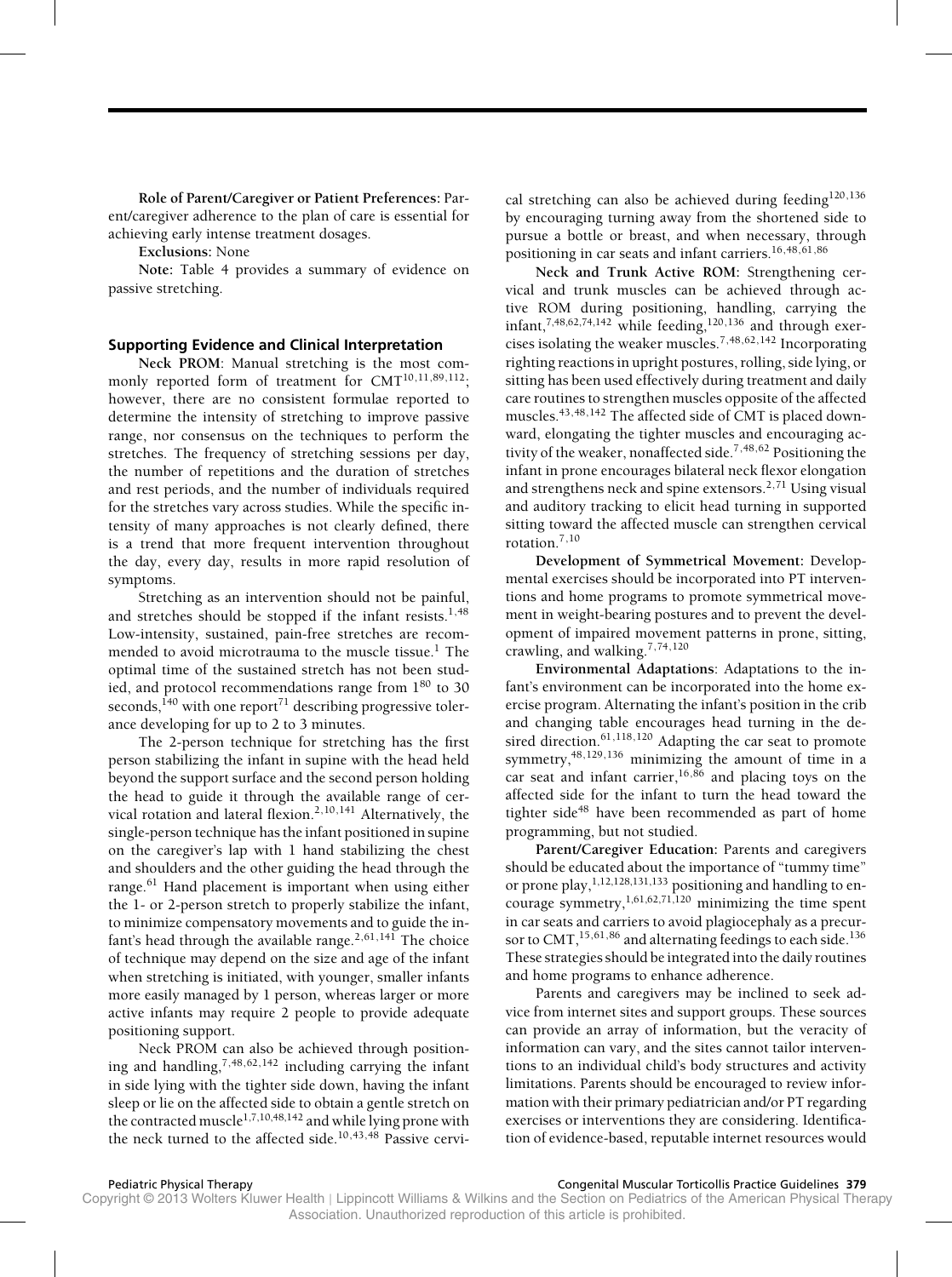TABLE 4: PASSIVE STRETCHING EVIDENCE TABLE **TABLE 4: PASSIVE STRETCHING EVIDENCE TABLE**

<span id="page-32-0"></span>

|                                           |     | <b>OHM</b>            | <b>OH/M</b>          | PER DAY OR<br>FREQUENCY      |                   | <b>DURATION</b> |                                                                     |                                                                                                     |
|-------------------------------------------|-----|-----------------------|----------------------|------------------------------|-------------------|-----------------|---------------------------------------------------------------------|-----------------------------------------------------------------------------------------------------|
| CITATION                                  |     | <b>LEVEL</b> PERFORMS | <b>NSTRUCTS WEEK</b> |                              | <b>REPETITION</b> |                 | OF HOLDS HOME PROGRAM                                               | <b>OUTCOMES</b>                                                                                     |
| Celayir, 2000 <sup>10</sup>               |     | 2 persons             | S                    | $8\times$ /d, every<br>3 hrs | $\frac{1}{2}$     | 10 <sub>5</sub> | Positioning, handling, promoting<br>active cervical ROM             | No surgery needed: 100% success for<br>infants <4 mo                                                |
|                                           |     |                       |                      |                              |                   |                 |                                                                     | rotation with no asymmetry; 20%<br>achieved full rotation with mild<br>Asymmetry: 80% achieved full |
|                                           |     |                       |                      |                              |                   |                 |                                                                     | asymmetry or mild rotation limitation<br>and no asymmetry                                           |
| Chon et al,<br>2010 <sup>112</sup>        | $=$ | 2 persons, a          | 눈                    | $5 \times$ /wk in re-        | 4 sets of 15      |                 | 3 min rests Gentle stretching and massage,                          | Muscle thickness: significant reduction                                                             |
|                                           |     | parent and a PT       |                      | habilitation<br>department;  | repetitions       |                 | positioning and handling. Home<br>program was monitored daily       | sternomastoid mass and muscular<br>in SCM ( $P < .00$ ) in those with                               |
|                                           |     |                       |                      | exercise<br>home             |                   |                 |                                                                     | torticollis. Infants were <3 mo at start<br>of treatment                                            |
| Emery, $1994^2$                           | $=$ | 2 persons             | 눈                    | $\mathsf{2}\times$           | LN                | 10 <sub>5</sub> | Positioning and handling for neck                                   | PROM: 99% (100/101) achieved full                                                                   |
|                                           |     |                       |                      |                              |                   |                 | rotation to the affected side and tilt                              | range and complete CMT resolution; 1                                                                |
|                                           |     |                       |                      |                              |                   |                 | away from the affected side. Sleep                                  | $\mid \mid$<br>required surgery. Duration of care: x                                                |
|                                           |     |                       |                      |                              |                   |                 | positions and prone exercises were                                  | 4.7 mo. Infants with SCM mass were                                                                  |
|                                           |     |                       |                      |                              |                   |                 | instructed. Righting reactions were                                 | correlated with severity and longer                                                                 |
|                                           |     |                       |                      |                              |                   |                 | used to strengthen the opposite<br>weaker side                      | 36% received a TOT collar.<br>duration of care.                                                     |
| Cameron and                               | Ξ   | 2 persons             | $\lessgtr$           | $2 \times$ /d                | $\overline{10}$   | $\frac{4}{2}$   | $\frac{4}{2}$                                                       | PROM: 100% of infants who started                                                                   |
| Cameron, 19948                            |     |                       |                      |                              |                   |                 |                                                                     | treatment <3 mo resolved without                                                                    |
|                                           |     |                       |                      |                              |                   |                 |                                                                     | surgery; 45% infants who started                                                                    |
|                                           |     |                       |                      |                              |                   |                 |                                                                     |                                                                                                     |
|                                           |     |                       |                      |                              |                   |                 |                                                                     | treatment > 3 mo required surgery.                                                                  |
|                                           |     |                       |                      |                              |                   |                 |                                                                     | 65% of infants had excellent results                                                                |
|                                           |     |                       |                      |                              |                   |                 |                                                                     | (full ROM and no asymmetry), 27%                                                                    |
|                                           |     |                       |                      |                              |                   |                 |                                                                     | good results (full rotation and mild                                                                |
|                                           |     |                       |                      |                              |                   |                 |                                                                     | asymmetry or mild rotation limitation                                                               |
|                                           |     |                       |                      |                              |                   |                 |                                                                     | and no asymmetry), and 8% poor<br>results (no improvement)                                          |
| Demirbilek and  III                       |     | 2 persons             | $\frac{4}{2}$        | $4-5 \times d$               | 40/set            | ≸               | Parents were instructed in PROM, and Surgery: 0% <3 mo old required |                                                                                                     |
| Atayurt, 1999 <sup>11</sup>               |     |                       |                      |                              |                   |                 | AROM exercises were undefined                                       | surgery; 25% between 3 and 6 mo old;                                                                |
|                                           |     |                       |                      |                              |                   |                 |                                                                     | 71% between 6 and 18 mo, and 100%                                                                   |
|                                           |     |                       |                      |                              |                   |                 |                                                                     | >2 to 7 yr of age. Overall, 26%                                                                     |
|                                           |     |                       |                      |                              |                   |                 |                                                                     | subjects (15/57) required surgery.                                                                  |
| Cheng et al,<br>2001 <sup>9</sup> ; Cheng | $=$ | 1 person              | 눈                    | $3 \times$ /wk               |                   |                 | 3 repetitions 1 s hold; 10 Sleep positioning to stretch out         | Duration of care: 3.7 mo with SCM                                                                   |
|                                           |     |                       |                      |                              | $\times$ 15       | Is rest         | tighter side, righting to strengthen                                | mass, 2.5 mo for muscular torticollis,                                                              |
| and Au, 1994 <sup>43</sup>                |     |                       |                      |                              | stretches         |                 | muscles on the opposite side                                        | 1.4 mo for postural torticollis.                                                                    |
|                                           |     |                       |                      |                              |                   |                 |                                                                     | Surgery: 7.5% for SCM mass; 3.1% for<br>muscular; 0% for postural                                   |
|                                           |     |                       |                      |                              |                   |                 |                                                                     | (continued)                                                                                         |
|                                           |     |                       |                      |                              |                   |                 |                                                                     |                                                                                                     |

#### **380** Kaplan et al Pediatric Physical Therapy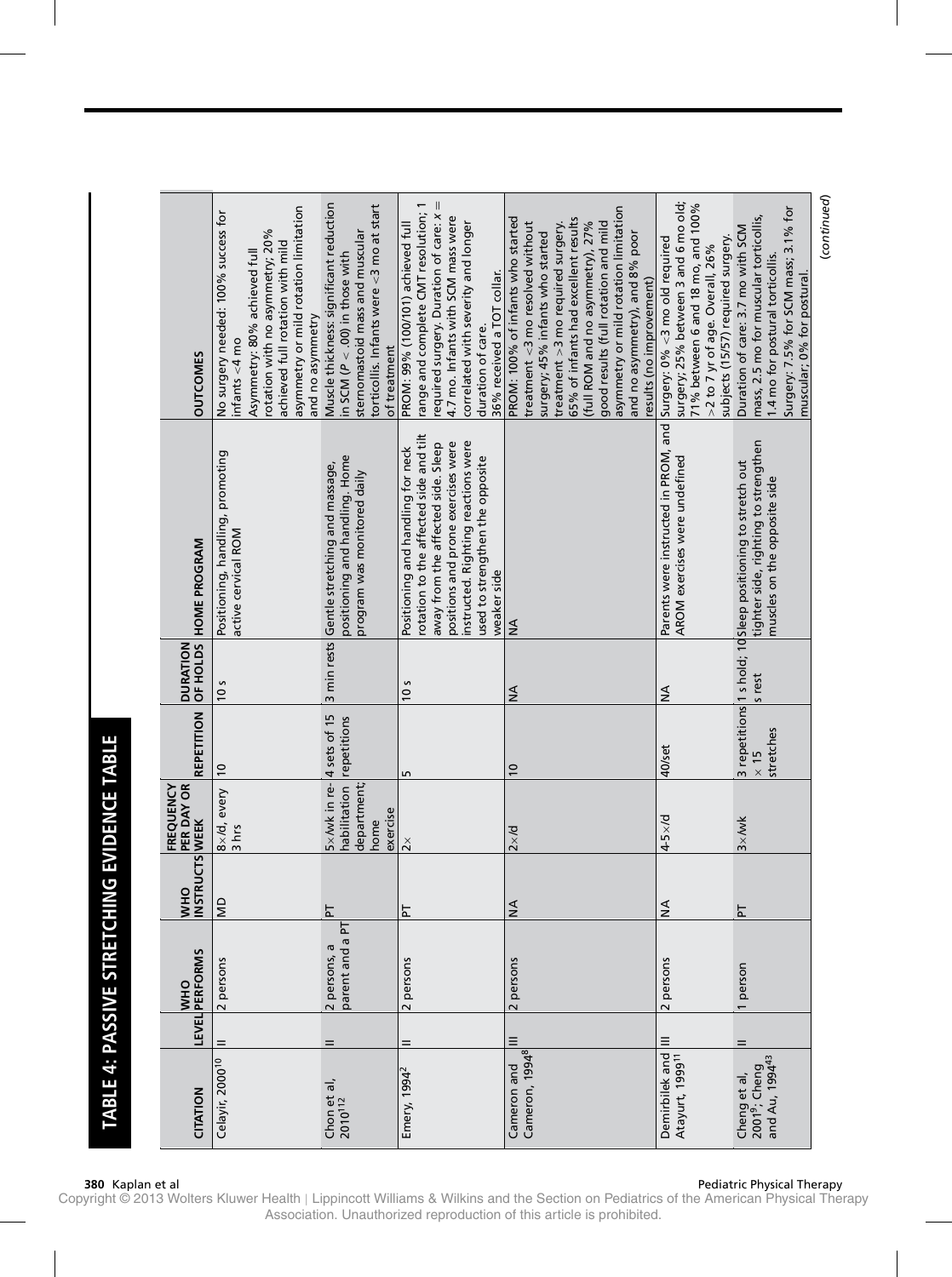|                                    |                                                                          |                                      | <b>FREOUENCY</b>                                                                   |              |                 |                                                                                                                                                                      |                                                                                                                                                                    |
|------------------------------------|--------------------------------------------------------------------------|--------------------------------------|------------------------------------------------------------------------------------|--------------|-----------------|----------------------------------------------------------------------------------------------------------------------------------------------------------------------|--------------------------------------------------------------------------------------------------------------------------------------------------------------------|
| CITATION                           | <b>LEVEL PERFORMS</b><br><b>OHM</b>                                      | <b>INSTRUCTS WEEK</b><br><b>OHNO</b> | PER DAY OR                                                                         |              | <b>DURATION</b> | REPETITION OF HOLDS HOME PROGRAM                                                                                                                                     | <b>OUTCOMES</b>                                                                                                                                                    |
| Schertz et al,<br>200814           | Ь                                                                        | 눕                                    | sessions<br>Weekly                                                                 | ≸            | ≸               | Home stretching program and<br>developmental exercises                                                                                                               | Infants with CMT are at an increased<br>risk for gross motor delay.                                                                                                |
| Öhman et al,<br>2010 <sup>59</sup> | Ь                                                                        | 눕                                    | the exercises repetitions<br>performing unlimited<br>$3 \times$ /wk with $15$ -min | session with | $10 - 30s$      | carrying with the affected side down lthe stretching demonstrated increased<br>and gentle stretch to the affected<br>Prone positioning, handling and<br>neck muscles | symmetry of movements on average 2<br>Infants in the group where the PT did<br>mo sooner than infants in the parent<br>only, no PT, intervention group.            |
|                                    | motion; SCM, sternocleidomastoid; TOT, tubular orthosis for torticollis. |                                      |                                                                                    |              |                 |                                                                                                                                                                      | Abbreviations: CMT, congenital muscular torticollis; MD, medical doctor; NA; not applicable; PROM, passive range of motion; PT, physical therapists; ROM, range of |

assist both clinicians and families in keeping up with current and valid management approaches.

**R. Research Recommendation 10.** Researchers should conduct studies to identify intervention techniques and dosages, and link them to classifications of severity. Dosage should address the technique and duration of stretches or active movements, the repetitions within each treatment session, the frequency of treatment sessions per day, the overall duration of care, and the frequency of clinic visits, including tapering schedules.

**C. Action Statement 13: PROVIDE SUPPLEMEN-TAL INTERVENTION(S), AFTER APPRAISING APPROPRIATENESS FOR THE INFANT, TO AUG-MENT THE FIRST-CHOICE INTERVENTION. Physical therapists may add supplemental interventions, after evaluating their appropriateness for treating CMT or postural asymmetries, as adjuncts to the first-choice intervention when the first-choice intervention has not adequately improved range or postural alignment, and/or when access to services is limited, and/or when the infant is unable to tolerate the intensity of the first-choice intervention, and if the PT has the appropriate training to administer the intervention. (Evidence Quality: III; Recommendation Strength: Weak)**

#### **Action Statement Profile**

**Aggregate Evidence Quality:** Level II-IV studies with small sample sizes, and case reports.

**Benefits:** On an individual basis, combining supplemental interventions supported by weaker evidence with first-choice interventions:

- May be effective in addressing asymmetrical postures.
- $\bullet$  May accommodate an infant's temperament or tolerance to treatment.
- -May improve ROM.
- - May avoid or minimize the need for future, more invasive procedures.
- - May increase parent/caregiver ability to implement home program.

#### **Risk, Harm, and Cost:**

- Selected supplemental interventions (ie, microcurrent, kinesio tape, myokinetic stretching, or Tscharnuter Akademie for Motor Organization [TAMO]) should only be applied by clinicians skilled in that specific technique or modality.
- - There may be an added burden to the parent(s)/caregivers to learn additional intervention techniques.
- -Some interventions may not be covered by insurance.
- -Some approaches may increase the cost of care.

**TABLE 4: PASSIVE STRETCHING EVIDENCE TABLE (Continued)**

TABLE 4: PASSIVE STRETCHING EVIDENCE TABLE (Continued)

### Pediatric Physical Therapy Congenital Muscular Torticollis Practice Guidelines **381**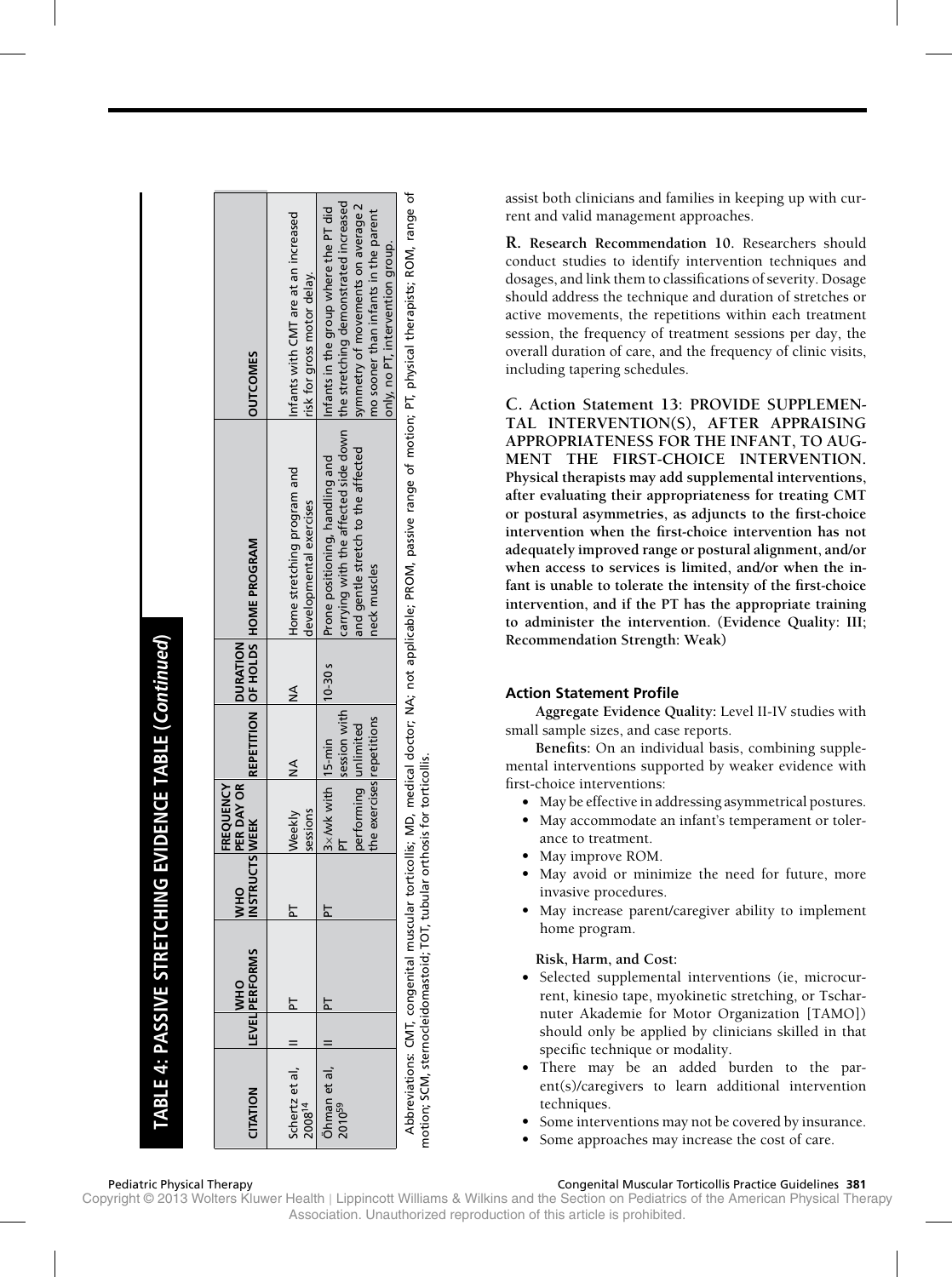**Benefit–Harm Assessment:** Preponderance of Benefit

**Value Judgments:** The GDG recommends these approaches as supplements to more established interventions due to the limited number of studies and the small sample sizes in the available studies.

**Intentional Vagueness:** Whereas selected interventions are presented, there is no evidence as to when it is best to add them to a plan of care.

**Role of Parent/Caregiver or Patient Preferences:** Parents may inquire about different interventions for the treatment of CMT.

**Exclusions:** None

### **Supporting Evidence and Clinical Interpretation**

The following interventions are recommended as supplements to the first-choice interventions described in Action Statement 12. They are presented in descending order of evidence strength. Finally, there are some interventions described in the common press for which there are no studies to support their effectiveness. Departures from the guideline should be documented in patient records at the time the relevant clinical decisions are made.

#### **Interventions With Limited Level II Evidence**

**Microcurrent** is a low-intensity alternating current applied superficially at a level that is not perceived by the patient. Thirty minutes of microcurrent applied directly to the SCM of infants with CMT, 3 times per week for 2 weeks, improved tilt angle (*P* < .01), neck rotation on the affected side  $(P < .05)$ , and yielded less crying during therapy  $(P < .05)$  when compared to a control group of infants with CMT who received traditional stretching and exercises.102 The sample groups were small (7 experimental vs 8 control) and there was no long-term follow-up, but the average infant age was 7 months, and many had already been treated with stretching programs. This approach should be further tested for reproducibility, but may be appropriate to try after 2 to 3 months of intervention if changes are slowing.

**Myokinetic stretching** as applied by Chon et  $al<sup>112</sup>$ consists of sustained 2-finger overpressure on the taut SCM muscle; 60 repetitions were delivered over 30 minutes, 5 times per week for an average of 1.7 months. Pre- and posttreatment measures of the SCM thickness in infants with either the muscular torticollis or SCM mass types were made by ultrasound. Results describe significant reductions in SCM thickness (*P* < .05), improved cervical rotation and head symmetry ( $P < .05$ ), with retention at 1-year follow-up by parent reports. The study had no control group, and the average age of the sample was 50 days (range of 30-70). Additionally, the parents performed an unspecified home program of stretching and handling, so it is not clear if the improvements are due to the treatment technique, or the intensity of treatment, and/or the age of the study subjects. Most studies demonstrate that infants less than 2 months of age will resolve with traditional stretching approaches delivered at frequencies of less than 5 days per week. Physical therapists may want to try this approach if an infant is not progressing or is resisting passive stretching.

#### **Interventions With Level III Evidence**

**Kinesiological taping** (KT) refers to the use of stretchable tape to support muscles, to provide sensory feedback, and, although suggested as an approach to assist with the treatment of CMT,<sup>19,89</sup> only 1 retrospective study could be found. Öhman<sup>143</sup> reports the effect of KT on 28 infants diagnosed with CMT. The KT was applied with 3 different techniques, either muscle relaxation on the affected side, muscle facilitation on the unaffected side, or a combination of both approaches. Muscle Function Scale scores were significantly higher (*P* < .001) when KT was applied to the affected side for the purpose of muscle relaxation; however, these are preliminary results. Prospective controlled trials are needed to determine the true contribution of KT to the speed of CMT resolution.

#### **Interventions With Level IV Evidence**

The TAMO approach promotes problem solving and movement exploration during treatment, emphasizing light touch and the infant's responses to gravity and support surfaces. A single case study of TAMO therapy describes the treatment plan for an infant with  $CMT$ .<sup>74</sup> The subject was a twin born prematurely, hospitalized in the NICU for 5.5 weeks, and who had additional hospitalizations for other medical conditions during which he appeared to develop asymmetrical posturing. Despite home programming of position changes, encouragement of active ROM, and use of prone positioning, SCM tightness developed and the infant was referred for treatment at 6.5 months of age (4.5 months corrected age). The application of TAMO therapy was mixed with active ROM activities, soft tissue mobilization, parent instruction for use of home positioning to facilitate muscle lengthening and carrying techniques that facilitate head righting opposite of the tightness. While the changes across time are well documented, it is not clear what contribution the TAMO approach provides separate from the positioning and handling approaches that others have shown to be effective<sup>7,62</sup> except for the noticeable absence of passive stretching. This approach may be a useful addition for PTs who have received postgraduate training in the TAMO approach, particularly for infants who are resistant to stretching. Prospective comparison studies are needed to determine its true benefit.

**382** Kaplan et al Pediatric Physical Therapy **Apple 2014 Pediatric Physical Therapy Pediatric Physical Therapy** 

Copyright © 2013 Wolters Kluwer Health | Lippincott Williams & Wilkins and the Section on Pediatrics of the American Physical Therapy Association. Unauthorized reproduction of this article is prohibited.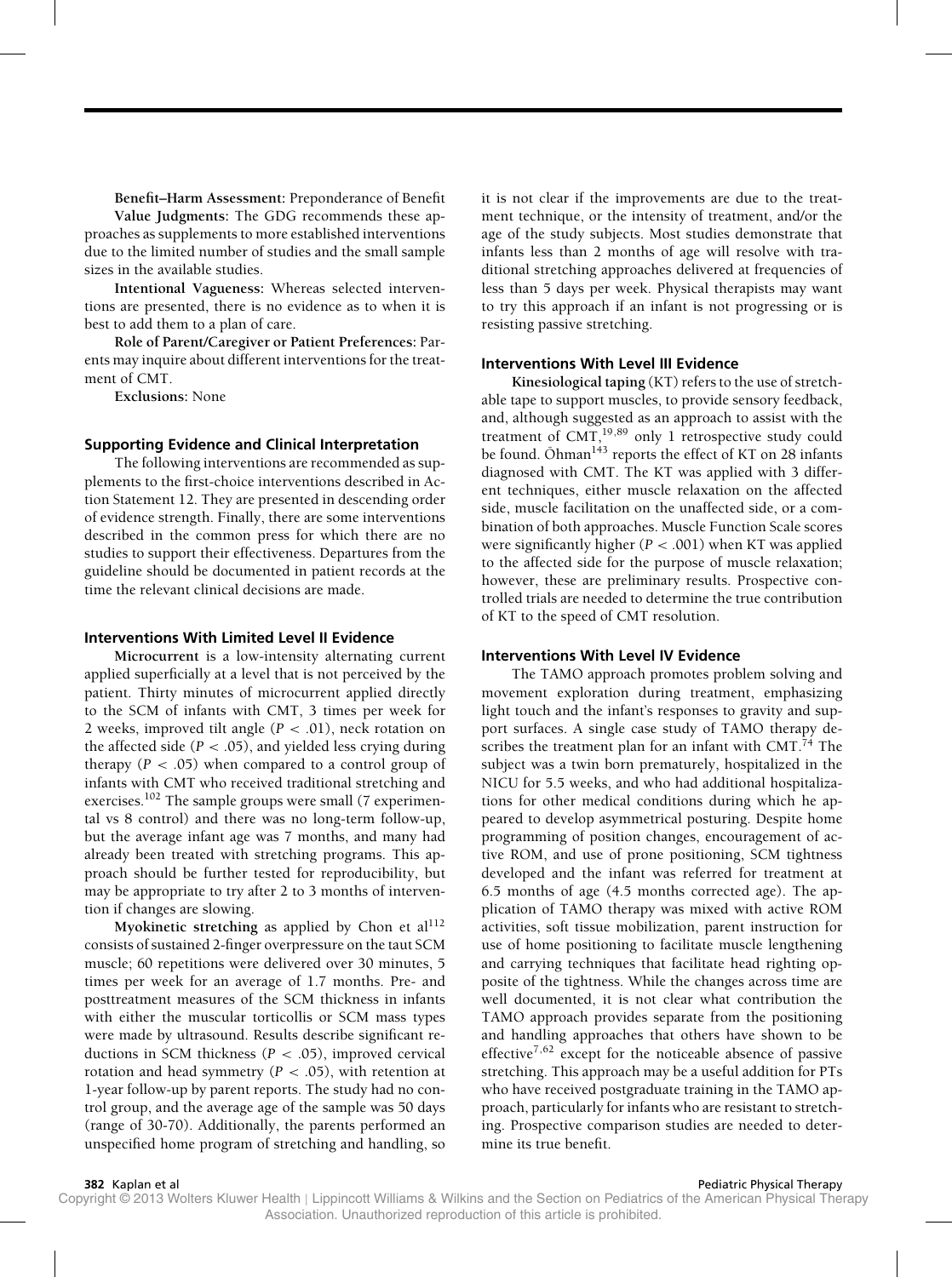#### **Interventions With Level V Evidence**

The **Tubular Orthosis for Torticollis** (TOT) collar has been described by Jacques in Karmel-Ross,<sup>19</sup> by Emery<sup>2</sup> and online [\(www.symmetric-designs.com\)](http://www.symmetric-designs.com) as a neck orthotic designed to prevent movement toward and stimulate active movement away from the tilted head position. The collars are used as an adjunct to conservative treatment of infants with CMT aged 4 to 4.5 months who demonstrate adequate head control in supported sitting, and who demonstrate more than 5 to  $6°$  of head tilt.<sup>19,142</sup> Although noted as part of routine intervention in the treatment of infants with CMT who meet criteria for their use,  $2,71,89,142$ there are no studies that isolate the outcomes of the TOT collar compared to other interventions. Pilot data reported in Karmel-Ross<sup>19</sup> suggest that infants treated with the TOT collar achieve 89.5/90◦ vertical head position as compared to 84.8/90◦ for those who did not.

Soft foam collars have been described by Jacques<sup>19</sup> and have been used postsurgery,<sup>68</sup> postsurgery in conjunction with physical therapy,138,139,144-146 and postbotulinum toxin<sup>50</sup> without specific rationales provided. They may be useful as passive support for the lengthened muscle, to protect incisions from curious hands, or to facilitate active movement away from the previously shortened side. Binder et al<sup>7</sup> describe the use of a soft felt and stockinet collar for infants presenting with less than 45◦ passive cervical rotation and a constant tilt. In all cases, no studies have been found that isolate the effect of foam or soft collars on the outcomes of conservative care.

**Custom-fabricated cervical orthoses** have been described for postsurgical management of CMT in children<sup>145,147</sup> and young adults.<sup>148</sup> They reportedly provide greater stabilization of the spine and less mobility than the softer foam collars or semirigid cervical orthoses<sup>149,150</sup>; however, their use with infants has not been reported in the literature.

#### **Interventions Without Evidence of Efficacy**

The following approaches are reported in the literature, but either have been shown not to provide any additional benefit or have not been studied systematically. Additional approaches have been found on websites and in the lay press for which no peer-reviewed literature was found.

Manual therapy, when defined as cervical manipulation of the infant in supine, has been compared to standard stretching alone in a small double-blind randomized trial ( $n = 32$ ).<sup>151</sup> Results indicate no differences between the groups, with many confounding variables. The study was underpowered; both groups received stretching and home programs; the infants were young, ranging from 3 to 6 months of age when stretching alone is known to be

effective; and selected measures were reported as unreliable due to infant cooperation. The actual technique used for cervical manipulation was not well described in the study. Others have concluded that the use of cervical manipulation in infants has no sufficient evidence of benefits, and may be associated with higher risks of apnea and possible death.<sup>152,153</sup> In weighing the potential risks against the benefits of other approaches, the GDG does not recommend cervical manipulation as an intervention for infants with CMT.

The following interventions appear in print, online, in continuing education brochures and parent support groups for infants with torticollis and deformational plagiocephaly, but no peer-reviewed studies have been found that describe the specific approaches or their effectiveness for resolving CMT: soft tissue massage,<sup>19,71,74,112</sup> craniosacral therapy,<sup>19</sup> Total Motion Release, and Feldenkrais.<sup>19</sup> Referring physicians, therapists, and parents should be aware that these approaches have not been systematically described or studied for CMT, and their clinical application, risks, and anticipated outcomes are not known. Due to a lack of studies, the GDG cannot recommend these approaches for management of CMT at this time. Clinicians who choose to use these approaches should document departures from the guideline in patient records at the time the relevant clinical decisions are made, obtain consent to treat from parents that acknowledges the lack of published evidence, and carefully document objective measures of change.

**R. Research Recommendation 11.** Researchers should conduct studies to describe and clarify the efficacy of all supplementary interventions, including determinants for their choice, principles of application, dosage, and outcomes measures.

**B. Action Statement 14: REFER FOR CONSUL-TATION WHEN OUTCOMES ARE NOT FULLY ACHIEVED. Physical therapists who are treating infants with CMT or postural asymmetries should initiate consultation with the primary pediatrician and/or specialists about alternative interventions when the infant is not progressing. These conditions might include when asymmetries of the head, neck, and trunk are not resolving after 4 to 6 weeks of initial intense treatment; after 6 months of treatment with only moderate resolution; or if the infant is older than 12 months on initial examination and either facial asymmetry and/or a 10 to 15**◦ **difference persists between the left and right sides; or the infant is older than 7 months on initial examination and a tight band or SCM mass is present; or if the side of torticollis changes. (Evidence Quality: II; Recommendation Strength: Moderate)**

Pediatric Physical Therapy Congenital Muscular Torticollis Practice Guidelines **383**

Copyright © 2013 Wolters Kluwer Health | Lippincott Williams & Wilkins and the Section on Pediatrics of the American Physical Therapy Association. Unauthorized reproduction of this article is prohibited.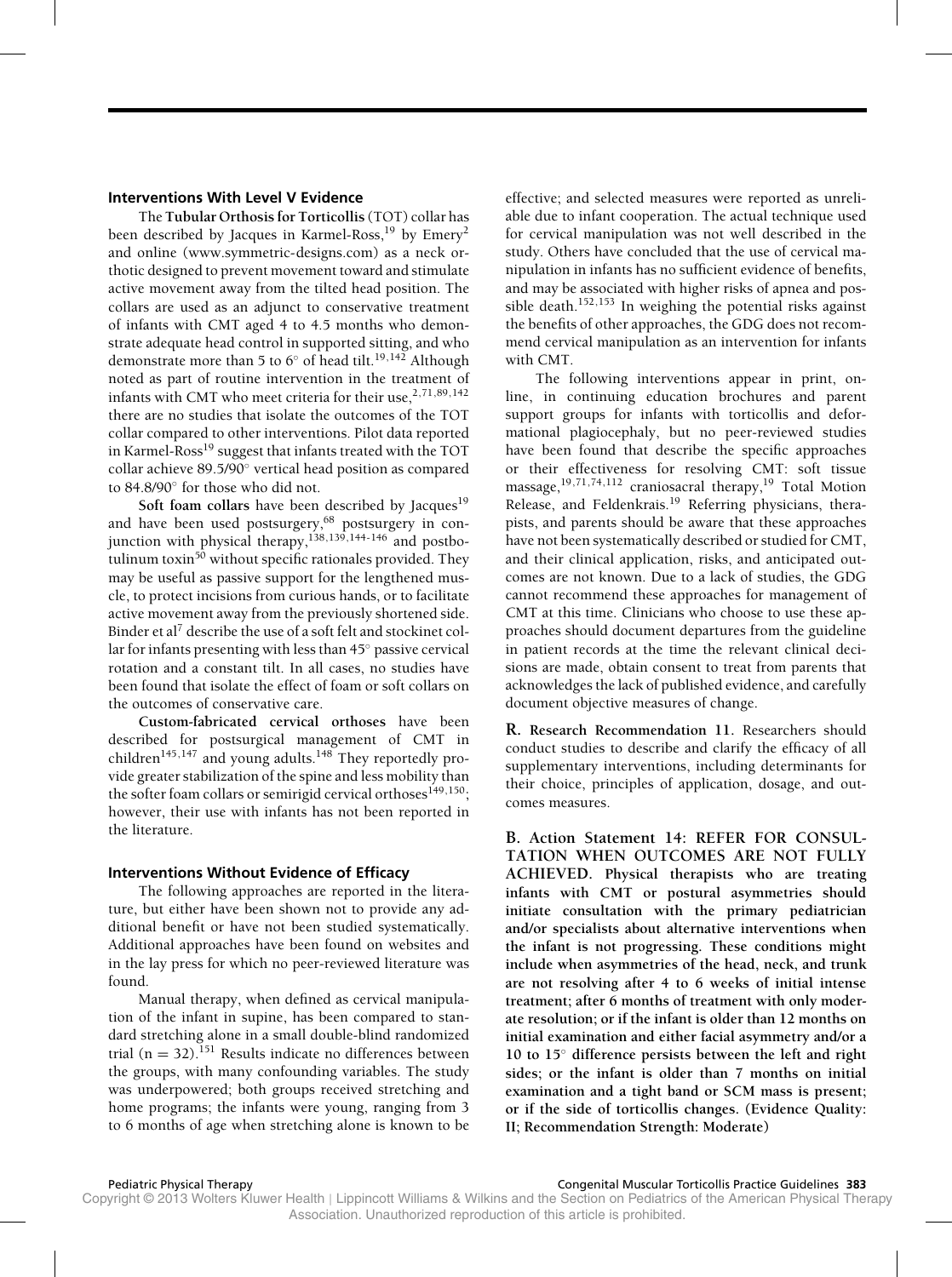#### **Action Statement Profile**

**Aggregate Evidence Quality:** Level II evidence based on cohort follow-up studies.

- **Benefits**:
- Alternative invasive interventions (eg, Botox or surgery) can be considered to resolve the current asymmetries and prevent further progression of deformities and compensations.
- Provides the family/caregivers with alternative management strategies to help resolve asymmetries.

**Risk, Harm, and Cost:** The consultations and possible subsequent interventions may add to the cost of care.

**Benefit–Harm Assessment:** Preponderance of Benefit **Value Judgments:** Collaborative and coordinated care

is in the best interest of the infant and family-centered care. **Intentional Vagueness:** None

**Role of Patient/Parent Preferences:** The age of the infant, the severity of the CMT, the rate of changes, the needs of the family, the cooperation and developmental needs of the infant, and the available resources of the family/caregivers should help to determine the episode of care before an infant is referred back to the primary pediatrician for consideration of alternative interventions.

**Exclusions:** None

#### **Supporting Evidence and Clinical Interpretation**

The literature supports a wide range of treatment durations for conservative care; the question of when to refer an infant who is not progressing has no clear answer. The duration of care will vary depending on the age of diagnosis and referral of the infant for services and the severity grade. Infants who are referred within the first 3 months with a severity grade of 1 to 3 (Figure 2) will most likely *not* require 6 months of conservative intervention, if the interventions appropriately address the impairments and there is adherence with home programming. Infants who present with severity grades of 4 to 7 will more likely require the full 6 months of care, or more, depending on the number of comorbidities. Factors that might extend treatment duration include slow but progressive improvement in asymmetries, the initial age of treatment, $49$  the presence or absence of a mass in the SCM, the amount of head tilt,<sup>2,9,18,49</sup> the presence of facial asymmetry or plagiocephaly,<sup>49</sup> parental preference for conservative care, inconsistent adherence by parents/caregivers, and infant health conditions that may interfere with CMT interventions. Throughout the episode of care, the PT should be collaborating with the primary pediatrician and the family, to make a judgment about when to consider alternative approaches. This decision should be based on the rate of changes, the persisting impairments, the age of the infant, and the needs and values of the family. The literature supports that if infants have treatment initiated before 3 months of age, 98% to 100% will respond to conservative treatment within a 6-month period of time,  $2,8,10,11$ although full resolution may require a longer duration. The determining factors should be documented measures of progressive improvement, with referral triggered by plateaus at or after 6 months of consistent and intensive intervention.

**Invasive Procedures:** There are 2 conditions for which a child may be referred for consideration of more invasive interventions. If after 6 months of conservative treatment there is a lack of progress, or if the child first begins intervention after 1 year of age and presents with significant restrictions and/or an SCM mass, the PT should consult with the primary pediatrician or referring physician about alternative approaches; the 2 most common being botulinum toxin injections and surgery. The following brief descriptions are provided for information, but are not exhaustive reviews of these approaches. Clinicians and families should discuss these options separately as alternatives when conservative care has not been successful.

Botulinum toxin is a neurotoxin that is postulated to act on the tight SCM in 2 ways: as a neuromuscular block that inhibits acetylcholine release, thus reducing stimulation of an already tight muscle, and as a neurotoxin causing muscle atrophy and weakening that allows for easier stretching.<sup>113,154</sup> Although it is not formally approved for use with infants, it is approved for adults with cervical dystonia.154 Three relatively recent retrospective studies<sup>50,113,114</sup> describe botulinum toxin as varying from  $25\%$ <sup>114</sup> to 74%<sup>113</sup> to 93%<sup>50</sup> effective for increasing ROM in infants with CMT. Adverse effects include pain and bruising,<sup>50</sup> temporary dysphagia,<sup>113</sup> and neck weakness,<sup>113</sup> all of which are reported to resolve.

Surgery is the more traditional alternative for treating recalcitrant CMT.138,139,155 It is beyond the scope of this CPG to describe the variety of surgical approaches, which generally fall into 3 categories: tendon lengthening, unipolar release of the distal SCM attachment, or bipolar release of both muscle attachments.<sup>156,157</sup> Criteria that have been used to determine the timing for surgery include persisting limitations in cervical ROM more than 15°,9,137 progressing limitations,<sup>1</sup> having an SCM mass and being older than 12 months combined with late age diagnosis,<sup>9</sup> persistent visual head tilt,<sup>9,18,137</sup> not responding to treatment after 6 months,  $9,18$  and reaching the age of 1 year without resolution.<sup>137</sup> The postoperative management of CMT is similar to preoperative management, and can range from 4 to 6 weeks<sup>158</sup> up to 4 months<sup>159</sup> to work on scar management, muscle strength, and ROM.

#### **384** Kaplan et al Pediatric Physical Therapy **Algebra 2012 Pediatric Physical Therapy Pediatric Physical Therapy**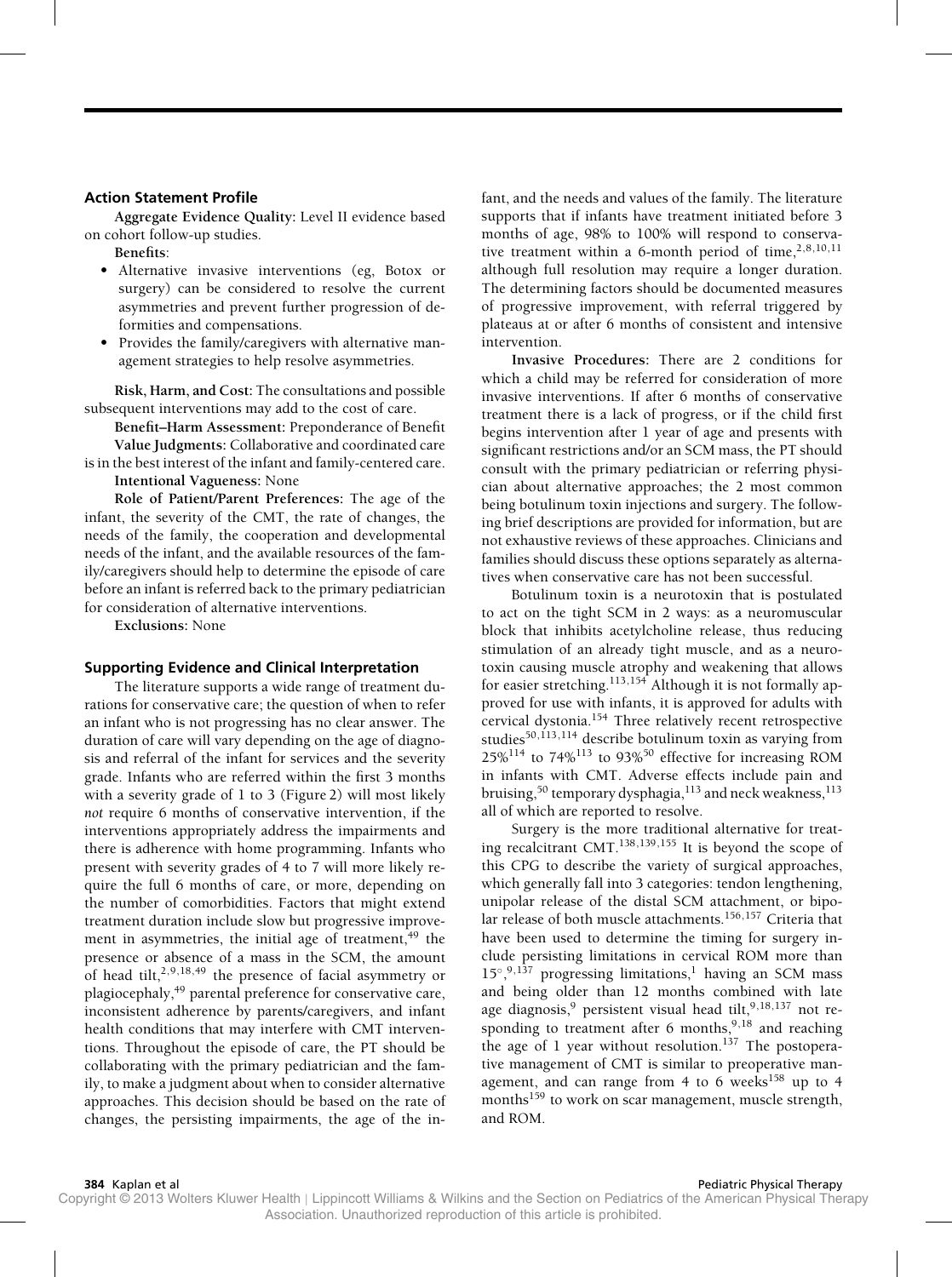#### <span id="page-37-0"></span>**PHYSICAL THERAPY DISCHARGE AND FOLLOW-UP OF INFANTS WITH CMT**

**B. Action Statement 15: DOCUMENT OUTCOMES AND DISCHARGE INFANTS FROM PHYSICAL THERAPY WHEN CRITERIA ARE MET. Physical therapists should document outcome measures and discharge the infant diagnosed with CMT or asymmetrical posture from physical therapy services when the infant has full passive ROM within 5**◦ **of the nonaffected side, symmetrical active movement patterns throughout the passive range, age-appropriate motor development, no visible head tilt, and the parents/caregivers understand what to monitor as the child grows. (Evidence Quality: II-III; Recommendation Strength: Moderate)**

#### **Action Statement Profile**

**Aggregate Evidence Quality:** Levels II-III with evidence from long-term follow-up studies and cohort and case reports of unresolved CMT in infancy that later require surgical intervention.

**Benefits:** Use of these criteria for discharge reasonably ensures that:

- The CMT has resolved within accepted ranges of measurement error.
- There are no lingering secondary compensations or developmental delays.
- The parents/caregivers know how to assess for regression as the infant grows and when to contact their primary pediatrician and/or the PT for reexamination.
- Discharge documentation reflects the expected outcomes of care, relative to the baseline measures taken at the initial examination.

**Risk, Harm, and Cost:** There is an unknown amount of risk that discharge from physical therapy services with 5◦ residual asymmetry will progress to other anatomical areas (cervical scoliosis, craniofacial) or return as the infant grows. There appears to be a slightly higher risk than general prevalence of developmental coordination disorder and attention-deficit hyperactivity disorder that is not associated with the type or severity of the CMT, $^{13}$  although more studies are needed.

**Benefit–Harm Assessment:** Preponderance of Benefit **Value Judgments:** None

#### **Intentional Vagueness:** None

**Role of Patient/Parent Preferences:** Parents/ caregivers need to be educated about the importance of screening for asymmetries as the child grows and becomes more active against gravity. They should be advised that preferential positioning is often observed during times of fatigue or illness, and that reevaluation is warranted if it persists.

**Exclusions:** None

#### **Supporting Evidence and Clinical Interpretation**

Although the duration of intervention for the individual infant will vary depending on the constellation of factors identified in Figure 2, the criteria for discharging an infant from physical therapy services are based on norms for infant growth and development,<sup>83</sup> known risk of early delays,  $12-14$  and the emerging evidence of possible longterm sequelae.<sup>5,13</sup> Functionally, it is critical that the infant who has achieved full PROM can actively use the available range; consequently, physical therapy criteria for discharge should address developmental activity rather than focus solely on biomechanical measures of change.<sup>69</sup> Persistent functional limitations or developmental delays, after achievement of full PROM, are reasons to extend the episode of care. Finally, these discharge criteria are common across the literature and thus are in keeping with current practice norms.<sup>140</sup>

**B. Action Statement 16: PROVIDE A FOLLOW-UP SCREENING OF THE INFANT 3 to 12 MONTHS POSTDISCHARGE. Physical therapists who treat infants with CMT should examine positional preference, the structural and movement symmetry of the neck, face and head, trunk, hips, upper and lower extremities, and developmental milestones, 3 to 12 months following discharge from physical therapy intervention** *or* **when the child initiates walking. (Evidence Quality: II; Recommendation Strength: Moderate)**

#### **Action Statement Profile**

**Aggregate Evidence Quality:** Level II evidence based on longitudinal follow-up studies with moderately large samples, reasonable follow-up periods, and reliable outcome measures.

**Benefits**:

- Detection of postures and movement consistent with relapsing CMT, particularly as infants initiate walking and move against gravity.
- Detection of developmental delays.
- Ability to restart home exercise programs if asymmetry is identified.
- Screening identifies causes of asymmetry, other than CMT, if asymmetries reappear.

**Risk, Harm, and Cost:** A single follow-up visit will minimally add to the cost of care.

**Benefit–Harm Assessment:** Preponderance of Benefit

**Value Judgments:** A single follow-up physical therapy visit for infants with a history of CMT is consistent with the APTA Guide to Physical Therapist Practice that describes the roles of a PT to include prevention of recidivism and preservation of optimal function.<sup>33</sup>

**Intentional Vagueness:** The recommended time at which follow-up is scheduled (3-12 months) is wide

Pediatric Physical Therapy Congenital Muscular Torticollis Practice Guidelines **385**

Copyright © 2013 Wolters Kluwer Health | Lippincott Williams & Wilkins and the Section on Pediatrics of the American Physical Therapy Association. Unauthorized reproduction of this article is prohibited.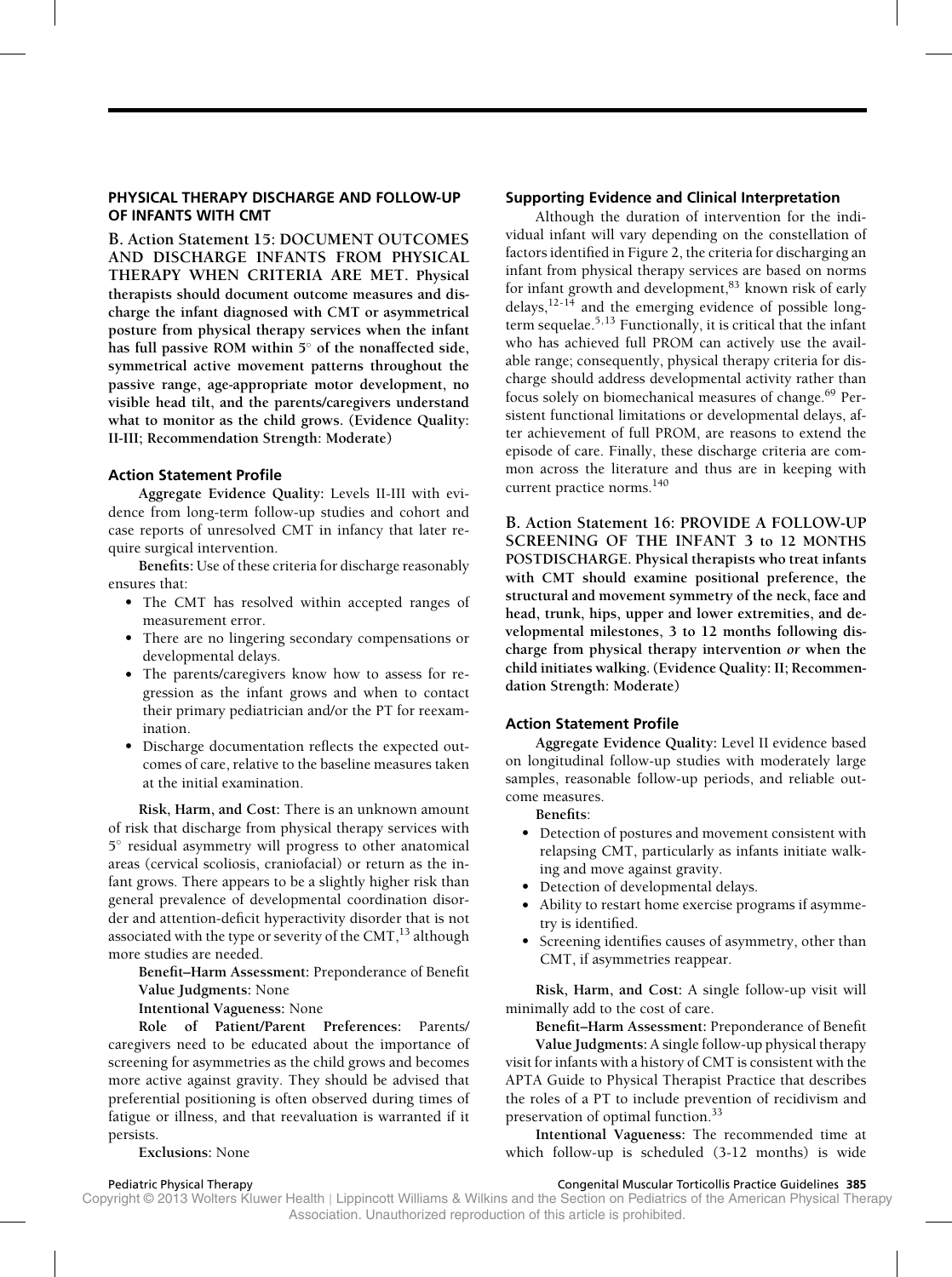because the age of the infant at discharge will vary. For younger infants, discharged between 4 to 6 months of age, follow-up may need to occur sooner after discharge when the infants are initiating standing and walking. It is not known how far out into early childhood that screening should occur. Literature suggests that by 18 months, infants with delays at 10 months catch up with their peers<sup>14,63</sup>; however, longer follow-up suggests that some infants are at greater risk for persistent neurodevelopmental conditions such as developmental coordination disorder and attention deficit hyperactivity, which may not become evident until the early school years.<sup>13</sup>

**Role of Patient/Parent Preferences:** Parents/ caregivers may choose to forego a follow-up visit if it places undue burden on the family for travel, time, or finances. Parents should be advised at discharge of the small chance that developmental conditions may become evident when the child enters school, and parents should be educated to observe for persistent asymmetry.

**Exclusions:** None

#### **Supporting Evidence and Clinical Interpretation**

The long-term consequences of CMT are implied from studies of older children and adults who require surgeries for correction of unresolved asymmetry<sup>5,53,156</sup> and from a few long-term follow-up studies.<sup>10,13,14</sup> Although the short-term outcomes of conservative management are well documented, there is little direct evidence of the long-term effectiveness of early physical therapy intervention, nor the rate of recidivism following early intervention. Studies report an "excellent" resolution of CMT as having less than 5◦ of passive rotation asymmetry with the opposite side, $17,18,52,80$  and a "good" resolution with as much as 10<sup>○17,52</sup> residual. It is not known whether the last 5 to 10° will resolve on its own, in whom it remains as a mild limitation, whether achieving passive ROM equates to full active use of the available ROM, and whether mild residual asymmetry influences normal development. The documented potential for increasing muscle fibrosis,<sup>111</sup> developmental delays,  $13,14$  and hemisyndrome<sup>7</sup> supports that a single physical therapy follow-up visit is prudent to determine if the resolution of CMT achieved at an earlier age is maintained as the infant continues to develop, and to assess for potential developmental delays or biased limb use. Pediatricians should be cognizant of the risk for asymmetries and/or motor delays during routine physical examinations as infants with a history of CMT are followed through to their teen years.

The length of time after discharge that a physical therapy follow-up should be conducted is supported by level IV evidence. Wei et al<sup>66</sup> propose following infants until complete resolution, or a minimum of 12 months. Ultrasound images suggest that while clinical indicators of ROM may improve, they are not correlated with SCM fibrous changes, and these fibrous changes can continue until at least age 3 years.<sup>111</sup> Finally, the potential for developmental delays may not become evident clearly until early school age<sup>13</sup>; a reexamination when the child enters elementary school may be warranted if a parent or teacher reports, or the child presents with residual asymmetries, developmental delays, or preferential positioning.

**R. Research Recommendation 12.** Researchers should conduct studies to determine the most reasonable followup times after discharge from physical therapy based on initial presentations, to establish the level of risk of developing asymmetries following an episode of intervention.

**R. Research Recommendation 13.** Researchers should conduct studies to document parent/caregiver concerns and/or satisfaction with physical therapy intervention.

#### **Summary**

A scoping review of the literature resulted in 16 graded action statements with varying levels of obligation that address referral, screening, examination and evaluation, prognosis, first-choice and supplementary physical therapy interventions, interprofessional consultations, discharge, and follow-up, with suggestions for implementation and compliance audits. Flow sheets for referral paths and classification of CMT severity are proposed. Research recommendations are made for 13 practice issues.

**386** Kaplan et al Pediatric Physical Therapy **Algebra 2012 Pediatric Physical Therapy Pediatric Physical Therapy**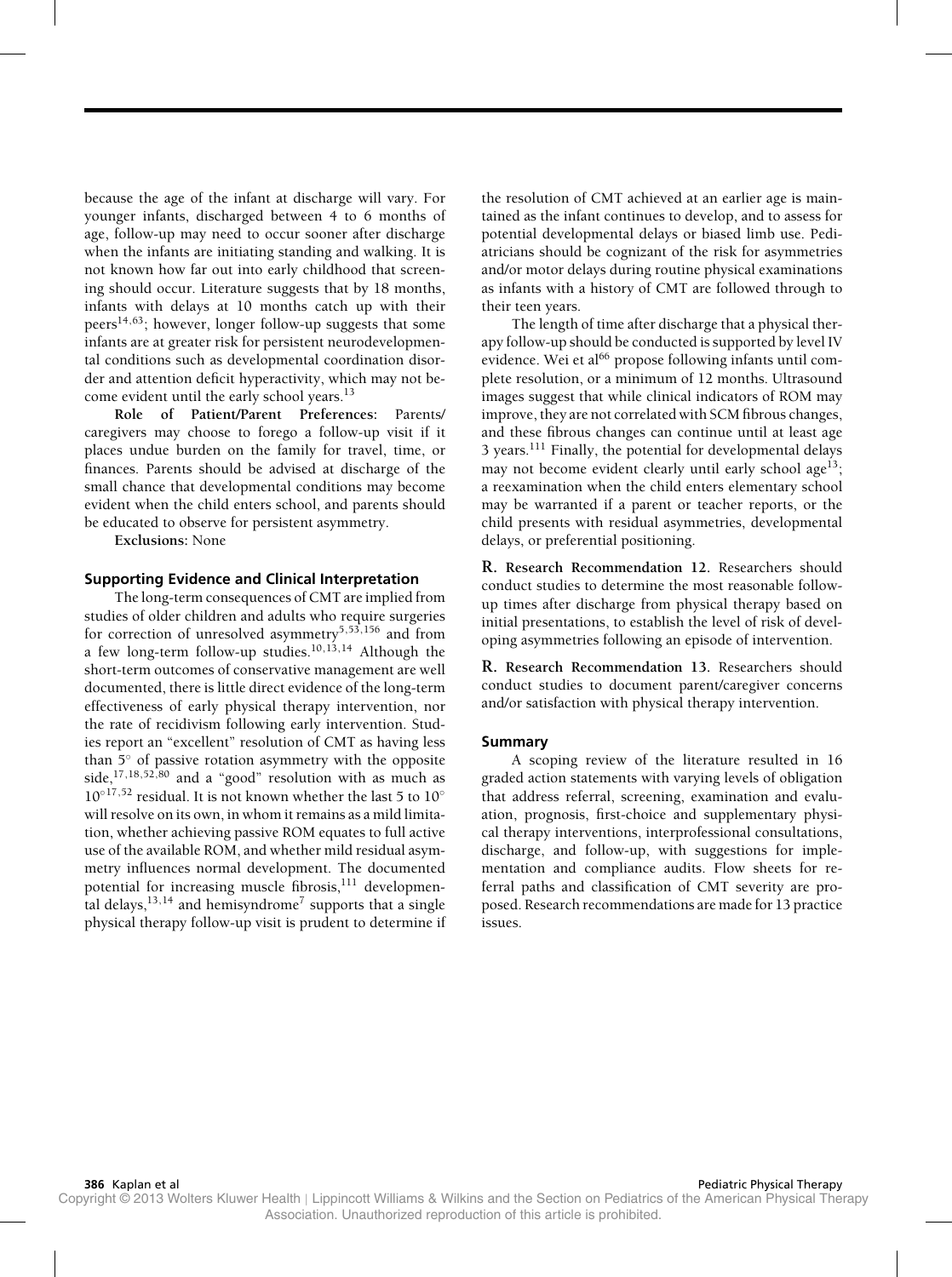# <span id="page-39-0"></span>**GUIDELINE IMPLEMENTATION RECOMMENDATIONS**

A growing body of literature exists on the uptake of evidence into practice. The following suggestions are provided as possible strategies for clinicians to implement the action statements of this CPG, but are not an exhaustive review. Many variables affect the successful translation of evidence into practice; clinicians will need to assess their own practice structures, cultures, and clinical skills to determine how to best implement the action statements as individuals and how to facilitate implementation by others.

#### **Strategies for Individual Implementation**

- Keep a copy of the CMT CPG in a location that is easy to reference.
- Compare items in the recommended examination list to determine what should be added to an examination to increase adherence.
- Adapt examination forms to include a place to document each of the recommended measures.
- Seek training in the use of the recommended standardized measures and/or intervention approaches.<sup>160</sup>
- Build relationships with referral sources to encourage early referral of infants.
- Measure individual service outcomes of care (eg, patient effect across the ICF domains, costs, and parent/caregiver satisfaction).<sup>161,162</sup>

#### **Strategies for Facilitating CPG Implementation in Other Clinicians**

- Recognize that adoption of the recommendations by others may require time for learning about the CMT CPG content, developing a positive attitude toward adopting the action statements, comparing what is already done with the recommended actions, trying selected changes in practice to determine their efficacy, and finally, routine integration of the tested changes.<sup>161,163</sup>
- Identify early adopting clinicians as opinion leaders to introduce the guideline via journal clubs or staff presentations.<sup>161,163</sup>
- $\bullet$  Identify gaps in knowledge and skills following presentation of content to determine needs of staff for adopting recommendations.<sup>163</sup>
- - Use documentation templates to facilitate standardized collection and implementation of the recommended measures and actions.164,165
- $\bullet$  Institute quality assurance processes to monitor the routine collection of recommended data and implementation of recommendations, and to identify barriers to complete collection.<sup>161,166</sup>
- - Measure structural outcomes (eg, dates of referral, equipment availability), process outcomes (eg, use of tests and measures, breadth of plan of care), and service outcomes (eg, patient effect across the ICF domains, costs, and parent/caregiver satisfaction).<sup>161,162</sup>

**Plan for Revision:** The GDG recommends that the CPG be updated in 5 years, as the body of evidence expands.<sup>23</sup>

#### Pediatric Physical Therapy Congenital Muscular Torticollis Practice Guidelines **387**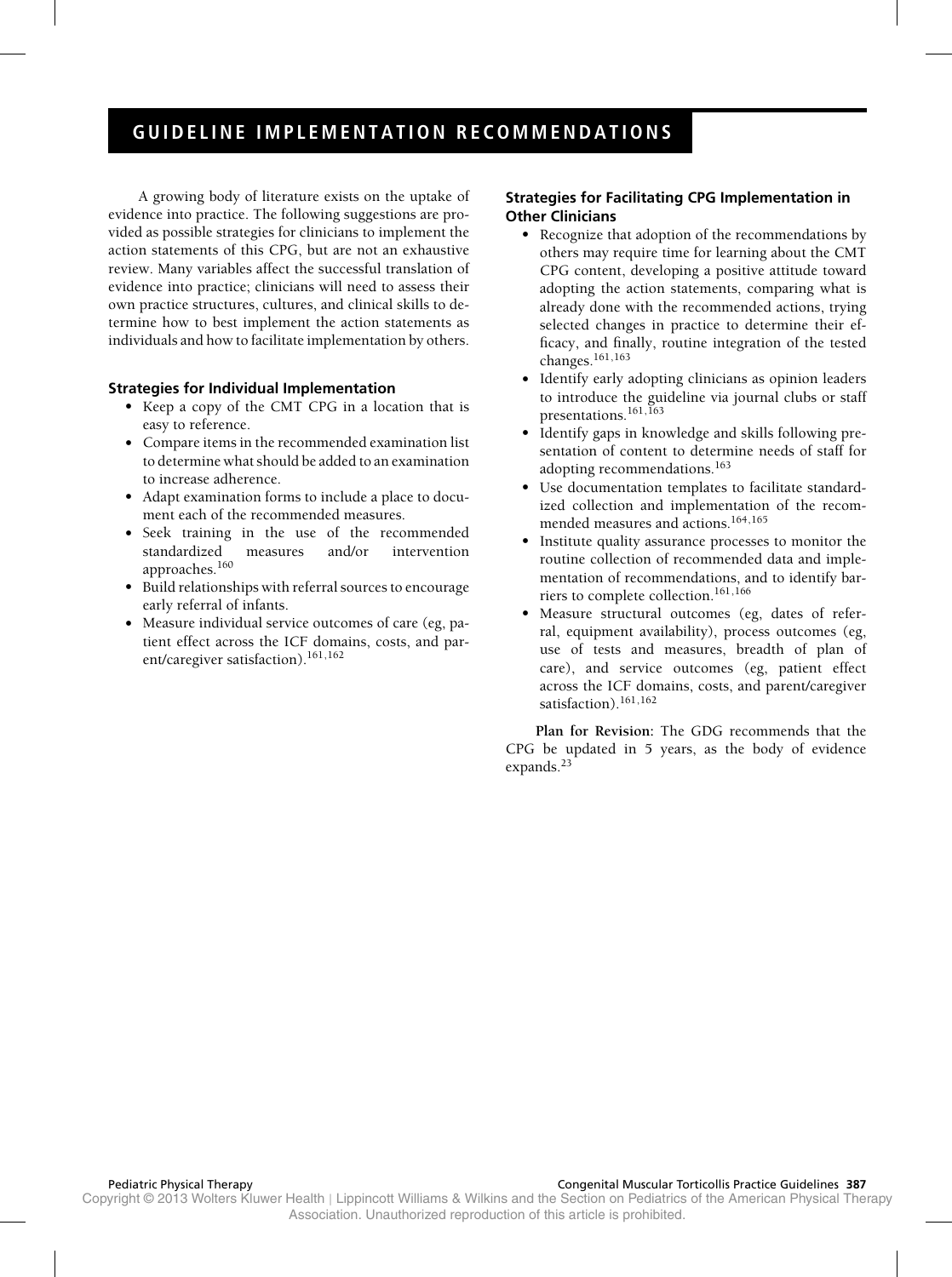# <span id="page-40-0"></span>**SUMMARY OF RESEARCH RECOMMENDATIONS**

**R. Research Recommendation 1:** Researchers should conduct studies to determine whether routine screening at birth increases the rate of CMT identification and/or increases false positives.

**R. Research Recommendation 2:** Researchers should conduct studies to clarify the predictive baseline measures and characteristics of infants who benefit from immediate follow-up, and compare the cost–benefit of early physical therapy intervention and education to parental instruction and monitoring by physicians. Longitudinal studies of infants with CMT should clarify how the timing of referral and initiation of intervention affect changes in body structure, function, and overall costs of care.

**R. Research Recommendation 3:** Researchers should conduct studies to identify the precision of screening procedures specific to CMT.

**R. Research Recommendation 4:** Researchers should conduct studies to determine who would benefit from imaging, at what time in the management of CMT images are useful, and how images affect the plan of care.

**R. Research Recommendation 5:** Researchers should conduct studies to develop a reliable, valid, and time-efficient method of measuring infant cervical ROM and determine normative data for cervical passive ROM.

**R. Research Recommendation 6:** Researchers should conduct studies to:

- a. Determine the sensitivity and specificity of the Muscle Function Scale to differentiate infants with clinically significant limitations from infants who are typically developing.
- b. Establish a clinically practical, objective method of measuring active ROM in infants 0 to 3 months and infants older than 3 months to assess baselines and change over time.
- c. Determine what, if any, correlation between active and passive ROM should be used for discharge criteria.

**R. Research Recommendation 7:** Researchers should conduct studies to describe and differentiate signs of discomfort from the types of pain reactions typically observed in infants with CMT during specific testing or interventions, as well as determine the validity of the FLACC in rating true pain reactions during CMT examinations or interventions.

**R. Research Recommendation 8:** Researchers should conduct studies to determine a reliable, valid, and clinically practical method of measuring lateral flexion, and determine the relationship between the severity of lateral flexion and the severity grades.

**R. Research Recommendation 9:** Researchers should conduct studies to identify the best developmental screening tests to use for infants with suspected or diagnosed CMT, from birth through 12 months. This research would enable standardization of measures to document outcomes across studies.

**R. Research Recommendation 10:** Researchers should conduct studies to define home exercise program intervention dosages and link them to classifications of severity. Dosage should address the type and duration of stretches or active movements, the repetitions within each treatment session, the frequency of treatment sessions per day, the overall duration of care, and the frequency of clinic visits, including tapering schedules.

**R. Research Recommendation 11:** Researchers should conduct studies to describe and clarify the efficacy of all supplementary interventions, including determinants for their choice, principles of application, dosage, and outcomes measures.

**R. Research Recommendation 12:** Researchers should conduct studies to determine the most reasonable followup times after discharge from physical therapy services based on initial presentations, to establish the level of risk of developing asymmetries following an episode of physical therapy.

**R. Research Recommendation 13:** Researchers should conduct studies to document parent/caregiver concerns or satisfaction with physical therapy intervention.

#### **ACKNOWLEDGMENTS**

This CPG is the product of many people's work and support, particularly the support provided by the Section on Pediatrics of the American Physical Therapy Association. From the initial period of conceptualization through each phase of development, the authors have benefitted from the work and advice of clinicians, methodologists, and patients with whom we work. We formally acknowledge and express appreciation to the many contributors along the way.

**Literature search and abstract review:** Karen Gage Bensley, PT, DPT, PCS; Catie Christensen, PT, DPT; Stacie Lerro, PT, DPT, PCS; Barbara Sargent, PT, PhD, PCS; Kathleen Kelly, PT, PhD; Magdalena Oledzka, PT, MBA, PCS; Melanie O'Connell, PT, PCS; Allison Yocum, PT, DSc, PCS

**Literature review, appraiser reliability training, and critical appraisal ratings**: Karen Bensley, PT, DPT, PCS; Carol Burch, PT, DPT, Med; Yu-Ping Chen, PT, ScD; Catie Christensen, PT, DPT; Hsiang-han Huang, OT, ScD; Stacie Lerro, PT, DPT, PCS; Barbara Sargent, PT, PhD, PCS; Kathleen Kelly, PT, PhD; Caitlin McSpadden, PT; Allison Yocum, PT, DSc, PCS

Copyright © 2013 Wolters Kluwer Health | Lippincott Williams & Wilkins and the Section on Pediatrics of the American Physical Therapy Association. Unauthorized reproduction of this article is prohibited.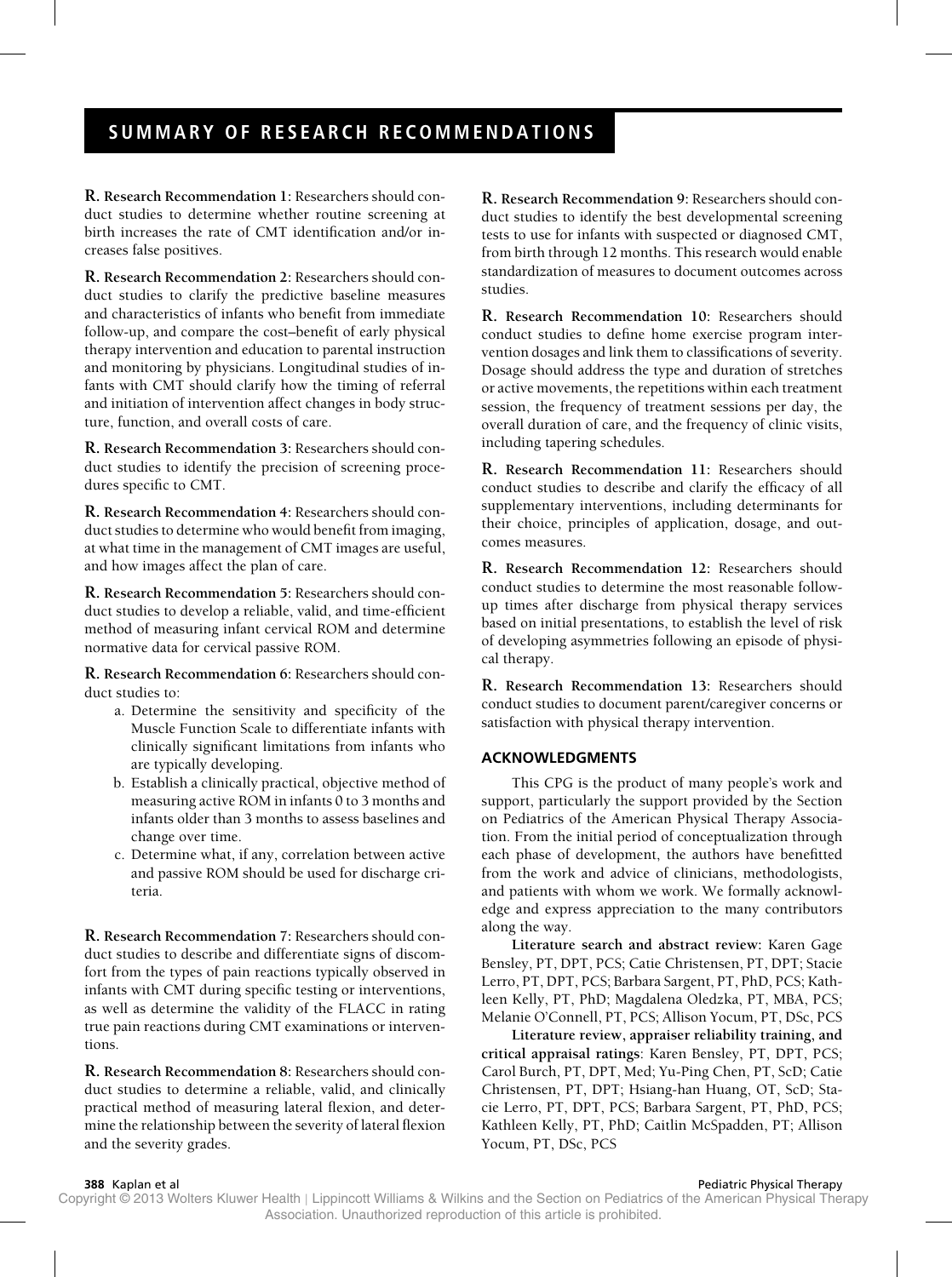<span id="page-41-0"></span>**Action statement generation and literature summarization:** Richard Shiffman, MD (BRIDGE-Wiz developer)

**External AGREE II raters:** Eileen G. Fowler, PT, PhD; Christine M. McDonough, PT, PhD

**Special acknowledgments:** Pam Corley, Reference Librarian, USC; and Christina Germinario, PT, DPT, for clerical assistance during the early stages of literature review.

#### **REFERENCES**

- 1. van Vlimmeren LA, Helders PJM, van Adrichem LNA, Engelbert RHH. Torticollis and plagiocephaly in infancy: therapeutic strategies. *Pediatr Rehabil*. 2006;9:40-46.
- 2. Emery C. The determinants of treatment duration for congenital muscular torticollis. *Phys Ther*. 1994;74(10):921-929.
- 3. Coventry MB, Harris LE. Congenital muscular torticollis in infancy some observations regarding treatment. *J Bone Joint Surg.* 1959;41(5):815-822.
- 4. Hummer CD, MacEwen GD. The coexistence of torticollis and congenital dysplasia of the hip. *J Bone Joint Surg*. 1972;54(6): 1255-1256.
- 5. Canale ST, Griffin DW, Hubbard CN. Congenital muscular torticollis. A long-term follow-up. *J Bone Joint Surg*. 1982;64(6):810-816.
- 6. Tse P, Cheng J, Chow Y, Leung PC. Surgery for neglected congenital torticollis. *Acta Orthop Scand.* 1987;58(3):270-272.
- 7. Binder H, Eng GD, Gaiser JF, Koch B. Congenital muscular torticollis: results of conservative management with long-term follow-up in 85 cases. *Arch Phys Med Rehabil*. 1987;68(4):222-225.
- 8. Cameron BHLJC, Cameron GS. Success of nonoperative treatment for congenital muscular torticollis is dependent on early therapy. *J Pediatr Surg.* 1994;9:391-393.
- 9. Cheng JCY, Wong MWN, Tang SP, Chen TM, Shum SL, Wong EM. Clinical determinants of the outcome of manual stretching in the treatment of congenital muscular torticollis in infants: a prospective study of eight hundred and twenty-one cases. *J Bone Joint Surg Am.* 2001;83(5):679-687.
- 10. Celayir AC. Congenital muscular torticollis: early and intensive treatment is critical. A prospective study. *Pediatr Int.* 2000;42(5):504-507.
- 11. Demirbilek S, Atayurt HF. Congenital muscular torticollis and sternomastoid tumor: results of nonoperative treatment. *J Pediatr Surg.* 1999;34(4):549-551.
- 12. Öhman A, Nilsson S, Lagerkvist A, Beckung ERE. Are infants with torticollis at risk of a delay in early motor milestones compared with a control group of healthy infants? *Dev Med Child Neurol.* 2009;51:545-550.
- 13. Schertz M, Zuk L, Green D. Long-term neurodevelopmental followup of children with congenital muscular torticollis. *J Child Neurol*. 2012; doi: 10.1177/0883073812455693.
- 14. Schertz M, Zuk L, Zin S, Nadam L, Schwartz D, Bienkowski RS. Motor and cognitive development at one-year follow-up in infants with torticollis. *Early Hum Dev.* 2008;84(1):9-14.
- 15. Boere-Boonekamp MM, van der Linden-Kuiper LT. Positional preference: prevalence in Infants and follow-up after two years. *Pediatrics.* 2001;107:339-343.
- 16. Persing J, James H, Swanson J, Kattwinkel J, Medicine A. Prevention and management of positional skull deformities in infants. *Pediatrics.* 2003;112(1):199-202.
- 17. Cheng JC, Tang SP, Chen TM. Sternocleidomastoid pseudotumor and congenital muscular torticollis in infants: a prospective study of 510 cases. *J Pediatr.* 1999;134(6):712-716.
- 18. Cheng JC, Tang SP, Chen TM, Wong MW, Wong EM. The clinical presentation and outcome of treatment of congenital muscular torticollis in infants—a study of 1,086 cases. *J Pediatr Surg.* 2000;35(7):1091-1096.
- 19. Karmel-Ross K. *Torticollis: Differential Diagnosis, Assessment and Treatment, Surgical Management and Bracing.* Binghamton, NY: Haworth Press, Inc; 1997.
- 20. Burch C, Hudson P, Reder R, Ritchey M, Strenk M, Woosley M. *Cincinnati Children's Hospital Medical Center: Evidence-Based Clinical Care Guideline for Therapy Management of Congenital Muscular Torticollis*. [http://www.cincinnatichildrens.org/svc/alpha/h/health](http://www.cincinnatichildrens.org/svc/alpha/h/health-policy/ev-based/otpt.htm)[policy/ev-based/otpt.htm.](http://www.cincinnatichildrens.org/svc/alpha/h/health-policy/ev-based/otpt.htm) Published 2009. Accessed November 19, 2009.
- 21. Fradette J, Gagnon I, Kennedy E, Snider L, Majnemer A. Clinical decision making regarding intervention needs of infants with torticollis. *Pediatr Phys Ther.* 2011;23(3):249-256.
- 22. Luxford BK. The physiotherapy management of infants with congenital muscular torticollis: a survey of current practice in New Zealand. *N Z J Physiother.* 2009;37(3):127-135.
- 23. Kaplan SL, Coulter C, Fetters L. Developing evidence-based physical therapy clinical practice guidelines. *Pediatr Phys Ther.* 2013;25(3): 257–270.
- 24. NHMRC. *A Guide to the Development, Implementation and Evaluation of Clinical Practice Guidelines*. Canberra, Australia: Australian Government Publishing Service; 1999. [http://www.nhmrc.gov.au/](http://www.nhmrc.gov.au/_files_nhmrc/publications/attachments/cp30.pdf) files [nhmrc/publications/attachments/cp30.pdf](http://www.nhmrc.gov.au/_files_nhmrc/publications/attachments/cp30.pdf)
- 25. National Institute for Health and Clinical Excellence. *The Guidelines Manual*. London: National Institute for Health and Clinical Excellence; 2007.
- 26. Scottish Intercollegiate Guidelines Network. *SIGN 50: A Guideline Developer's Handbook*. Edinburgh: National Health Service; 2011. <http://www.sign.ac.uk/guidelines/fulltext/50/index.html>
- 27. Owens DK, Nease RF Jr. Development of outcome-based practice guidelines: a method for structuring problems and synthesizing evidence. *Jt Comm J Qual Improv.* 1993;19(7):248-263.
- 28. Institute of Medicine. *Clinical Practice Guidelines We Can Trust.* Washington, DC: National Academies Press; 2011. 9780309164221 (pbk.), 0309164222 (pbk.), 9780309164238 (pdf).
- 29. Fetters L, Tilson J. *Evidence Based Physical Therapy*. Philadelphia, PA: F.A. Davis Co.; 2012.
- 30. Childs JD, Cleland JA, Elliott JM, et al. Neck pain. *J Orthop Sports Phys Ther*. 2008;38:A1-A34.
- 31. Shiffman RN, Michel G, Rosenfeld RM, Davidson C. Building better guidelines with BRIDGE-Wiz: development and evaluation of a software assistant to promote clarity, transparency, and implementability. *J Am Med Inform Assoc.* 2011;19:94-101.
- 32. AGREE Next Steps Consortium. *The AGREE II Instrument [Electronic version]* 2009. <http://www.agreetrust.org/resource-centre/agree-ii/>
- 33. APTA. Guide to physical therapist practice. *Phys Ther*. Jan 2001;81(1):1-768.
- 34. Blythe WR, Logan TC, Holmes DK, Drake AF. Fibromatosis colli: a common cause of neonatal torticollis. *Am Fam Physician.* 1996;54(6):1965-1967.
- 35. Stassen LF, Kerawala CJ. New surgical technique for the correction of congenital muscular torticollis (wry neck). *Br J Oral Maxillofac Surg.* 2000;38(2):142-147.
- 36. Hollier L, Kim J, Grayson BH, McCarthy JG. Congenital muscular torticollis and the associated craniofacial changes. *Plast Reconstr Surg.* 2000;105(3):827-835.
- 37. Stellwagen LM, Hubbard E, Chambers C, Jones KL. Torticollis, facial asymmetry and plagiocephaly in normal newborns. *Arch Dis Child.* 2008;93(10):827-831.
- 38. Tien YC, Su JY, Lin GT, Lin SY. Ultrasonographic study of the coexistence of muscular torticollis and dysplasia of the hip. *J Pediatr Orthop.* 2001;21(3):343-347.
- 39. Ballock RT, Song KM. The prevalence of nonmuscular causes of torticollis in children. *J Pediatr Orthop.* 1996;16: 500-504.
- 40. Tatli B, Aydinli N, Caliskan M, Ozmen M, Bilir F, Acar G. Congenital muscular torticollis: evaluation and classification. *Pediatr Neurol.* 2006;34(1):41-44.

#### Pediatric Physical Therapy Congenital Muscular Torticollis Practice Guidelines **389**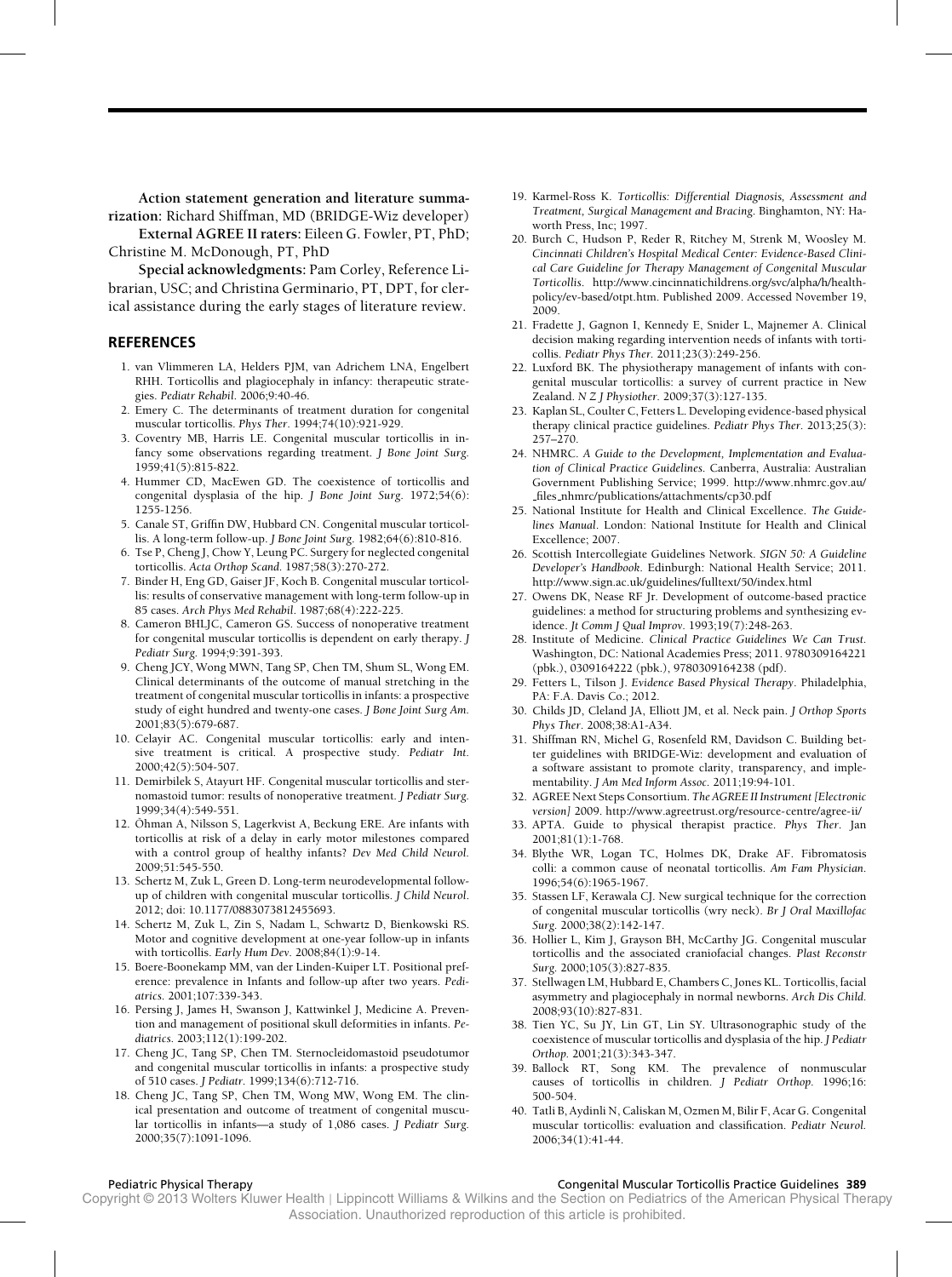- 41. Tomczak KK, Rosman NP. Torticollis. *J Child Neurol.* 2012. 2013;28(3):365-378.
- 42. Do TT. Congenital muscular torticollis: current concepts and review of treatment. [Review] [22 refs]. *Curr Opin Pediatr.* 2006;18(1):26- 29.
- 43. Cheng JC, Au AW. Infantile torticollis: a review of 624 cases. *J Pediatr Orthop.* 1994;14(6):802-808.
- 44. Chen M-M, Chang H-C, Hsieh C-F, Yen M-F, Chen TH-H. Predictive model for congenital muscular torticollis: analysis of 1021 infants with sonography. *A Phys Med Rehabil.* 2005;86(11):2199-2203.
- 45. Nucci P, Kushner BJ, Serafino M, Orzalesi N. A multi-disciplinary study of the ocular, orthopedic, and neurologic causes of abnormal head postures in children. *Am J Ophthalmol.* 2005;140(1):65-68.
- 46. Cheng JC, Chen TM, Tang SP, Shum SL, Wong MW, Metreweli C. Snapping during manual stretching in congenital muscular torticollis. *Clin Orthop.* 2001;384:237-244.
- 47. Hagan JF, Shaw JS, Duncan PM. *Bright Futures: Guidelines for Health Supervision of Infants, Children and Adolescents, 3rd Edition*. Elk Grove Village, IL: American Academy of Pediatrics; 2008. 9781581102239.
- 48. Taylor JLNES. Developmental muscular torticollis: outcomes in young children treated by physical therapy. *Pediatr Phys Ther.* 1997;9:173-178.
- 49. Petronic I, Brdar R, Cirovic D, et al. Congenital muscular torticollis in children: distribution, treatment duration and outcome. *Eur J Phys Rehabil Med.* 2010;45(2):153-158.
- 50. Joyce MB, de Chalain TMB. Treatment of recalcitrant idiopathic muscular torticollis in infants with botulinum toxin type a. *J Craniofac Surg.* 2005;16(2):321-327.
- 51. Bouchard M, Chouinard S, Suchowersky O. Adult cases of congenital muscular torticollis successfully treated with botulinum toxin. *Mov Disord.* 2010;25(14):2453-2456.
- 52. Shim JS, Noh KC, Park SJ. Treatment of congenital muscular torticollis in patients older than 8 years. *J Pediatr Orthop.* 2004;24(6):683-688.
- 53. Chen CE, Ko JY. Surgical treatment of muscular torticollis for patients above 6 years of age. *Arch Orthop Trauma Surg.* 2000;120(3-  $4)$  $-149$  $-151$
- 54. Yu C-C, Wong F-H, Lo L-J, Chen Y-R. Craniofacial deformity in patients with uncorrected congenital muscular torticollis: an assessment from three-dimensional computed tomography imaging. *Plast Reconstr Surg.* 2004;113:24-33.
- 55. Conner S, Maignan S, Burch C, Christensen C, Colvin C, Hall K. *Cincinnati Children's Hospital Medical Center: Best Evidence Statement for Biofeedback Intervention for Children with Hemiplegic Cerebral Palsy*. Vol BESt 035. Cincinnati, OH: Cincinnati Children's Hospital Medical Center; 2010:1-4.
- 56. van Vlimmeren LA, Helders PJ, van Adrichem LN, Engelbert RH. Diagnostic strategies for the evaluation of asymmetry in infancy-a review. [Review] [74 refs]. *Euro J Pediatr.* 2004;163(4-5):185-191.
- 57. De Chalain SPT. Torticollis associated with positional plagiocephaly: a growing epidemic. *J Craniofac Surg.* 2010;16(3):411-418.
- 58. Lal S, Abbasi AS, Jamro S. Response of primary torticollis to physiotherapy. *J Surg Pakistan.* 2011;16(4):153-156.
- 59. Öhman AM, Nilsson S, Beckung ERE. Stretching treatment for infants with congenital muscular torticollis: physiotherapist or parents? A randomized pilot study. *Phys Med Rehabil.* 2010;2:1073- 1079.
- 60. Chen CC, Bode RK, Granger CV, Heinemann AW. Psychometric properties and developmental differences in children's ADL item hierarchy: a study of the WeeFIM instrument. *Am J Phys Med Rehabil.* 2005;84(9):671-679.
- 61. Stellwagen LM, Hubbard E, Vaux K. Look for the "stuck baby" to identify congenital torticollis. *Contemp Pediatr*. 2004;21(5):55-65.
- 62. Ohman AM, Mardbrink E-L, Stensby J, Beckung E. Evaluation of ¨ treatment strategies for muscle function. *Physiother Theory Pract*. 2011;27(7):463-470.
- 63. Öhman A, Nilsson S, Lagerkvist AL, Beckung E. Are infants with torticollis at risk of a delay in early motor milestones compared with a control group of healthy infants? *Dev Med Child Neurol.* 2009;51(7):545-550.
- 64. van Vlimmeren LA, van der Graaf Y, Boere-Boonekamp MM, L'Hoir MP, Helders PJM, Engelbert RHH. Risk factors for deformational plagiocephaly at birth and at 7 weeks of age: a prospective cohort study. *Pediatrics.* 2007;119:e408-418.
- 65. Nuysink J, van Haastert IC, Takken T, Helders PJM. Symptomatic asymmetry in the first six months of life: differential diagnosis. *Eur J Pediatr.* 2008;167(6):613-619.
- 66. Wei JL, Schwartz KM, Weaver AL, Orvidas LJ. Pseudotumor of infancy and congenital muscular torticollis: 170 cases. *Laryngoscope.* 2001;111(4 Pt 1):688-695.
- 67. Thompson F, McManus S, Colville J. Familial Congenital muscular torticollis: case report and review of the literature. *Clin Orthop.* 1986;202:193-196.
- 68. Sonmez K, Turkyilmaz Z, Demirogullari B, et al. Congenital muscu- ¨ lar torticollis in children. [Review] [16 refs]. *ORL J Otorhinolaryngol Relat Spec.* 2005;67(6):344-347.
- 69. Tessmer A, Mooney P, Pelland L. A developmental perspective on congenital muscular torticollis: a critical appraisal of the evidence. *Pediatr Phys Ther.* 2010;22(4):378-383.
- 70. Freed SS, Coulter-O'Berry C. Identification and treatment of congenital muscular torticollis in infants. *J Prosthet Orthot.* 2004;16:S18- S23.
- 71. Gray GMTKH. Differential diagnosis of torticollis: a case report. *Pediatr Phys Ther.* 2009;21:369-374.
- 72. Lobo MA, Harbourne RT, Dusing SC, McCoy SW. Grounding early intervention: physical therapy cannot just be about motor skills anymore. *Phys Ther.* 2013;93(1):94-103.
- 73. Williams CR, O'Flynn E, Clarke NM, Morris RJ. Torticollis secondary to ocular pathology. *J Bone Joint Surg Br.* 1996;78(4):620- 624.
- 74. Rahlin M. TAMO therapy as a major component of physical therapy intervention for an infant with congenital muscular torticollis: a case report. *Pediatr Phys Ther.* 2005;17:209-218.
- 75. Minihane KP, Grayhack JJ, Simmons TD, Seshadri R, Wysocki RW, Sarwark JF. Developmental dysplasia of the hip in infants with congenital muscular torticollis. *Am J Orthop.* 2008;37(9).
- 76. von Heideken J, Green DW, Burke SW, et al. The relationship between developmental dysplasia of the hip and congenital muscular torticollis. *J Pediatr Orthop.* 2006;26(6):805-808.
- 77. Haque S, Shafi BBB, Kaleem M. Imaging of torticollis in children. *Radiographics.* 2012;32:557-571.
- 78. Nucci P, Curiel B. Abnormal head posture due to ocular problems: a review. *Curr Pediatr Rev.* 2009;5(2):105-111.
- 79. Brodsky MC, Holmes JM. Torsional augmentation for the treatment of lateropulsion and torticollis in partial ocular tilt reaction. *J Am Assoc Pediatr Ophthalmol Strabismus.* 2012;16(2):141-144.
- 80. Lee Y-T, Yoon K, Kim Y-B, et al. Clinical features and outcome of physiotherapy in early presenting congenital muscular torticollis with severe fibrosis on ultrasonography: a prospective study. *J Pediatr Surg.* 2011;46(8):1526-1531.
- 81. Dudkiewicz I, Ganel A, Blankstein A. Congenital muscular torticollis in infants: ultrasound-assisted diagnosis and evaluation. *J Pediatr Orthop.* 2005;25(6):812-814.
- 82. Kwon DR, Park GY. Diagnostic value of real-time sonoelastography in congenital. *J Ultrasound Med.* 2012;31:721-727.
- 83. Öhman AM, Beckung ERE. Reference values for range of motion and muscle function of the neck in infants. *Pediatr Phys Ther.* 2008;20:53-58.
- 84. Klackenberg EP, Elfving B, Haglund-Åkerlind Y, Carlberg EB. Intrarater reliability in measuring range of motion in infants with congenital muscular torticollis. *Adv Physiother.* 2005;7:84-91.
- 85. Rahlin M, Sarmiento B. Reliability of still photography measuring habitual head deviation from midline in infants with

#### **390** Kaplan et al Pediatric Physical Therapy **Contract Contract Contract Contract Physical Therapy <b>Pediatric Physical Therapy**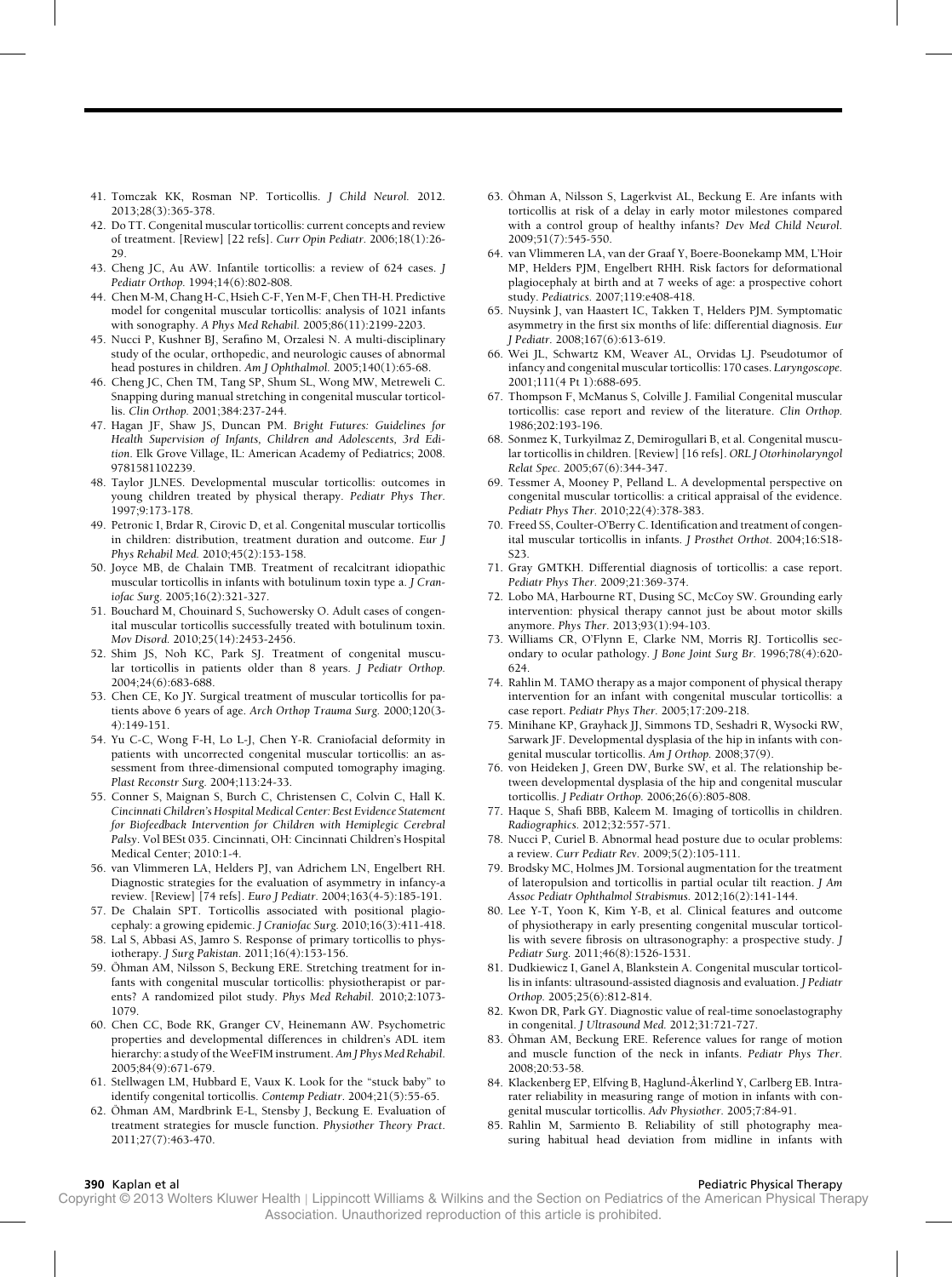congenital muscular torticollis. *Pediatr Phys Ther.* 2010;22(4): 399-406.

- 86. Laughlin J, Luerssen TG, Dias MS. Prevention and management of positional skull deformities in infants. *Pediatrics.* 2011;128(6):1236- 1241.
- 87. Fletcher JP, Bandy WD. Intrarater reliability of CROM measurement of cervical spine active range of motion in persons with and without neck pain. *J Orthop Sports Phys Ther.* 2008;38(10):640-645.
- 88. Youdas JW, Garrett TR, Suman VJ, et al. Normal range of motion of the cervical spine: an initial goniometric study. *Phys Ther*. 1992;72(11):770-780.
- 89. Cincinnati Children's Hospital Medical Center. Therapy management of congenital muscular torticollis in children age 0 to 36 months. *Children.* [http://www.aea267.k12.ia.us/system/assets/]( http://www.aea267.k12.ia.us/system/assets/uploads/files/1768/torticollisfinalguideline11-19-09.pdf) [uploads/files/1768/torticollisfinalguideline11-19-09.pdf.]( http://www.aea267.k12.ia.us/system/assets/uploads/files/1768/torticollisfinalguideline11-19-09.pdf) 2009.
- 90. Storer SK, Dimaggio J, Skaggs DL, Angeles CHL, Angeles L. Developmental dysplasia of the hip. *Am Fam Physician.* 2006;74: 1310-1316.
- 91. Majnemer A, Barr RG. Association between sleep position and early motor development. *J Pediatr.* 2006;149(5):623-629.
- 92. Majnemer A, Barr RG. Influence of supine sleep positioning on early motor milestone acquisition.*Dev Med Child Neurol.* 2005;47(6):370- 376.
- 93. Campbell SK, Kolobe TH, Osten ET, Lenke M, Girolami GL. Construct validity of the test of infant motor performance. *Phys Ther.* 1995;75(7):585-596.
- 94. Öhman A, Beckung E. Functional and cosmetic status in children treated for congenital muscular torticollis as infants. *Adv Physiother.* 2005;7(3):135-140.
- 95. Öhman AM, Nilsson S, Beckung ER. Validity and reliability of the muscle function scale, aimed to assess the lateral flexors of the neck in infants. *Physiother Theory Pract.* 2009;25(2):129-137.
- 96. AHRQ. *Screening for Developmental Dysplasia of the Hip: Evidence Synthesis Number 42*. [http://www.ahrq.gov/downloads/pub/prevent/](http://www.ahrq.gov/downloads/pub/prevent/pdfser/hipdyssyn.pdf) [pdfser/hipdyssyn.pdf.](http://www.ahrq.gov/downloads/pub/prevent/pdfser/hipdyssyn.pdf) Published 2006.
- 97. Jimenez C, Delgado-Rodriquez M, Lopez-Moratalla M, Sillero M, Galvez-Vargas R. Validity and diagnostic bias in the clinical screening for congenital dysplasia of the hip. *Acta Orthop Belg.* 1994;60(3):315-321.
- 98. U. S. Preventative Services Task Force. *Screening for Developmental Dysplasia of the Hip: Recommendation Statement*. [http://](http://www.uspreventiveservicestaskforce.org/uspstf/uspshipd.htm) [www.uspreventiveservicestaskforce.org/uspstf/uspshipd.htm.](http://www.uspreventiveservicestaskforce.org/uspstf/uspshipd.htm) Published 2006.
- 99. Sulaiman AR, Yusof Z, Munajat I, Lee NAA, Rad MM, Zaki N. Developmental dysplasia of hip screening using ortolani and barlow testing on breech delivered neonates. *Malays Orthop J.* 2011;5(3):13- 16.
- 100. Committee on Quality Improvement-Subcommittee on Developmental Dysplasia of the Hip. Clinical practice guideline: early detection of developmental dysplasia. *Pediatrics*. 2000;105.
- 101. Herr K, Coyne PJ, Key T, et al. Pain assessment in the nonverbal patient: position statement with clinical practice recommendations. *Pain Manag Nurs.* 2006;7(2):44-52.
- 102. Kim MY, Kwon DR, Lee HI. Therapeutic effect of microcurrent therapy in infants with congenital muscular torticollis. *Phys Med Rehabil.* 2009;1(8):736-739.
- 103. Büttner W, Finke W. Analysis of behavioural and physiological parameters for the assessment of postoperative analgesic demand in newborns, infants and young children: a comprehensive report on seven consecutive studies. *Paediatr Anaesth.* 2000;10(3): 303-318.
- 104. Alves MMO, Carvalho PRA, Wagner MB, Castoldi A, Becker MM, Silva CC. Cross-validation of the children's and infants' postoperative pain scale in Brazilian children. *Pain Practice.* 2008;8(3): 171-176.
- 105. Merkel S, Voepel-Lewis T, Malviya S. Pain assessment in infants and young children: the FLACC scale. *Am J Nurs.* 2002;102(10):55-58.
- 106. Merkel SI, Voepel-Lewis T, Shayevitz JR, Malviya S. The FLACC: a behavioral scale for scoring postoperative pain in young children. *Pediatr Nurs.* 1997;23(3):293-297.
- 107. Manworren RCB, Hynan LS. Clinical validation of FLACC: preverbal patient pain scale. *Pediatr Nurs.* 2003;29(2):140-146.
- 108. Malviya S, Voepel-Lewis T, Burke C, Merkel S, Tait AR. The revised FLACC observational pain tool: improved reliability and validity for pain assessment in children with cognitive impairment. *Paediatr Anaesth.* 2006;16(3):258-265.
- 109. Cheng JC-Y, Metreweli C, Chen TM-K, Tang S-P. Correlation of ultrasonographic imaging of congenital muscular torticollis with clinical assessment in infants. *Ultrasound Med Biol.* 2000;26(8):1237- 1241.
- 110. Tang S, Liu Z, Quan X, Qin J, Zhang D. Sternocleidomastoid pseudotumor of infants and congenital muscular torticollis: fine-structure research. *J Pediatr Orthop.* 1998;18(2):214-218.
- 111. Tang SFT, Hsu K-H, Wong AMK, Hsu C-C, Chang C-H. Longitudinal followup study of ultrasonography in congenital muscular torticollis. *Clin Orthop.* 2002(403):179-185.
- 112. Chon SC, Yoon SI, You JH. Use of the novel myokinetic stretching technique to ameliorate fibrotic mass in congenital muscular torticollis: an experimenter-blinded study with 1-year follow-up. *J Back Musculoskeletal Rehabil.* 2010;23:63-68.
- 113. Oleszek JL, Chang N, Apkon SD, Wilson PE. Botulinum toxin type a in the treatment of children with congenital muscular torticollis. *Am J Phys Med Rehabil.* 2005;84(10):813-816.
- 114. Collins A, Jankovic J. Botulinum toxin injection for congenital muscular torticollis presenting in children and adults. *Neurology.* 2006;67:1083-1085.
- 115. Parikh SN, Crawford AH, Choudhury S. Magnetic resonance imaging in the evaluation of infantile torticollis. *Orthopedics.* 2004;27(5):509-515.
- 116. Chate RA. Facial scoliosis from sternocleidomastoid torticollis: long-term postoperative evaluation. *Br J Oral Maxillofac Surg.* 2005;43(5):428-434.
- 117. Argenta L. Clinical classification of positional plagiocephaly. *J Craniofac Surg.* 2004;15(3):368-372.
- 118. Peitsch WK, Keefer CH, LaBrie RA, Mulliken JB. Incidence of cranial asymmetry in health newborns. *Pediatrics.* 2002;110(6).
- 119. Golden KA, Beals SP, Littlefield TR, Pomatto JK. Sternocleidomastoid imbalance versus congenital muscular torticollis: their relationship to positional plagiocephaly. *Cleft Palate Craniofac J.* 1999;36(3):256-261.
- 120. van Vlimmeren La, van der Graaf Y, Boere-Boonekamp MM, L'Hoir MP, Helders PJM, Engelbert RHH. Effect of pediatric physical therapy on deformational plagiocephaly in children with positional preference: a randomized controlled trial. *Arch Pediatr Adolesc Med.* 2008;162:712-718.
- 121. Spermon J, Spermon-Marijnen R, Scholten-Peeters W. Clinical classification of deformational plagiocephaly according to Argenta: a reliability study. *J Craniofac Surg.* 2008;19:664-668.
- 122. Öhman A. The inter-rater and intra-rater reliability of a modified "severity scale for assessment of plagiocephaly" among physical therapists. *Physiother Theory Pract.* 2011;28(5):402-406.
- 123. Loveday BP, de Chalain TB. Active counterpositioning or orthotic device to treat positional plagiocephaly? *J Craniofac Surg.* 2001;12:308-313.
- 124. Plank LH, Giavedoni B, Lombardo JR, Geil MD, Reisner A. Comparison of infant head shape changes in deformational plagiocephaly following treatment with a cranial remolding orthosis using a noninvasive laser shape digitizer. *J Craniofac Surg.* 2006;17(6):1084-1091.
- 125. Hsu T-C, Wang C-L, Wong M-K, Hsu K-H, Tang F-T, Chen H-T. Correlation of clinical and ultrasonographic in congenital muscular torticollis. *Arch Phys Med Rehabil.* 1999;80:637-641.
- 126. Darrah J, Piper M, Watt MJ. Assessment of gross motor skills of at-risk infants: predictive validity of the Alberta Infant Motor Scale. *Dev Med Child Neurol.* 1998;40(7):485-491.

#### Pediatric Physical Therapy Congenital Muscular Torticollis Practice Guidelines **391**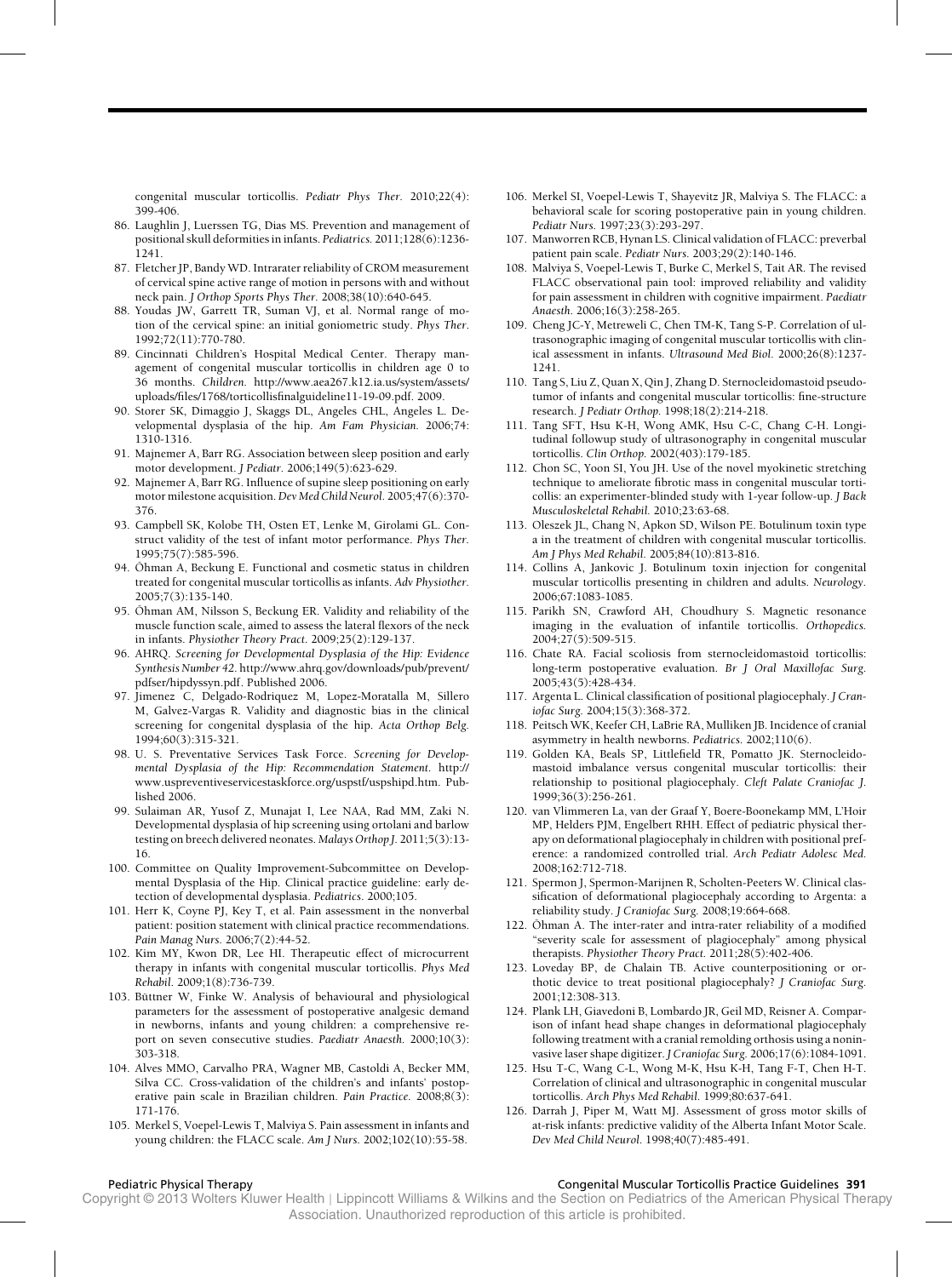- 127. Dudek-Shriber L, Zelazny S. The effects of prone positioning on the quality and acquisition of developmental milestones in four-monthold infants. *Pediatr Phys Ther* 2007;19(1):48-55.
- 128. Monson RM, Deitz J, Kartin D. The relationship between awake positioning and motor performance among infants who slept supine. *Pediatr Phys Ther.* 2003;15(5):196-203.
- 129. Pin T, Eldridge B, Galea MP. A review of the effects of sleep position, play position, and equipment use on motor development in infants. *Dev Med Child Neurol.* 2007;49(11):858-867.
- 130. AAP. SIDS and other sleep-related infant deaths: expansion of recommendations for a safe infant sleeping environment. *Pediatrics.* 2011;128(5):1030-1039.
- 131. Davis BE, Moon RY, Sachs HC, Ottolini MC. Effects of sleep position on infant motor development. *Pediatrics.* 1998;102(5): 1135-1140.
- 132. Fetters L, Huang H-H. Motor development and sleep, play, and feeding positions in very-low-birthweight infants with and without white matter disease. *Dev Med Child Neurol.* 2007;49(11): 807-813.
- 133. Kennedy E, Majnemer A, Farmer JP, Barr RG, Platt RW. Motor development of infants with positional plagiocephaly. *Phys Occup Ther Pediatr.* 2009;29(3):222-235.
- 134. Philippi H, Faldum A, Jung T, et al. Patterns of postural asymmetry in infants: a standardized video-based analysis. *Eur J Pediatr.* 2006;165(3):158-164.
- 135. Wall V, Glass R. Mandibular asymmetry and breastfeeding problems: experience from 11 cases. *J Hum Lact.* 2006;22(3):328-334.
- 136. Losee JE, Mason AC, Dudas J, Hua LB, Mooney MP. Nonsynostotic occipital plagiocephaly: factors impacting onset, treatment, and outcomes. *Plast Reconstr Surg.* 2007;119(6):1866-1873.
- 137. Burstein FD. Long-term experience with endoscopic surgical treatment for congenital muscular torticollis in infants and children: a review of 85 cases. *Plast Reconstr Surg.* 2004;114(2):491-493.
- 138. Lee IJ, Lim SY, Song HS, Park MC. Complete tight fibrous band release and resection in congenital muscular torticollis. *J Plast Reconstr Aesthetic Surg.* 2010;63(6):947-953.
- 139. Kozlov Y, Yakovlev A, Novogilov V, et al. SETT—subcutaneous endoscopic transaxillary tenotomy for congenital muscular torticollis. *J Laparoendosc Adv Surg Tech.* 2009;19(1):S-179-181.
- 140. Christensen C, Landsettle A, Antoszewski S, Ballard BB, Carey H, Pax Lowes L. Conservative management of congenital muscular torticollis: an evidence-based algorithm and preliminary treatment parameter recommendations. *Phys Occup Ther Pediatr.* 2013:1-14.
- 141. Karmel-Ross K, Lepp M. Assessment and treatment of children with congenital muscular torticollis. *Phys Occup Ther Pediatr.* 1997;17(2):21-67.
- 142. Emery C. *Conservative Management of Congenital Muscular Torticollis: A Literature Review*. In:Karmel-Ross K, ed. Binghamton, NY: Haworth Press, Inc; 1997:13-20.
- 143. Öhman AM. The immediate effect of kinesiology taping on muscular imbalance for infants with congenital muscular torticollis. *Phys Med Rehabil.* 2012;4(7):504-508.
- 144. Lee J, Moon H, Park M, Yoo W, Choi I, Cho T-J. Change of craniofacial deformity after sternocleidomastoid muscle release in pediatric patients with congenital muscular torticollis. *J Bone Joint Surg.* 2012;94:e93-97.
- 145. Amemiya M, Kikkawa I, Watanabe H, Hoshino Y. Outcome of treatment for congenital muscular torticollis: a study on ages for treatment, treatment methods, and postoperative therapy. *Eur J Orthop Surg Trauma.* 2009;19(5):303-307.
- 146. Swain B. Transaxillary endoscopic release of restricting bands in congenital muscular torticollis—a novel technique. *J Plastic Reconstr Aesthetic Surg.* 2007;60(1):95-98.
- 147. Itoi E, Funayama K, Suzuki T, Kamio K, Sakurai M. Tenotomy and postoperative brace treatment for muscular torticollis. *Contemp Orthop.* 1990;20(5):515-523.
- 148. Lee J-Y, Koh S-E, Lee I-S, et al. The cervical range of motion as a factor affecting outcome in patients with congenital muscular torticollis. *Ann Rehabil Med.* 2013;37(2):183-183.
- 149. Prasad KD, Hegde C, Shah N, Shetty M. Congenital muscular torticollis: rehabilitation with a customized appliance. *J Prosthet Orthot.* 2013;25:89-92.
- 150. Skaggs DL, Lerman LD, Albrektson J, Lerman M, Stewart DG, Tolo VT. Use of a noninvasive halo in children. *Spine.* 2008;33(15):1650- 1654.
- 151. Haugen EB, Benth J, Nakstad B. Manual therapy in infantile torticollis: a randomized, controlled pilot study. *Acta Paediatr.* 2011;100(5):687-690.
- 152. Brand PL, Engelbert RH, Helders PJ, Offringa M. Systematic review of the effects of therapy in infants with the KISS-syndrome (kinetic imbalance due to suboccipital strain). *Ned Tijdschr Geneeskd.* 2005;149(13):703-707.
- 153. Gotlib A, Rupert R. Chiropractic manipulation in pediatric health conditions—an updated systematic review. *Chiropr Osteopat.* 2008;16:11.
- 154. Allergan. Botox. [http://www.allergan.com/products/medical\\_](http://www.allergan.com/products/medical_dermatology/botox.htm) [dermatology/botox.htm.](http://www.allergan.com/products/medical_dermatology/botox.htm) Published 2013.
- 155. Lee TG, Rah DK, Kim YO. Endoscopic-assisted surgical correction for congenital muscular torticollis. *J Craniofac Surg.* 2012;23(6):1832-1834.
- 156. Patwardhan S, Shyam AK, Sancheti P, Arora P, Nagda T, Naik P. Adult presentation of congenital muscular torticollis: a series of 12 patients treated with a bipolar release of sternocleidomastoid and Z-lengthening. *J Bone Joint Surg Br.* 2011;93(6):828-832.
- 157. Shim JS, Jang HP. Operative treatment of congenital torticollis. *J Bone Joint Surg Br.* 2008;90(7):934-939.
- 158. Burstein FD, Cohen SR. Endoscopic surgical treatment for congenital muscular torticollis. *Plast Reconstr Surg.* 1998;101(1):20-24.
- 159. Cheng JC, Tang SP. Outcome of surgical treatment of congenital muscular torticollis. *Clin Orthop.* 1999;362:190-200.
- 160. Brusamento S, Legido-Quigley H, Panteli D, et al. Assessing the effectiveness of strategies to implement clinical guidelines for the management of chronic diseases at primary care level in EU Member States: a systematic review. *Health Policy.* 2012;107(2-3): 168-183.
- 161. RNAO. *Toolkit: Implementation of Best Practice Guidelines (2nd Ed)*. Toronto, Ontario: Registered Nurses' Association of Ontario; 2012. [http://rnao.ca/bpg/resources/toolkit](http://rnao.ca/bpg/resources/toolkit-implementation-best-practice-guidelines-second-edition)[implementation-best-practice-guidelines-second-edition.](http://rnao.ca/bpg/resources/toolkit-implementation-best-practice-guidelines-second-edition)
- 162. Hoenig H, Duncan PW, Horner RD, et al. Structure, process, and outcomes in stroke rehabilitation. *Med Care.* 2002;40(11):1036- 1047.
- 163. Moulding NT, Silagy Ca, Weller DP. A framework for effective management of change in clinical practice: dissemination and implementation of clinical practice guidelines. *Qual Health Care.* 1999;8(3):177-183.
- 164. Whited K, Aiyagari V, Calderon-Arnulphi M, et al. Standardized admission and discharge templates to improve documentation of The Joint Commission on Accreditation of Healthcare Organization performance markers. *J Neurosci Nurs.* 2010;42(4):225-228.
- 165. Davies BL. Sources and models for moving research evidence into clinical practice. *J Obstet Gynecol Neonatal Nurs.* 2002;31:558-562.
- 166. Kinsman L, James EL. Evidence-based practice needs evidencebased implementation. *Lippincotts Case Manag*. 2001;6(5):208-219.
- 167. Falzon L, Davidson KW, Bruns D. Evidence-based practice in psychology. *Am Psychol*. 2006;61(4):271-285.

#### **392** Kaplan et al Pediatric Physical Therapy **Apple 2014 Pediatric Physical Therapy Pediatric Physical Therapy**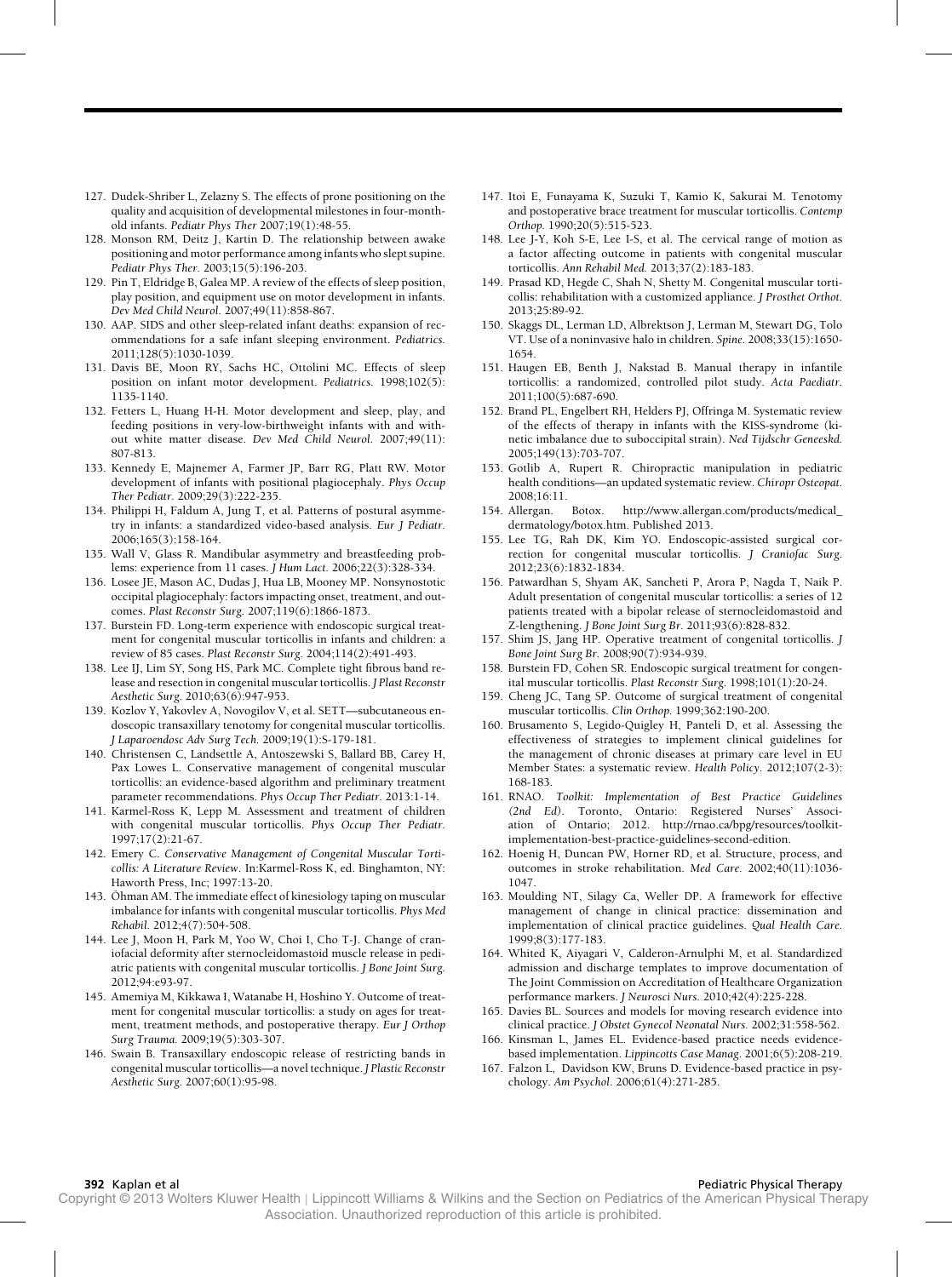#### <span id="page-45-0"></span>**Appendix 1: ICF AND ICD 10 CODES**

| <b>ICF CODES</b> |                                                       | <b>CMT PRESENTATION</b>                                                                                                                                |
|------------------|-------------------------------------------------------|--------------------------------------------------------------------------------------------------------------------------------------------------------|
|                  | Impairments of body functions and structures          |                                                                                                                                                        |
| B7108            | Mobility of joint functions, other specified          | <b>Cervical PROM and AROM</b>                                                                                                                          |
| B7300            | Power of isolated muscles and muscle groups           | Strength of lateral neck flexion and cervical rotation; strength<br>of neck and back extensors in prone; symmetrical strength of<br>SCM in pull to sit |
| B7350            | Tone of isolated muscles and muscle groups            | Hyper- or hypotonia; spasm                                                                                                                             |
| B7600            | Control of simple voluntary movements                 | Active visual pursuit toward the shortened side; symmetrical<br>movements of trunk; UE and LEs in developmental positions                              |
| S7103            | Joints of head and neck region                        | <b>Cervical PROM and AROM</b>                                                                                                                          |
| S7104            | Muscles of head and neck region                       | Presence of an SCM mass                                                                                                                                |
| S7108            | Structure of head and neck region, other<br>specified | Facial and skull symmetry                                                                                                                              |
| S7401/S5001      | Hip joint                                             | Hip dysplasia                                                                                                                                          |
|                  | <b>Activity limitations</b>                           |                                                                                                                                                        |
| D110             | Watching                                              | TIMP, AIMS, AROM, ocular torticollis                                                                                                                   |
| D440             | Fine hand use                                         | Hands to midline; hemisyndrome                                                                                                                         |
| D445             | Hand and arm use                                      | Hands to midline; hemisyndrome; AIMS, AROM                                                                                                             |
|                  | Participation restrictions                            |                                                                                                                                                        |
| D7600            | Parent-child relationships                            | Parent comfort and knowledge with positioning and home<br>programming                                                                                  |
| D7601            | Child-parent relationships                            | Infant engagement with parent during feeding and play                                                                                                  |
| D920             | <b>Recreation and leisure</b>                         | AIMS, attention to toys                                                                                                                                |

#### **ICD 10/9 Codes**

These codes are offered for reference and are not intended to be directional for billing purposes.

- 754.0 Plagiocephaly
- 754.1 Congenital musculoskeletal deformities of sternocleidomastoid muscle
- 723.5 Torticollis, unspecified
- Q67.0 Facial asymmetry
- Q67.3 Plagiocephaly
- Q68.0 Congenital deformity of sternocleidomastoid muscle
- Q79.8 Other congenital malformations of the musculoskeletal system
- P15.2 Sternomastoid injury due to birth injury
- M43.6 Torticollis

**Abbreviations:** AIMS, Alberta Infant Motor Scale; AROM, active range of motion; CMT, Congenital Muscular Torticollis; ICD, International Classification of Diseases; ICF, International Classification of Functioning, Disability and Health; LEs, lower extremities; PROM, passive range of motion; SCM, sternocleidomastoid; TIMP, Test of Infant Motor Performance; UE, upper extremity.

### **Appendix 2: Operational Definitions**

**Brachycephaly:** Flattening of the entire posterior surface of the head.

**Cervical rotation**: Movement in the transverse plane, such that the chin turns toward or past the ipsilateral shoulder.

**Congenital muscular torticollis**: Congenital muscular torticollis (CMT) is a common pediatric orthopedic condition, described as an idiopathic postural deformity of the neck evident at birth or shortly thereafter. CMT is typically characterized by a head tilt to 1 side and the neck rotated to the opposite side, due to unilateral shortening or fibrosis of the sternocleidomastoid muscle. CMT may be accompanied by cranial deformation or hip dysplasia, and less frequently, atypically present as a head tilt and neck twisting to the same side.<sup>9,44,167</sup> CMT has been associated with hip dysplasia, $4$  brachial plexus injury, $39-41$  distal extremity deformities, early developmental delay,  $14,39$  persistent developmental delays, $^{13}$  facial asymmetry, which may affect function and cosmesis,<sup>6</sup> and temporal–mandibular joint dysfunction.<sup>54</sup>

#### Pediatric Physical Therapy Congenital Muscular Torticollis Practice Guidelines **393**